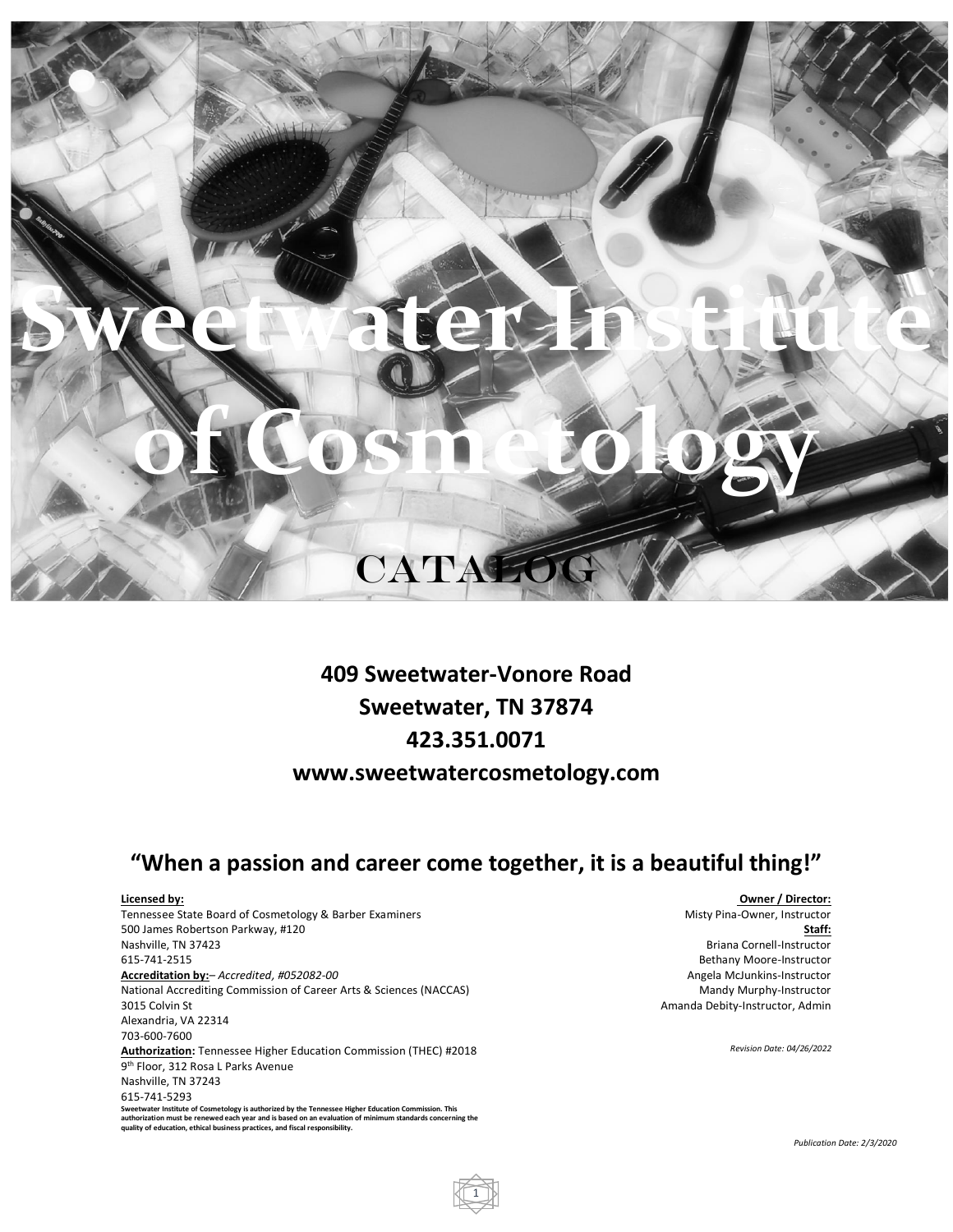|                                           | o              |                                              |      |  |  |  |
|-------------------------------------------|----------------|----------------------------------------------|------|--|--|--|
| Item                                      | Page           | <b>Item</b>                                  | Page |  |  |  |
| Cover, Authorizations, Revisions, Staff   | 1              | <b>Licensing Requirements</b>                | 11   |  |  |  |
| Table of Contents& Catalog Retention      | $\overline{2}$ | <b>Employee/Student Assistance</b>           | 24   |  |  |  |
| Welcome & Vision                          | 3              | <b>Internal Grievance Policy</b>             | 24   |  |  |  |
| Mission, Facilities, & Wage Prospectus    | 4              | Refund Policy-Notice of Cancellation         | 25   |  |  |  |
| <b>Handicapped Access</b>                 | 5              | <b>Attendance &amp; Tardy Policy</b>         | 26   |  |  |  |
| Drug-Free Workplace                       | 5              | Overages                                     | 27   |  |  |  |
| <b>FERPA &amp; Student File Access</b>    | 5              | Lunch & Breaks                               | 27   |  |  |  |
| Scholarship Availability                  | 6              | Assignments                                  | 28   |  |  |  |
| Leave of Absence Policy                   | 6              | <b>Satisfactory Academic Progress Policy</b> | 28   |  |  |  |
| <b>Graduation Statistics</b>              | 7              | <b>Student Conduct &amp; Policy</b>          | 32   |  |  |  |
| <b>Enrollment Calendar</b>                | 7              | <b>Records Maintained</b>                    | 35   |  |  |  |
| <b>Graduation &amp; Admission Polices</b> | 9              | Tuition                                      | 35   |  |  |  |
| <b>Student Transfer &amp; Reciprocity</b> | 10             | Textbook and Kit                             | 36   |  |  |  |
| <b>Disciplinary Termination</b>           | 11             | After I graduate, THEN WHAT?!                | 36   |  |  |  |
| Re-entry After Withdraw                   | 11             | FAQs, including Faculty/Staff, VA Info       | 36   |  |  |  |

# **SWEETWATER INSTITUTE OF COSMETOLOGY Student Catalog Table of Contents**

**Please retain this catalog for future reference. The catalog will serve as a student handbook. The information is designed in such a way to allow a potential student to make an educated decision prior to enrollment; as well as serve as a guide for policy/procedures for current students.**

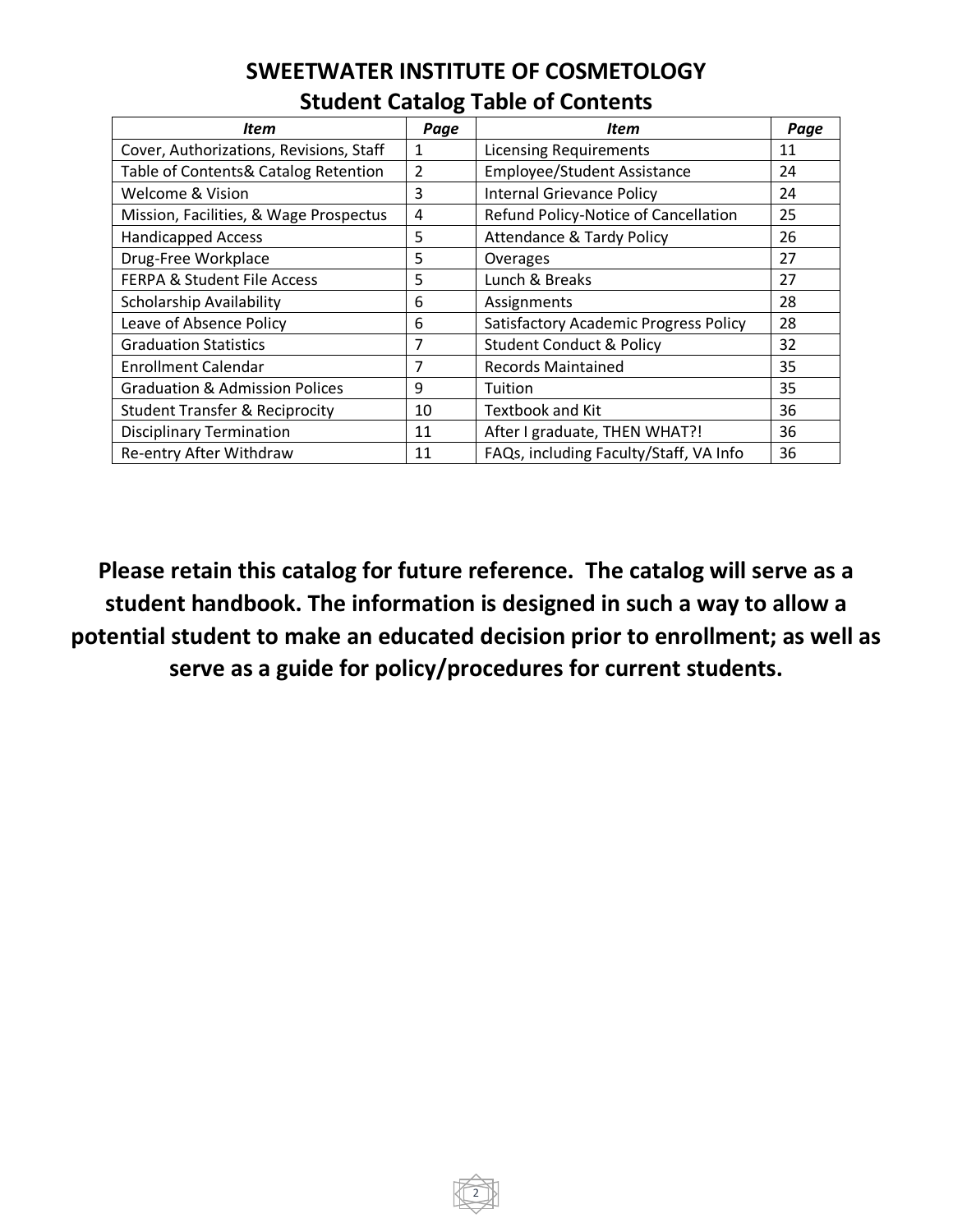**Welcome to SWEETWATER INSTITUTE OF COSMETOLOGY!** We are very excited to start this journey alongside of you. We look forward to watching each student grow and develop into the future leaders of the beauty industry.

SWEETWATER INSTITUTE OF COSMETOLOGY boasts a diverse student body. We have had graduates 16 years old…and 89 years old. CS Lewis once quoted, "You are never too old to dream another dream". That is something each instructor and staff member of SWEETWATER INSTITUTE OF COSMETOLOGY has adopted as their goal. Each person is welcomed to SWEETWATER INSTITUTE OF COSMETOLOGY in different stages of their lives. We are grateful and blessed that you have chosen SWEETWATER INSTITUTE OF COSMETOLOGY to play a small part in that journey.

In this industry, we all began in your seat…we were all students at one time and have seen and experienced some of what this industry can offer. Community hair salons, award winning platform artistry, cruise ship spas, product development, and day spa opportunities are just a few paths you can choose…but they all have a common start. A student who couldn't be stopped.

Please keep in mind, there will be times this will not be an easy choice. Your successful tomorrow will require sacrifices today. However, this is your future…and it is very much worth every ounce of determination you can fuel it with.

We welcome you to SWEETWATER INSTITUTE OF COSMETOLOGY; and look forward to how beautiful your future will become.

As you grow in your beauty career, SWEETWATER INSTITUTE OF COSMETOLOGY is growing also-while there are many small changes happening, one big change for our school will be transitioning into a federally accredited facility! We have always been recognized through the State of Tennessee as a cosmetology facility, however; this federal accreditation will open more doors and more opportunities for things such as scholarships, as well as hold SWEEWATER INSTITUTE OF COSMETOLOGY to an even higher standard for excellence. Currently we have been granted the status of 'ACCREDITED' by the National Accrediting Commission of Career Arts and Sciences (NACCAS- 3015 Colvin St, Alexandria, VA 22314. #703-600-7600), so the journey has began. We look forward to you joining along with us for this exciting time in our history. Here we 'grow'…*together*!

# **SWEETWATER INSTITUTE OF COSMETOLOGY was founded with the vision and purpose of:**

- providing individuals a local option for pursuing a career in the beauty industry
- providing quality education to students without burdening them with excessive student loans
- developing confidence and self-worth in each individual regardless of background
- providing skills and education to not just pass the state exam; but, secure employment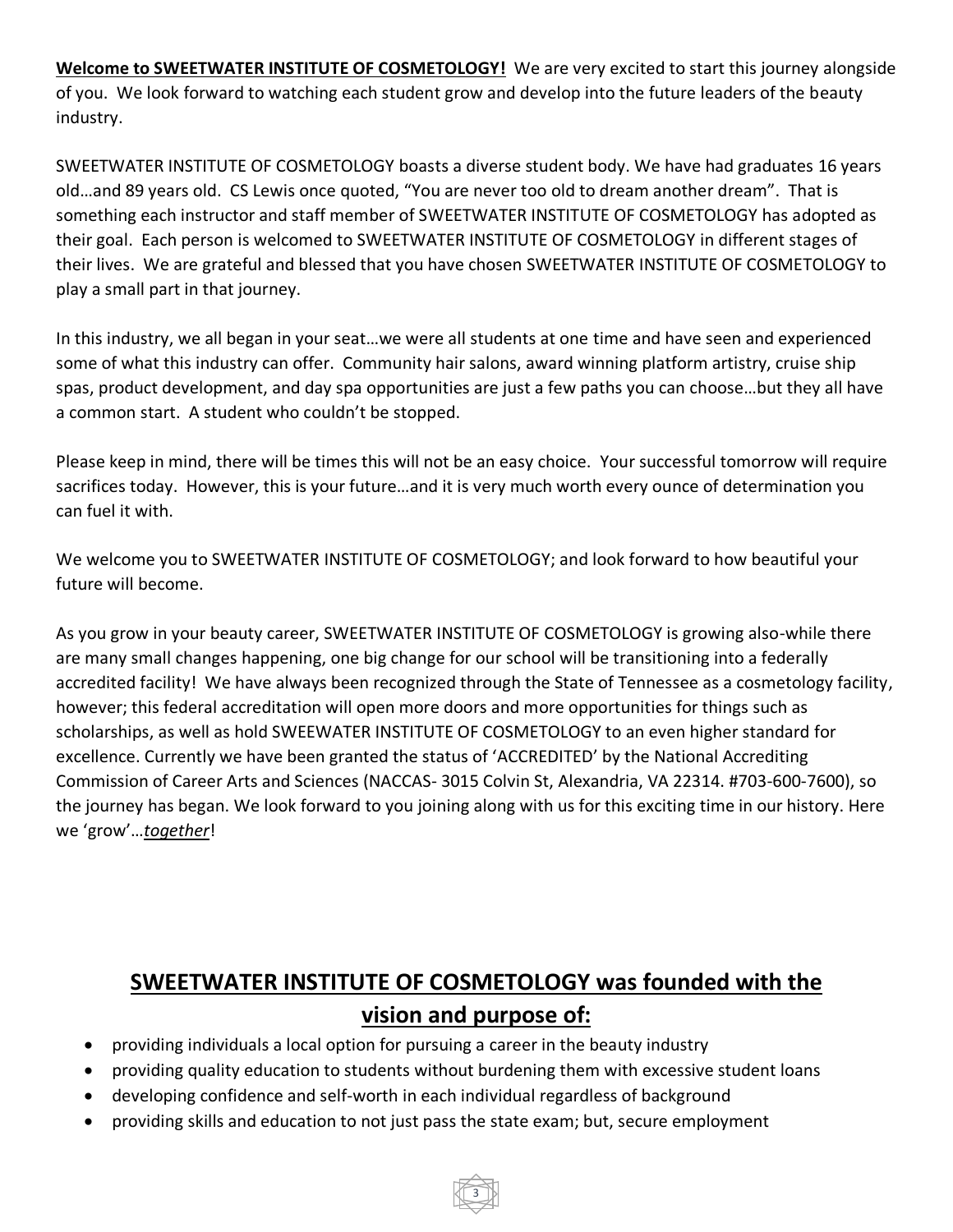## **The mission of SWEETWATER INSTITUTE OF COSMETOLOGY is to:**

- 1) Exploit the potential of each student served
- 2) Encourage and enable success through post-secondary education and career preparation
- 3) Turn the student's beauty industry passion into a rewarding, self-sustaining career

SWEETWATER INSTITUTE OF COSMETOLOGY's mission statement is measurable and quantifiable by:

- 1) SWEETWATER INSTITUTE OF COSMETOLOGY offers curriculum in various formats to accommodate various learning styles, ensuring each student is awarded opportunities to learn and grow.
- 2) Use Tennessee State Board Approved curriculum and educators with the knowledge to educate and prepare for licensure and entry level positions.
- 3) Provide career readiness information, placement advice from an established network of salon professionals, as well as maintain contact with graduates.

# **Description of Facilities:**

Located in historic downtown Sweetwater, we are situated in a rural community that is conveniently located 40 minutes south of Knoxville, 45 minutes north of Chattanooga. With convenient access to major highways and interstates, we have had the privilege of hosting students from: Monroe, Blount, Loudon, McMinn, Meigs, Rhea, Bradley, Hamilton, & Polk Counties. SWEETWATER INSTITUTE OF COSMETOLOGY is approximately 3100 square feet, with dedicated areas for: Cosmetology, Nail Technology, and Esthetics disciplines. We also have a student break area, offices, restrooms, dispensary, and storage facilities. SWEETWATER INSTITUTE OF COSMETOLOGY utilizes current Milady curriculum, and supplements with various projected videos, slide presentations, and creative learning opportunities. This allows us to cater to multiple learner types.

Student safety is a front and foremost concern in any school. SWEETWATER INSTITUTE OF COSMETOLOGY is no different. In the case of an emergency, the police, fire, and rescue personnel will be immediately called. A fire evacuation plan is discussed and posted in each room. An armed intruder evacuation plan is discussed with students in class and will not be made public in the school catalog. Staff will call authorities. NO PERSON SHALL RE-ENTER THE BUILDING UNTIL DEEMED SAFE.

| Program          | <b>Career Path</b>                                     | *Minimum Income<br>Reported | *Maximum Income<br>Reported | *Median Income<br>Reported |
|------------------|--------------------------------------------------------|-----------------------------|-----------------------------|----------------------------|
| Cosmetology      | Hairstylist,<br>Hairdresser, etc                       | \$18,124                    | \$35,480                    | \$24,430                   |
| <b>Esthetics</b> | Skincare therapist,<br>Esthetician                     | \$20,118                    | \$39,529                    | \$30,459                   |
| Manicuring       | Nail tech                                              | \$17,567                    | \$30,853                    | \$22,899                   |
| Instructor       | Cosmetology,<br>Esthetics,<br>Manicuring<br>Instructor | \$33,462                    | \$55,584                    | \$48,659                   |

#### **Prospectus: Per the website JOBS4TN.GOV/LABOR MARKET INFO/OCCUPATION DATA, for 2019:**

*\*These numbers are averages as provided to Tennessee government, and may not be a full representation of income earning potential. The beauty industry is a career in which you earn what you put efforts toward. SWEETWATER INSTITUTE OF COSMETOLOGY'S foremost goal for our graduates is to exceed earning numbers represented. Self-management, work ethics, discipline, business management, and continuous education are all critical components to success.*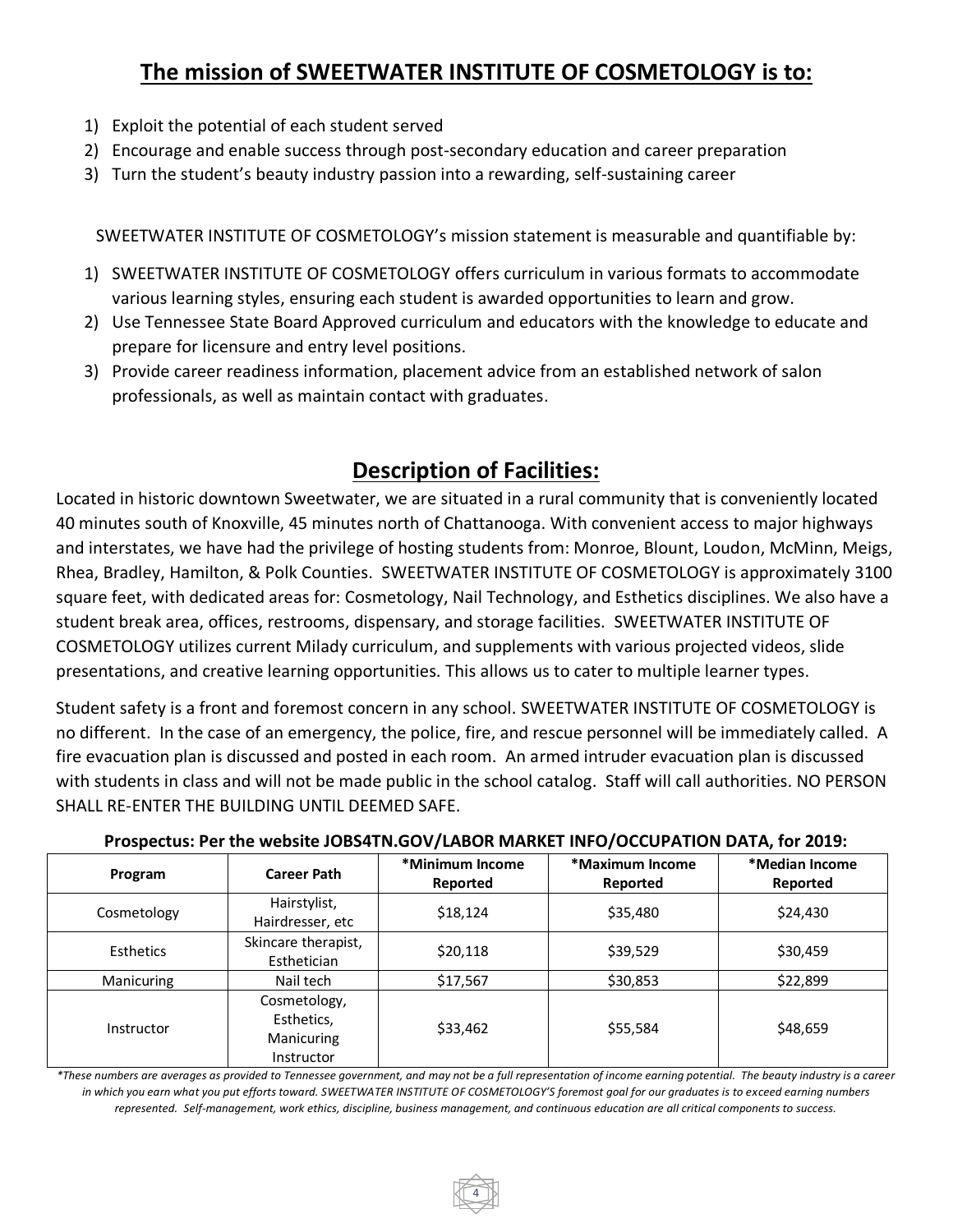# **Handicap Access:**

SWEETWATER INSTITUTE OF COSMETOLOGY will make all reasonable efforts to accommodate those individuals with mental or physical obstacles. All parts of SWEETWATER INSTITUTE OF COSMETOLOGY are accessible by wheelchair/walker. SWEETWATER INSTITUTE OF COSMETOLOGY will remain in compliance with the ADA, however, it should be understood that careers in this industry require certain levels of comprehension and dexterity. While we will do our best to accommodate each individual, the careers that SWEETWATER INSTITUTE OF COSMETOLOGY offers training for may not be suitable for every individual. SWEETWATER INSTITUTE OF COSMETOLOGY will not compromise ethical enrollment practices for profit, nor violate Tennessee's ability to benefit laws prohibiting enrollment when there is a calculated risk of little/no return on tuition investment.

# **Drug-free workplace compliance:**

Per Departments of: Labor, Education, and out State Board of Cosmetology; drugs and/or alcohol are not permitted in the school, nor premises, of SWEETWATER INSTITUTE OF COSMETOLOGY. Failure to adhere to this will result in disciplinary action-up to termination. Any student participating in illegal behavior outside of school-and chooses to discuss such behavior inside the school will face disciplinary action, up to termination. Termination of enrollment based on onsite drug/alcohol offences will not be eligible for re-enrollment.

## **Student File Access: FERPA Family Educational Rights and Privacy Act**

The Family Educational Rights and Privacy Act (FERPA) (20 U.S.C. § 1232g; 34 CFR Part 99) is a Federal law that protects the privacy of student education records. The law applies to all schools that receive funds under an applicable program of the U.S. Department of Education.

FERPA gives parents certain rights with respect to their children's education records. These rights transfer to the student when he or she reaches the age of 18 or attends a school beyond the high school level. Students to whom the rights have transferred are "eligible students."

- Parents or eligible students have the right to inspect and review the student's education records maintained by the school. Schools are not required to provide copies of records unless, for reasons such as great distance, it is impossible for parents or eligible students to review the records. Schools may charge a fee for copies.
- Parents or eligible students have the right to request that a school correct records which they believe to be inaccurate or misleading. If the school decides not to amend the record, the parent or eligible student then has the right to a formal hearing. After the hearing, if the school still decides not to amend the record, the parent or eligible student has the right to place a statement with the record setting forth his or her view about the contested information.
- Generally, schools must have written permission from the parent or eligible student in order to release any information from a student's education record. However, FERPA allows schools to disclose those records, without consent, to the following parties or under the following conditions (34 CFR § 99.31):

School officials with legitimate educational interest; Other schools to which a student is transferring; Specified officials for audit or evaluation purposes; Appropriate parties in connection with financial aid to a student; Organizations conducting certain studies for or on behalf of the school; Accrediting organizations; To comply with a judicial order or lawfully issued subpoena; Appropriate officials in cases of health and safety emergencies; and State and local authorities, within a juvenile justice system, pursuant to specific State law.

Schools may disclose, without consent, "directory" information such as a student's name, address, telephone number, date and place of birth, honors and awards, and dates of attendance. However, schools must tell parents and eligible students about directory information and allow parents and eligible students a reasonable amount of time to request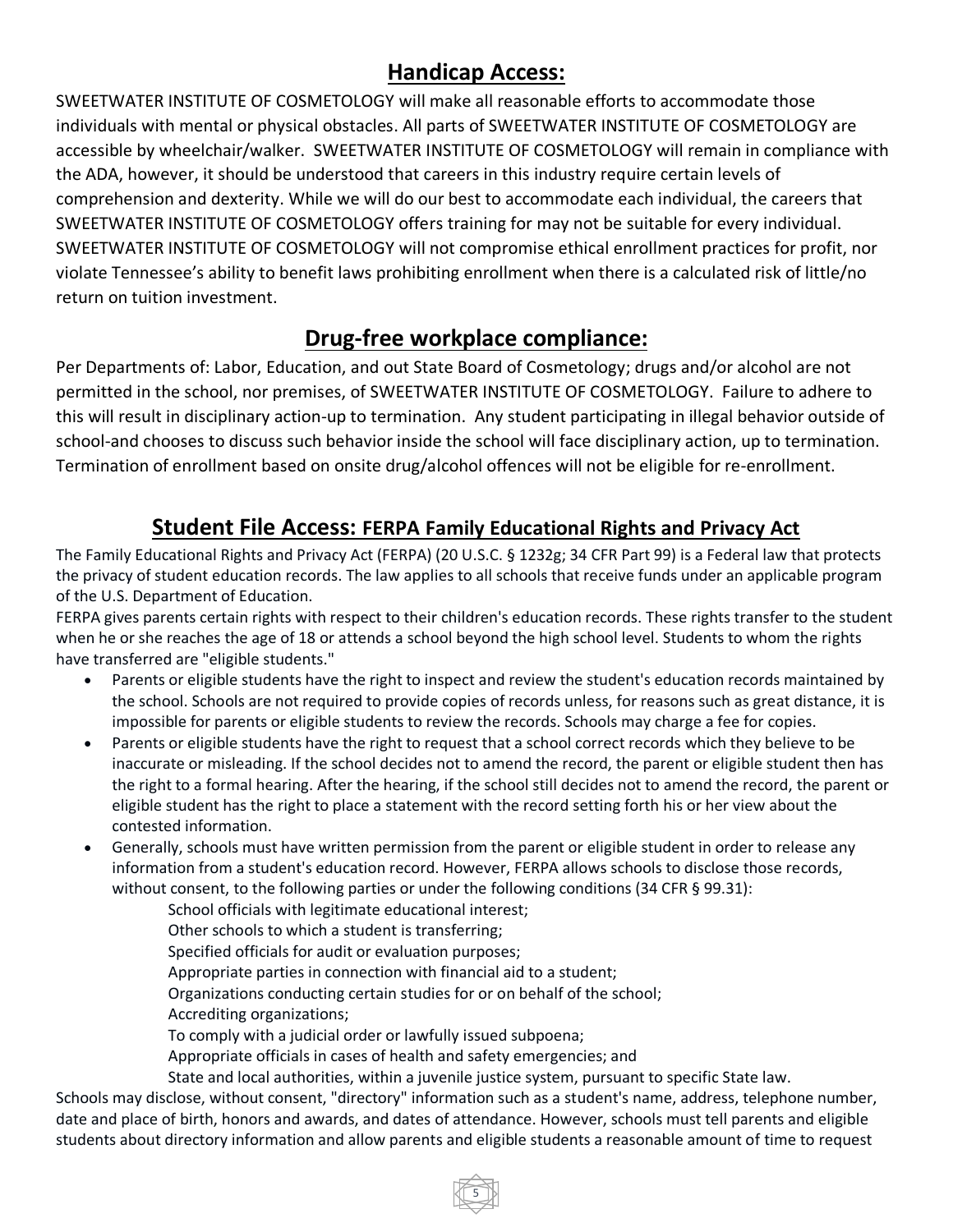that the school not disclose directory information about them. Schools must notify parents and eligible students annually of their rights under FERPA. The actual means of notification (special letter, inclusion in a PTA bulletin, student handbook, or newspaper article) is left to the discretion of each school. For additional information, you may call 1-800-USA-LEARN (1-800-872-5327) (voice). Individuals who use TDD may use the Federal Relay Service. Or you may contact us at the following address: Family Policy Compliance Office U.S. Department of Education 400 Maryland Avenue, SW Washington, D.C. 20202-8520

Students who are enrolled at SWEETWATER INSTITUTE OF COSMETOLOGY are enrolled in post-secondary education. You have rights to any aspect of your student file. While classes cannot be interrupted for access, you are welcome to view YOUR file only at any time. Per FERPA, information pertaining to the student CAN be released to a parent/guardian *if* that student is a dependent minor. Regardless of any on record signed releases, if a student's information is requested by a court request, accreditation audit, or Tennessee State Board of Cosmetology audit-the file in its entirety will be released. Students are given a copy of FERPA information upon enrollment.

# **Scholarship Information:**

SWEETWATER INSTITUTE OF COSMETOLOGY may provide in-house scholarships for enrolling classes. Any student enrolling for that session may apply and receive the scholarship. Those scholarships will be advertised on the SWEETWATER INSTITUTE OF COSMETOLOGY social media outlets. There are many outside civic organizations, businesses, and vendors that do provide scholarships. Students who meet the requirements for those organizations, businesses, and vendors are welcome to use their scholarship dollars at SWEETWATER INSTITUTE OF COSMETOLOGY.

## **Leave of Absence Policy**

SWEETWATER INSTITUTE OF COSMETOLOGY does have a Leave of Absence policy in place to assist students when it becomes needed to pause their education. To qualify for a Leave of Absence, the following policy MUST be adhered to:

- No Leave of Absence or combination of Leaves of Absences can extend 180-calendar days per 12 month period.
- The Leave of Absence will extend your contracted graduation date by the same number of days that you were on leave. Example: if you were scheduled to graduate on October 25, but you got sick and took a 7-day leave. Your contract addendum will change your graduation day from October 21 to October 28.
- If a student has exceeded their Leave of Absence allowance of 180 days within a 12-month enrollment period, a student will be required to terminate enrollment, and re-enroll in an upcoming class.
- Leave of Absences can be for any purpose-sickness, child-care emergencies, work-related issues, etc. The Leave of Absence is to only pause enrollment for any reason necessary.
- **Leave of Absences are required to be at minimum 5-calendar days, and may run up to 180 calendar days.**
- Because any Leave of Absence is strictly just a pause of enrollment, no refund calculation is required because that student is NOT withdrawing. No additional fees will be assessed because of the Leave.
- Personal time will not be used to cover any of the Leave of Absence.

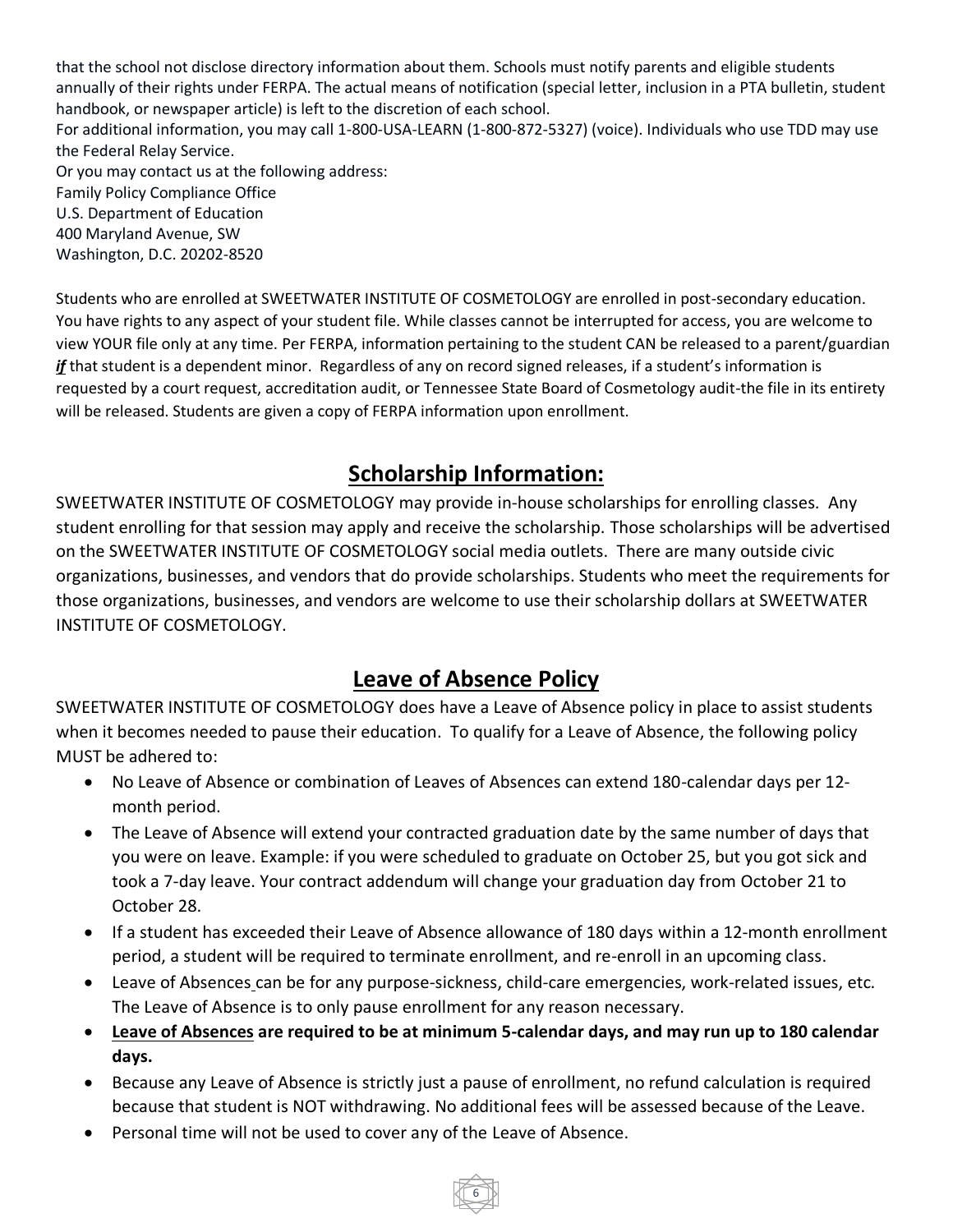- The student will come back in on the same level of Satisfactory Academic Progress Policy as when they requested the leave.
- All Leaves of Absence must be requested in advance, except when mitigating circumstances (for example the unforeseen injury or illness of self or a family member, or the death of a family member). In the case of an emergency Leave of Absence, the Leave will be the first day missed and then extend the duration of required time away from school.
- All Leaves of Absence must be made in writing by the completion of a contract addendum that requires the reason, student AND school representative signature, documentation of decision, leave dates, and new contracted end dates.
- When unforeseen circumstances do require a Leave of Absence, SWEETWATER INSTITUTE OF COSMETOLOGY will document why the leave was needed, the reasoning for decision, and gather as much information as possible with the understanding that as soon as the student is able or immediately upon return from the Leave of Absence, the remaining information is gathered. The Leave of Absence will begin on the first date the student was unable to attend.
- A Leave of Absence will be denied if:
	- $\circ$  Taken for an inappropriate amount of time (less than 5-calendar days, greater than 180calendar days, or any amount that will exceed the allotted 180-calendar days)
	- o Taken without approval and no evidence of unforeseen / mitigating reasons
	- o The Leave extends beyond the maximum 180-days allotment per 12-month period
- *If a student fails to return from leave by 8am on the day the Leave of Absence expires or takes an unapproved leave the student will be considered as 'Withdrawn' and will then fall under the Refund/Withdraw policies*. The withdraw date will be determined as the last day of attendance.
- If a student takes a Leave of Absence, and realizes that the time requested will not be sufficient for their needs, a student may extend that time by renegotiating the addendum first applied. This must be done in person (except in mitigating circumstances) and *no later than the day before the current leave is set to expire*.

If a student requests a Leave of Absence, and does not wish to take all of the requested time, as long as it met the minimum calendar day requirement, but less than 180-days; a student may end their Leave early.

# **Graduation Statistics**

As of November 2020; SWEETWATER INSTITUTE OF COSMETOLOGY has enrolled over 300 students. In 2020, 74.19% of enrolled students have went on to graduate from our school. We have a 100% Tennessee State Board test pass rate, and 73.91% of our graduates are gainfully employed in this industry.

# **Enrollment Calendar:**

Classes at SWEETWATER INSTITUTE OF COSMETOLOGY begin every Tuesday, every 8 weeks approximately, unless that Tuesday happens to fall on a holiday, in which case, class will begin on a day shortly after and announced accordingly. When turn out for a class is excessively low, or to meet the demands of an overly large class-the enrollment calendar may be adjusted to better suit the needs of the students. Enrollment periods will be announced through social media. Classes meet Tuesday-Friday, 8am-430pm. When an evening class is in session it runs Tuesdays and Thursdays 5pm-9pm. Holidays: Summer Break (2<sup>nd</sup> week of June) Independence Day, Fall Break (2<sup>nd</sup> week of October), Thanksgiving and Black Friday, and Christmas Break (December 24-January 1).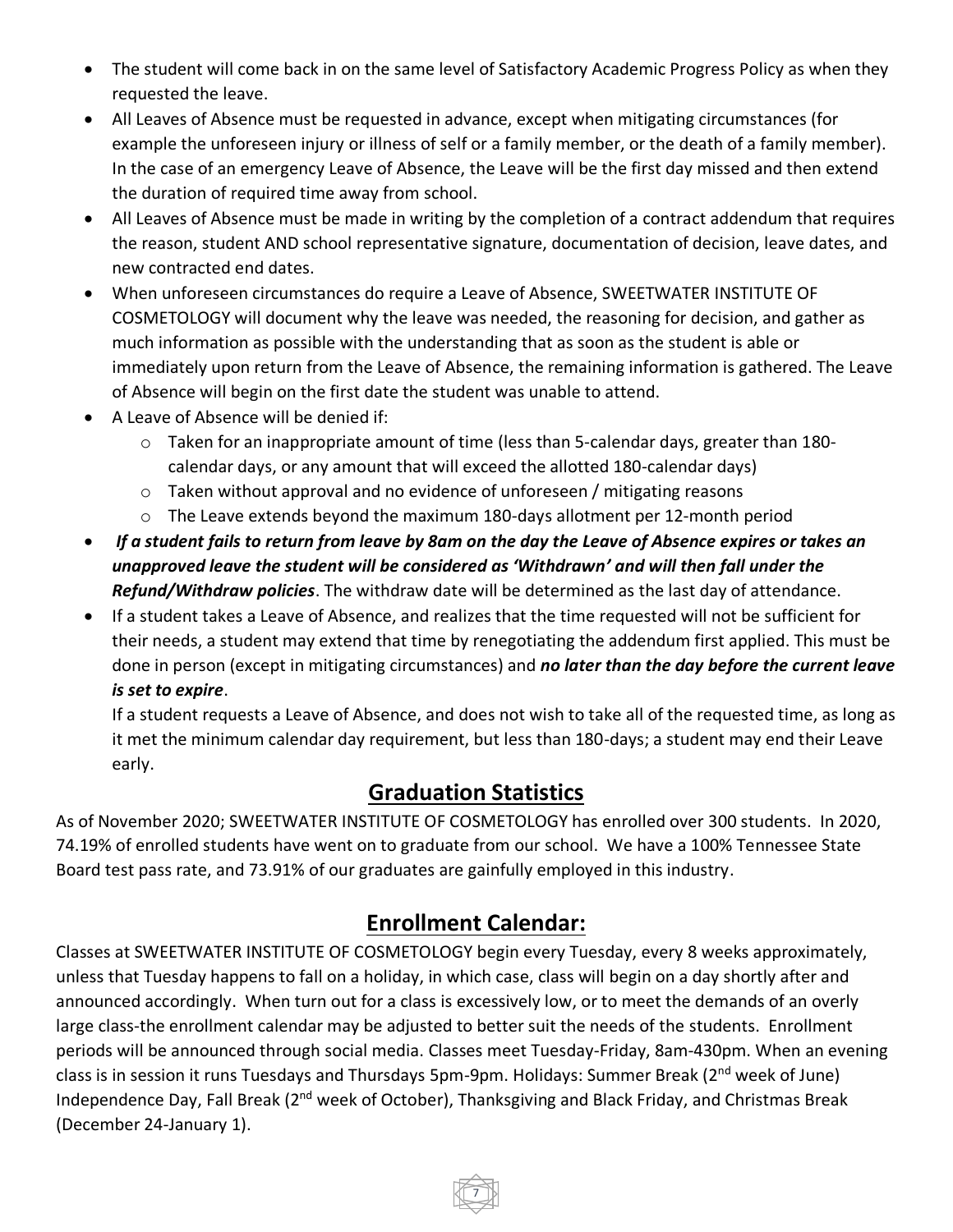SWEETWATER INSTITUTE OF COSMETOLOGY is a clock-hour school. **The Tennessee State Board of Cosmetology and Barber Examiners have established a required number of hours that each program is required to meet prior to graduation. Cosmetology: 1500 hours, Esthetics: 750 hours, Manicuring: 600 hours, Instructor: 300 hours**. A student enrolled in these classes will be required to attend each of these required hours. Your enrollment agreement/contract establishes how long it should take you to complete each course; which is based using a full school-day of 8.5 hours for day-classes, and 4 hours for evening classes. Anything beyond the contracted length of time to complete the course will result in overage charges that are in addition to your contracted tuition amount. In the simplest explanation: the more you are present, the quicker the time is completed. The longer you take to complete the hours, the more expensive it will end up being. If your attendance falls and you are enrolled past your graduation date, overages accrue. NACCAS and Department of Education requirements state unless it is mathematically possible (without considering bias or history) that a student could potentially graduate within 150% of the enrollment period, that student's enrollment will be terminated and follow the refund policy.

SWEETWATER INSTITUTE OF COSMETOLOGY allows each student a 'bank' of personal time to use for unavoidable illnesses, or other reasons to miss or attend later than scheduled start times. Cosmetology students have a bank of 10 days or 85 hours. Each day you miss, each tardy or early leave cuts into this allotment of time. While you may not miss a full day school, it will not take very long for tardies and leaving early to eat into this time bank. When this bank is exhausted, you will face overage charges that add on to your tuition charges. Manicuring and esthetics students have 4 days/34 hours. Instructor students are not granted personal time for absences due to the scheduling and short enrollment time. Forced or scheduled closings of SWEETWATER INSTITUTE OF COSMETOLOGY will NOT affect this personal time. However, if the school is open and operational, and you are not present when you are required to be, that instance will count against your personal time.

The following calendars are set with the intent of a student attending and not going beyond the missed time allotments noted. Any miss outside of the time bank will result in graduation being postponed.

| Cosmetology: |  |
|--------------|--|
|--------------|--|

| *If the student began | # of full school | <b>APPROXIMATE # of</b> | *APPROXIMATE graduation date |
|-----------------------|------------------|-------------------------|------------------------------|
| classes:              | days required:   | weeks scheduled:        | (with 90% attendance!)       |
| 1/22/2022             | 177              | 48                      | 12/9/2022                    |
| 3/1/2022              | 177              | 48                      | 2/3/2023                     |
| 4/19/2022             | 177              | 48                      | 3/24/2023                    |
| 6/14/2022             | 177              | 48                      | 5/19/23                      |
| 8/2/2022              | 177              | 48                      | 7/7/23                       |
| 9/20/22               | 177              | 48                      | 8/25/2023                    |
| 11/22/2022            | 177              | 48                      | 10/27/2023                   |

*\*: SWEETWATER INSTITUTE OF COSMETOLOGY reserves the right to alter these dates to accommodate enrollment date changes, closings, etc*

#### *Manicuring:*

| *If the student began<br>classes: | # of full school<br>days required: | <b>APPROXIMATE # of</b><br>weeks scheduled: | *APPROXIMATE graduation date<br>(with 90% attendance!) |
|-----------------------------------|------------------------------------|---------------------------------------------|--------------------------------------------------------|
| 1/22/2022                         | 71                                 | 19                                          | 5/20/2022                                              |
| 3/1/2022                          | 71                                 | 19                                          | 7/15/2022                                              |
| 4/19/2022                         | 71                                 | 19                                          | 9/2/2022                                               |
| 6/14/2022                         | 71                                 | 19                                          | 10/28/2022                                             |
| 8/2/2022                          | 71                                 | 19                                          | 12/23/2022                                             |
| 9/20/22                           | 71                                 | 19                                          | 2/17/2023                                              |
| 11/22/2022                        | 71                                 | 19                                          | 4/14/2023                                              |

*\*: SWEETWATER INSTITUTE OF COSMETOLOGY reserves the right to alter these dates to accommodate enrollment date changes, closings, etc*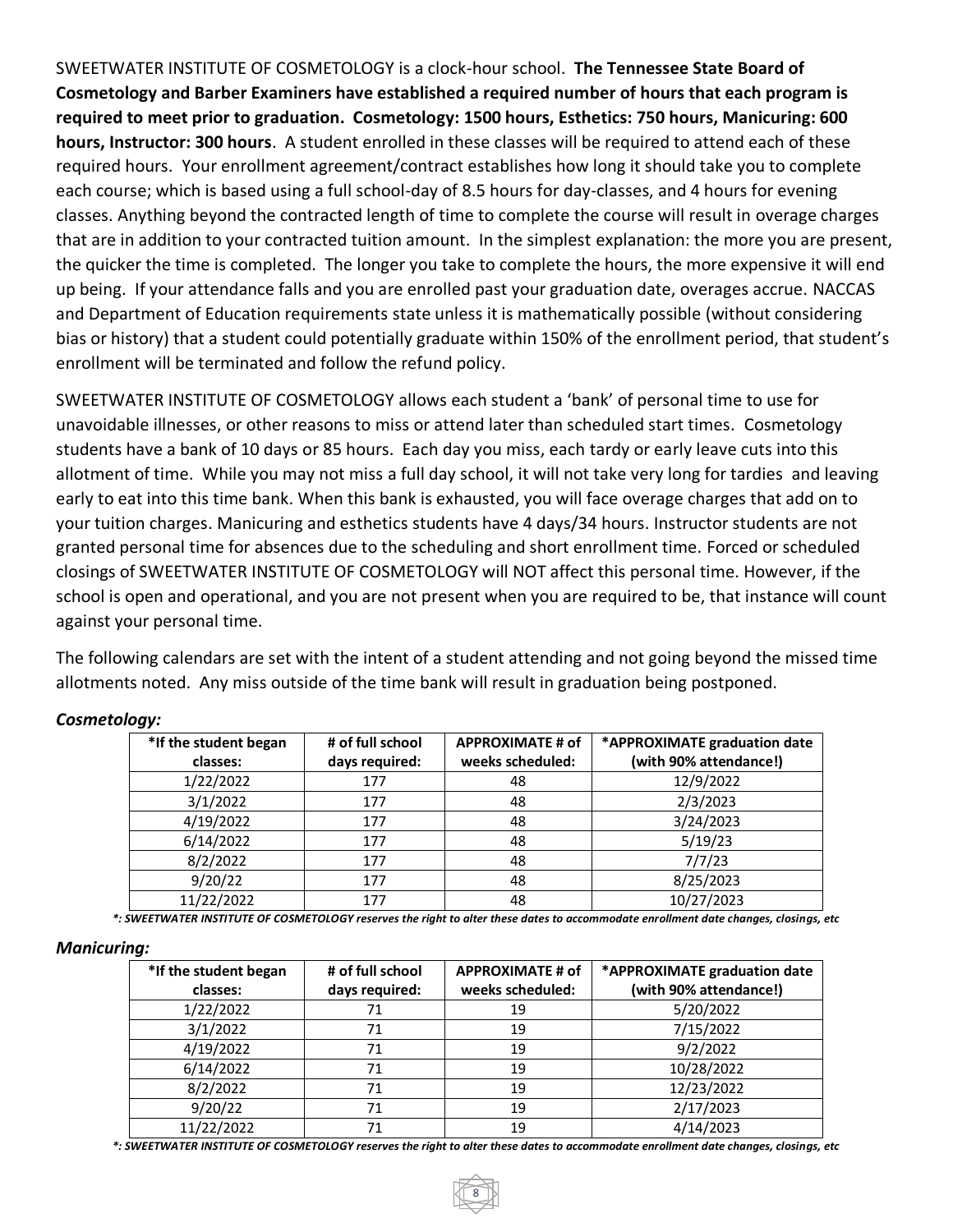#### *Esthetics (Part-time, evenings): Will not be offered until late 2024-will be announced*

#### *Instructor*:

Instructor courses can begin on the first Tuesday of any given month. Graduation will be 300 hours after starting. Instructor students will be required to attend each Tuesday 8am-430pm and Wednesday 10am-430pm, a total of 15 hours per week making enrollment 20 weeks.

SWEETWATER INSTITUTE OF COSMETOLOGY does reserve the right to alter enrollment dates to ensure starts and class sizes are best for the students. The dates provided are to be used as a guide only. The approximate graduation date is not a guarantee- only an approximation. Actual graduation dates will be directly affected with any lost hours.

*Holidays/Closures*: Holidays observed are Christmas Break (12/24-1/1), Thanksgiving, Black Friday, Fall Break (2<sup>nd</sup> week of October), Independence Day, Summer Break (2<sup>nd</sup> week of June) and up to 4 admin days. Scheduled closures are taken into account when developing the calendar and will not negatively affect the graduation dates. Sweetwater Institute of Cosmetology is closed Saturday, Sunday, and Monday.

# **Graduation Requirements:**

The first half of your career goal will begin with graduation. Regardless of which program you are enrolled in, graduation requirements must be met before a student is awarded a Diploma. The graduation requirement: An acceptable Satisfactory Academic Progress Policy. For hours to be released for State Testing, all financial responsibilities must be paid in full.

## **Admission Policy:**

SWEETWATER INSTITUTE OF COSMETOLOGY vows to maintain integrity of the beauty industry by enrolling students with a desire to succeed and who meet criteria defined by the Tennessee State Board of Cosmetology. As enrollments are done in cycles, there are no 'late enrollments', as the student will simply wait on the next class and start in that class. Requirements for enrollment:

- 16 years of age (if under 18, parent or legal guardian must be present for application, enrollment, and contract-as well as complete financial info and provide photo ID)
- Present OFFICIAL high school transcripts proving graduation
- Any diploma or transcript earned in a foreign country must be **translated exactly** and notarized by a third party who provides translation services, as well as confirmed to be the equivalent to a U.S. High School Diploma.
- Demonstrates ability to benefit from the education received
- Completed, submitted, reviewed following documents:
	- o Admission Application
	- o Enrollment Contract
	- o Driver's License
	- $\circ$  Proof of Education (Official transcripts showing completion of high school)
	- o Interview with admissions representative

Candidate students will then be notified of approval or given the option to appeal decisions.

There is a cash discount policy for students who are interested in paying the full tuition upfront at registration. When paying the balance in full at registration, 10% will be deducted off of tuition cost for cash/check payment, and 5% deducted off of tuition when a card is used.

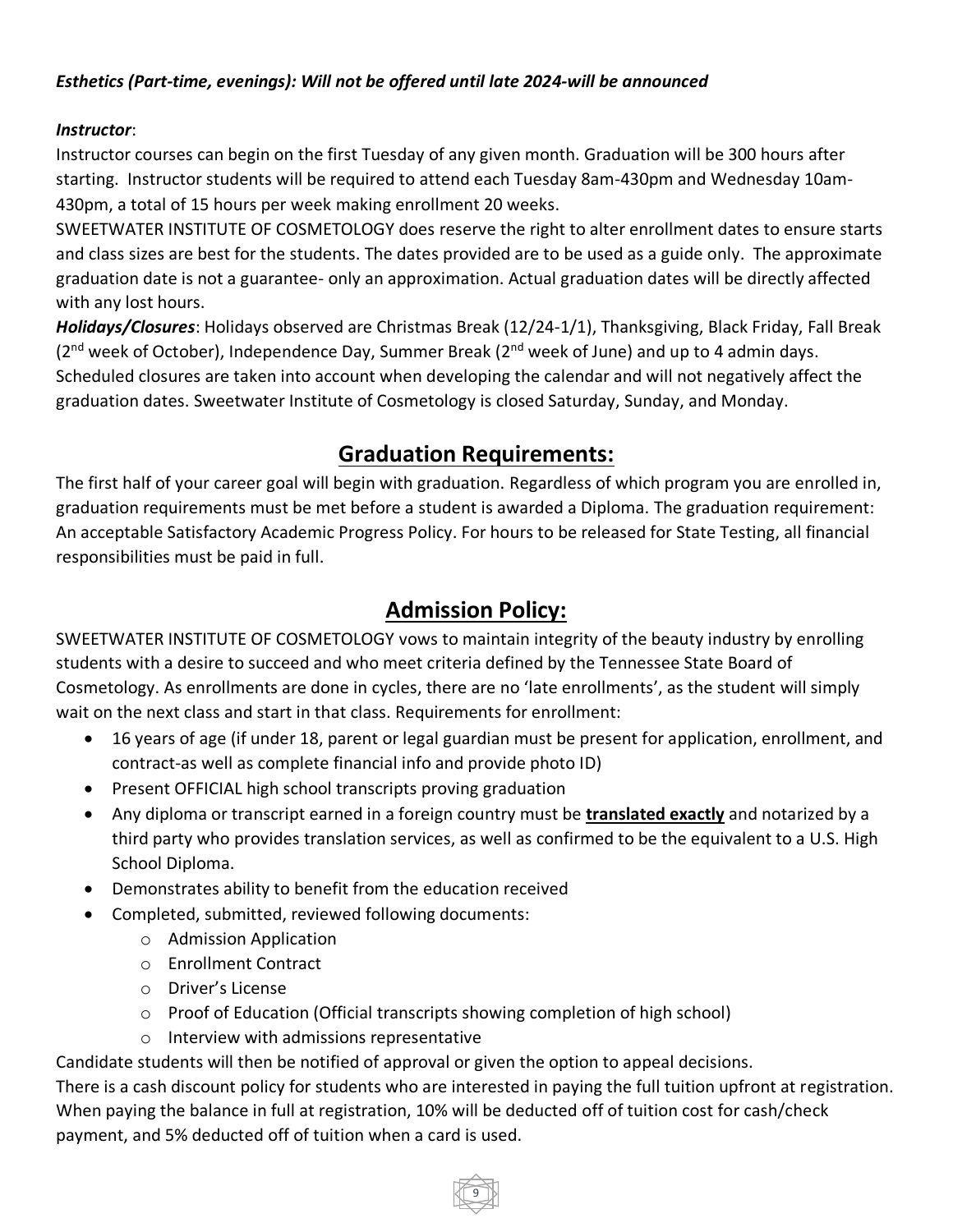# **Transfer Students & Reciprocity:**

Reciprocity is the accepting of hours from another school, state, or country. ALL out of state and foreign reciprocity cases must be approved through the Tennessee State Board of Cosmetology prior to enrollment with SWEETWATER INSTITUTE OF COSMETOLOGY. It is the student's responsibility to verify the validity of their education with state board before enrollment. Foreign diplomas or transcripts must be translated & notarized by a third party and verified that it is the equivalent to a US high school diploma or transcript. SWEETWATER INSTITUTE OF COSMETOLOGY maintains the right to accept or deny hours transferring from other schools.

SWEETWATER INSTITUTE OF COSMETOLOGY is a special purpose institution. That purpose is as follows:

- 1) Exploit the potential of each student served
- 2) Encourage and enable success through post-secondary education and career preparation
- 3) Turn the student's beauty industry passion into a rewarding, self-sustaining career

Students should be aware that transfer of credit is always the responsibility of the receiving institution. Whether or not the credits transfer is solely up to the receiving institution. Any student interested in transferring credit hours should check with the receiving institution directly to determine to what extent, if any, credit hours can be transferred

Schools and programs that are in good standing with the Tennessee State Board of Cosmetology will be accepted with proper documentation. Students with hours from a recognized facility will receive \$1 credit per hour towards tuition at SWEETWATER INSTITUTE OF COSMETOLOGY. Schools and programs not recognized or approved by Tennessee State Board of Cosmetology are not transferable.

Any student who qualifies as a transfer student will be required to demonstrate competence and ability in relation to the number of hours earned or transferable. If unable to demonstrate competency, not all hours may not transfer from the previous institution.

#### *Tennessee requires all practicing individuals to meet:*

- 
- 1500 hours: Cosmetology •750 hours: Esthetics 600 hours: Manicuring •300 hours: Instructor

#### *Documentation required for reciprocity application:*

**YOU WILL NEED:**

10

### • Completed application • Completed application

- 
- Original Social Security Card **•** Original Social Security Card
- Current Driver's License or State Issued PHOTO identification
- Notarized release of transferred hours Immigration Card (Green Card)

## **United State Citizen Non-United States Citizen**

- 
- Official high school transcripts High school diploma or GED, **AND** official transcripts
	-
	- Current Driver's License or State Issued PHOTO identification
		-
	- Exact & notarized translation of all documents & evidence of translated documents being equal to US education requirements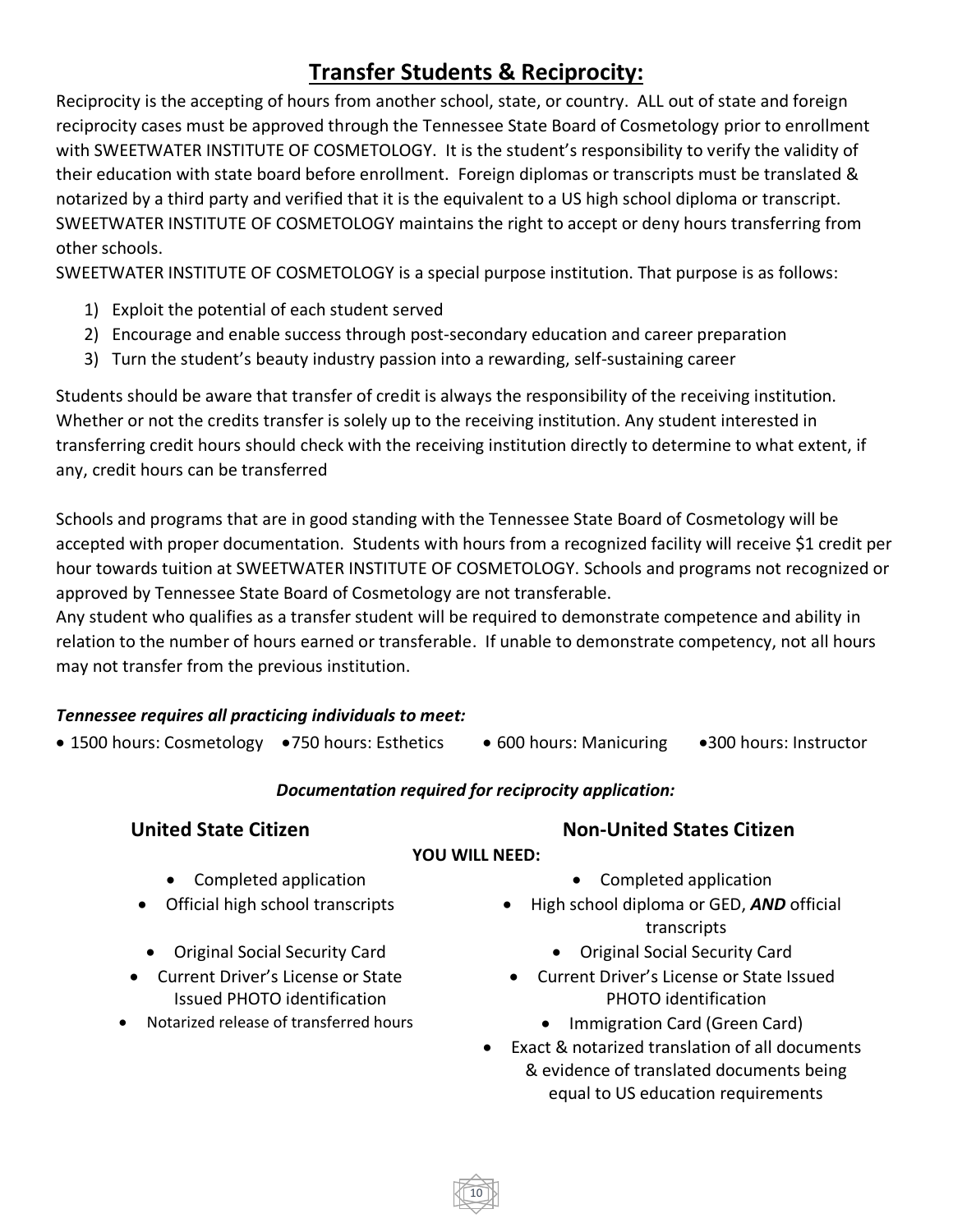# **Disciplinary Termination Re-enrollment:**

Violation of Student Conduct and Policy will result in disciplinary action. The disciplinary action will mirror the severity of the infraction.

- For repeat offences that do not include violent or drug/alcohol instances, SWEETWATER INSTITUTE OF COSMETOLOGY will apply the following protocol: **Verbal warning-Written warning/Probation-Suspension, with termination after 4th suspension.** Refund/withdraw policy will go into effect.
- For violent or drug/alcohol violations, or when the actions cause harm to another student, client, or staff member of SWEETWATER INSTITUTE OF COSMETOLOGY; **the student's enrollment will be terminated immediately** and refund/withdraw policy will go into effect.

SWEETWATER INSITUTE OF COSMETOLOGY reserves the right to terminate student enrollments to protect the integrity and well-being of clients, staff, and students. In the instance of a disciplinary termination, the student MAY be considered for re-enrollment only:

- 1) At least 3-months has passed since termination incident
- 2) The terminated student can write an essay regarding events that transpired, and how they will avoid a repeat of the issue
- 3) All previous financial obligations are met

Upon approval from an outside advisory board, the student may be readmitted on a probationary enrollment-ANY further incident will result in immediate termination with no further opportunity to re-enroll.

# **Re-entry after Withdraw:**

Students may be considered for re-entry only with approval of school director and/or advisory board. New tuition charges and enrollment contracts are required. Any unpaid tuition, overages, etc. from a prior enrollment must be paid prior to re-enrollment consideration. An essay must also be presented explaining:

- 1) What is different between when you left school and now at time of re-enroll
- 2) How will you avoid another withdraw
- 3) Why do you want to come back to SWEETWATER INSTITUTE OF COSMETOLOGY

Students who were dismissed for disciplinary issues such as attendance must wait 3-months for re-enrollment. If a student was dismissed due to violent or endangering behavior toward students, staff, or clients or if the student's enrollment was terminated due to drug or alcohol issues on the premises of SWEETWATER INSTITUTE OF COSMETOLOGY the student will only be allowed to re-enroll after 6 months AND with evidence of behavior correction (anger management courses successfully completed, rehabilitation successfully completed, etc)

## **Licensing Requirements:**

SWEETWATER INSTITUTE OF COSMETOLOGY is a fully licensed cosmetology school, offering classes in: Cosmetology, Nail Technology, Esthetics, and Instructor Training. Graduates of SWEETWATER INSTITUTE OF COSMETOLOGY will receive a diploma bearing the course they graduated in, as well as the date of graduation. SWEETWATER INSTITUTE OF COSMETOLOGY is licensed by the Tennessee State Board of Cosmetology & Barber Examiners. The State Board requires students to meet the following hour requirements to be considered for graduation from an approved educational facility:

- Cosmetology: 1500 clocked hours
- Esthetics: 750 clocked hours
- Manicuring: 600 clocked hours
- Instructor: 300 clocked hours

A *Cosmetology Professional* is a person that performs (for compensation): arranging, dressing, curling, cutting, cleansing, singeing, bleaching, coloring-or similar work-on the hair. A cosmetology professional may care for or service wigs and hairpieces. A cosmetology professional may also manicure, clean, stimulate, manipulate, exercise,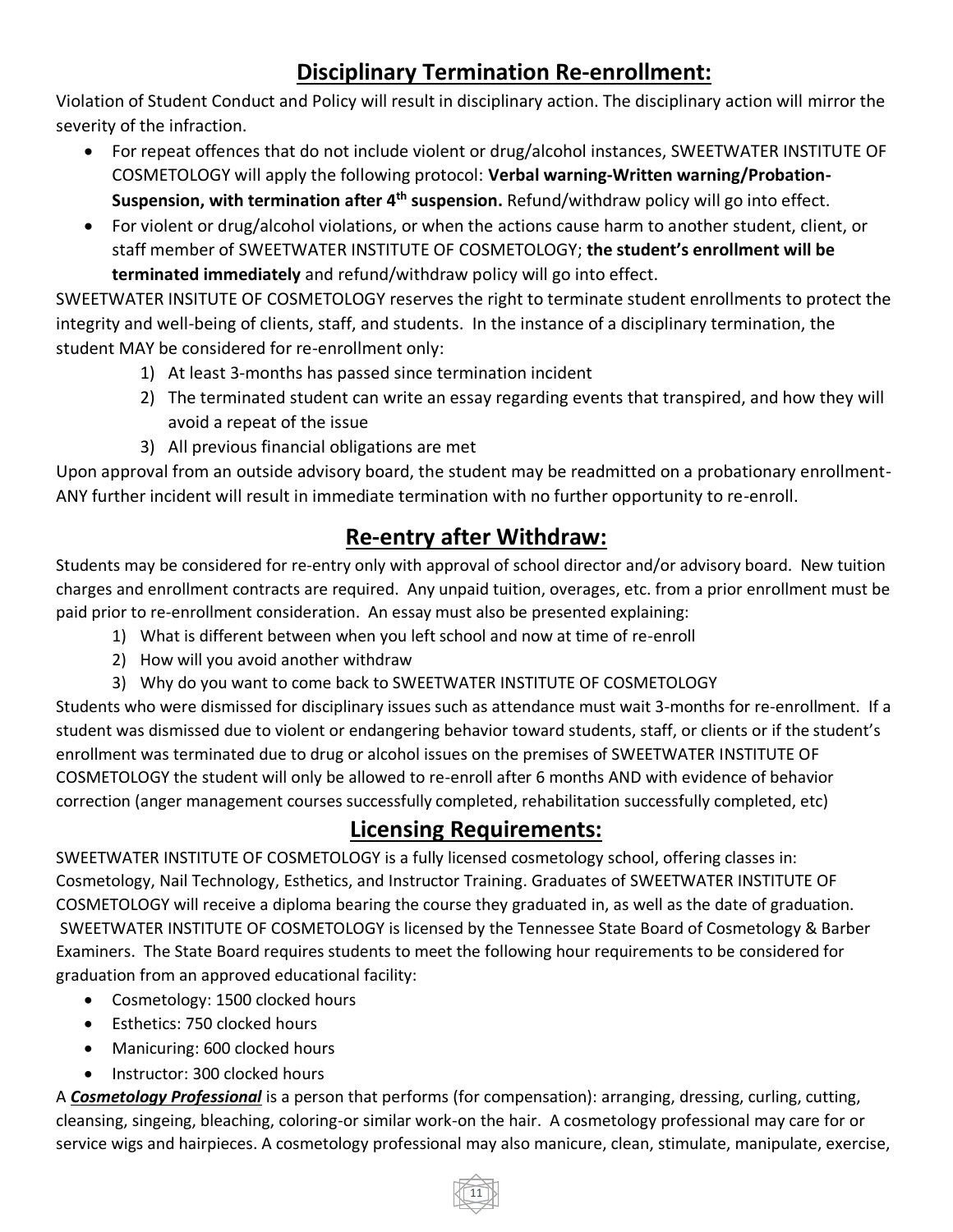beautify, or perform similar work on the hands, feet, arms, legs, face, or neck; with the use of hands or by use of cosmetic preparations. A cosmetology professional may also apply false eyelashes, give facials, apply makeup, provide skin care, and remove superfluous hair by epilation, tweezing, or the uses of depilatories.

#### *Cosmetology Professional Requirements per Tennessee State Board:*

- 1) Be a minimum of 16 years old
- 2) Proof of education: Official high school transcripts showing high school was completed.
- 3) Successful completion of the 1500 hours required by the Tennessee State Board of Cosmetology, in a board approved school.
- 4) Exam requirements:
	- a. Registration, payment, and successful completion of a theory exam, with following successful completion of a practical exam, administered by a third-party exam contractor
- 5) Renewal requirements:
	- a. Renewal notices are mailed approximately 1 month before due date. The renewal should be submitted with fees prior to the expiration date of the license. If a renewal is not received, it is your responsibility to contact Tennessee State Board of Cosmetology for renewal procedures
- 6) Application & fees:
- 7) Contact Tennessee State Board of Cosmetology for information on application, registration, examination, renewals, and be a minimum of 16 years old
- 8) Proof of education: high school transcripts showing high school was completed.
- 9) Successful completion of the 1500 hours required by the Tennessee State Board of Cosmetology, in a board approved school.
- 10) Exam requirements:
	- a. Registration, payment, and successful completion of a theory exam, with following successful completion of a practical exam, administered by a third-party exam contractor
- 11) Renewal requirements:
	- a. Renewal notices are mailed approximately 1 month before due date. The renewal should be submitted with fees prior to the expiration date of the license. If a renewal is not received, it is your responsibility to contact Tennessee State Board of Cosmetology for renewal procedures
- 12) Application & fees:
	- a. Contact Tennessee State Board of Cosmetology for information on application, registration, examination, renewals, and fee

#### **Syllabus-Cosmetology Program Outline 1500 hours 34 hours/week Full-Time LECTURE AND CLINICAL HOURS:**

#### **Tuesday-Thursday: 8:00am-9:45am Theory/Lecture, 10:00am-4:30pm Clinical**

**Friday: 8:00am-8:45am Theory/Lecture, 9:00am-4:30pm Clinical**

#### **Total Theory Hours per week: 6 hours**

#### **Total Clinical Hours per week: 28 hours**

#### **TEXTBOOK AND INSTRUCTIONAL MATERIAL:**

#### **Milady Standard Cosmetology, ©2016 ISBN:978-1-285-76941-7**

#### **Milady Standard Cosmetology Theory Workbook, ©2016 ISBN:978-1-2857-6945-5**

**DESCRIPTION:** The Cosmetology course is designed to train the student in the basic manipulative skills, safety judgments, proper work habits, business skills, and desirable attitudes necessary to obtain licensure and for competency in job entry-level positions in Cosmetology or a related career field.

12

**OBJECTIVES**: Upon completion of the course requirements, the determined graduate will be able to:

- Project a positive attitude and a sense of personal integrity and self-confidence.
- Project professionalism, visual poise, and proper grooming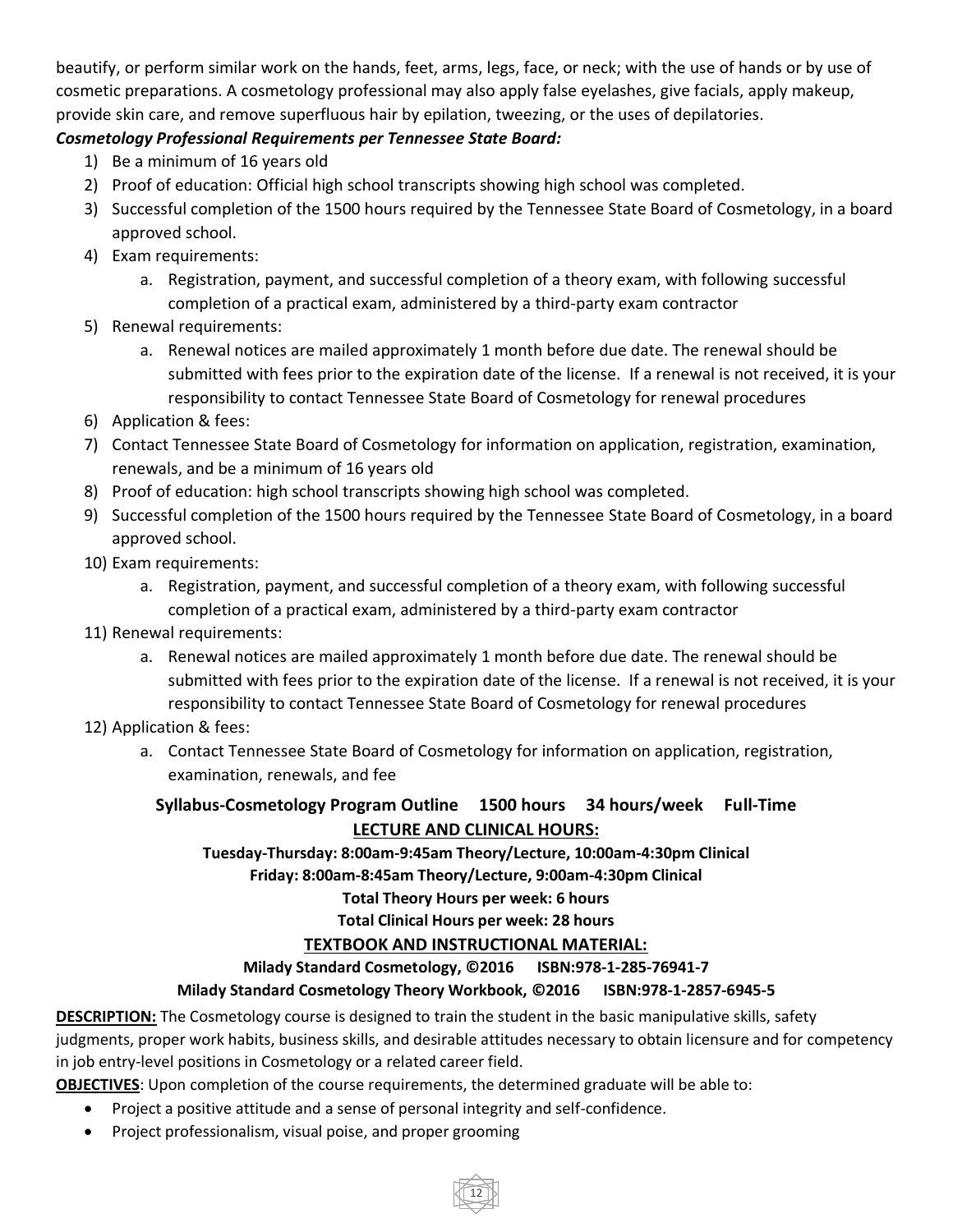- Communicate effectively and interact appropriately with colleagues, supervisors, and clients
- Respect the need to deliver worthy service for value received in an employment environment
- Perform the basic manipulative skills in the areas of hairstyling, hair shaping, hair coloring, texture services, scalp and hair conditioning, skin and makeup, and nail care
- Perform basic analytical skills to advice clients in the total look concept
- Apply academic learning, technical information, and related matter to assure sound judgments, decisions, and procedures
- To ensure continued career success, the graduate will continue to learn new and current information related to skills, trends, and methods for career development in cosmetology and related fields.

**REFERENCES:** A comprehensive library of references, periodicals, books, texts, audio/video tapes and web-based material are available to support the program of study and supplement the program of study. Students should avail themselves of the opportunity to use these extensive materials.

**TEACHING & LEARNING METHODS:** The clock-hour education is provided through a sequential set of leaning steps which address specific tasks necessary for state board preparation, graduation, and job entry-level skills. Clinic equipment, implements, and products are comparable to those used in the industry. Each student will receive instruction that relates to the performance of useful, creative, and productive career-oriented activities. The course is presented through comprehensive lesson plans which reflect effective educational methods. Subjects are presented by means of interactive lecture, demonstration, cooperative learning, labs, student salon activities, and student participation. Audio-visual aids, guest speakers, field trips, projects, activities, and other related learning methods are used in the course.

**GRADING PROCEDURES:** The qualitative element used to determine academic progress is a reasonable system of grades as determined by the assigned academic learning. Students are assigned academic learning activities and a minimum number of practical experiences. Academic learning is evaluated after each unit of study. Practical assignments are evaluated as completed and counted toward course completion only when rated as satisfactory or better. If the performance does not meet satisfactory requirements, it is not counted, and the performance must be repeated. At least two comprehensive practical skills evaluations will be conducted during the course study. Practical skills are evaluated according to text evaluations and set forth in practical skills evaluation criteria adopted by the school. Students must maintain a written grade average of 75% and pass a final written and practical exam prior to graduation. Students must make up failed or missed tests and incomplete assignments. Numerical grades are considered according to the following scale:

#### **93-100 Excellent 85-92 Very Good 75-84 Satisfactory 74 and below Unsatisfactory**

#### **Hours Subject-Unit**

- *75 Classroom Instruction*
	- o Orientation, History of Cosmetology, Career Opportunities, Life Skills Management, Communicating for Success, State Laws and Regulations, Professional Image, First Aid, Chemistry, Anatomy and Physiology, Electricity, **Chemistry**
- *75 Bacteriology, Decontamination and Infection Control*
	- o Health, Public Sanitation Methods, Chemical Agents and Types, Classifications, Bacterial Growth, Biology, Infection Control, Common industry infections, Products, Tools, Equipment Use and Safety
- *75 Shampoo, Rinses, Scalp Treatments*
	- o Shampooing, Rinsing, Conditioning, Principles and Techniques of Treatments and Disorders of the Hair and Scalp, Related Chemistry, Product Knowledge, Use and Safety
- *150 Hairstyling*
	- o Principles and Techniques of Wet Styling, Blow-drying and Waving, Hairdressing, Braiding, Extensions, Enhancements, Wigs, Product Knowledge and Safety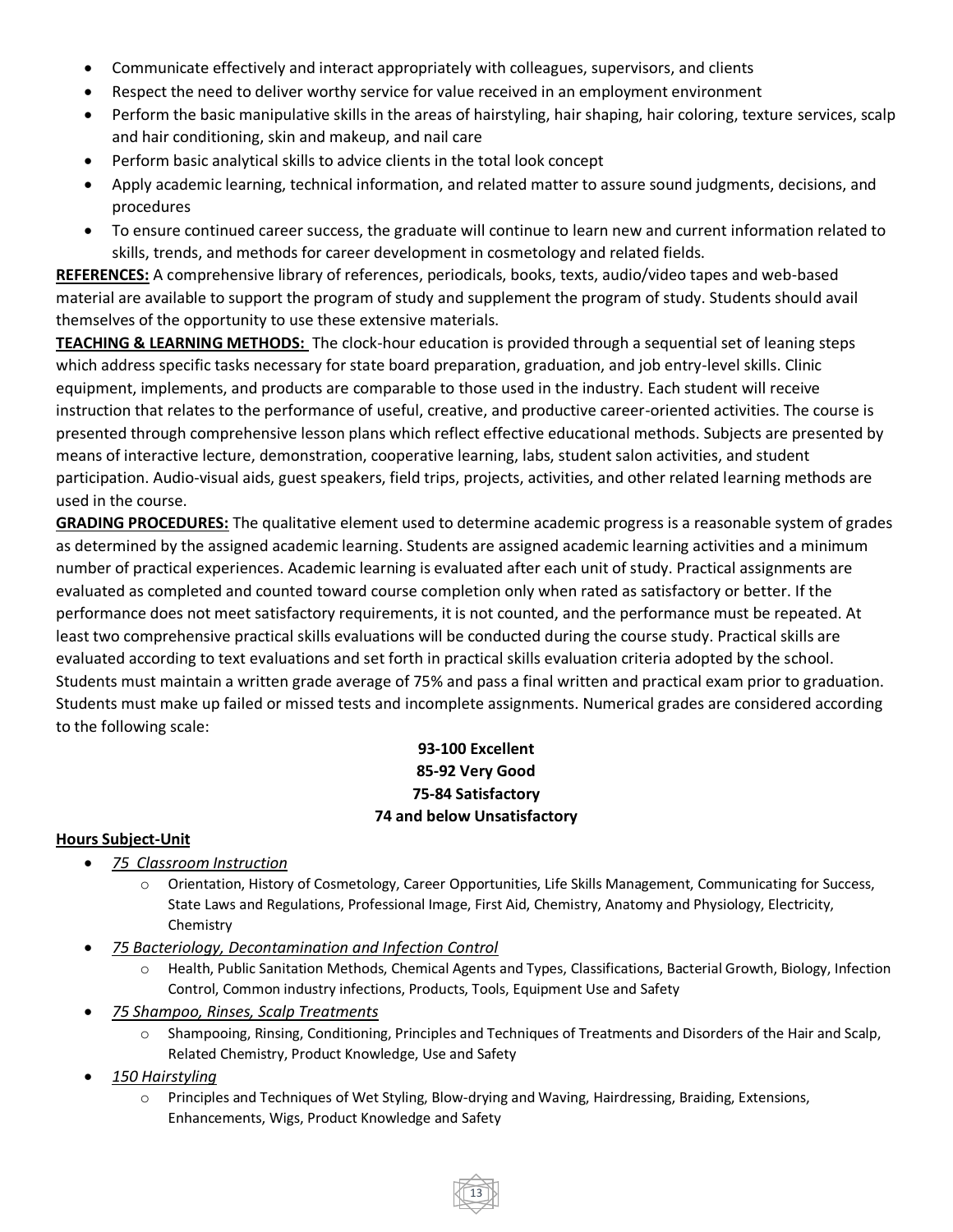- *250 Haircutting*
	- o Principles and Techniques of Sectioning, Removing Length or Bulk with Various Tools
- *250 Haircoloring and Lightning*
	- o Principles and Techniques of Color Types, Lightner Types, Toning, Frosting, Special Effects, Application, and Corrective Work
- *200 Chemical Rearranging (Texture Services)*
	- o Principles and Techniques of Sectioning, Wrapping, Processing, Curling, and Relaxing
- *100 Manicuring, Pedicuring, Nail Extensions*
	- Nail Structure and Growth, Principles and Techniques of Theory of Massage, Manicuring, Pedicuring, and Advanced Nail Techniques
- *75 Facials*
	- o Principles and Techniques of Skin Care Treatment and Application of Cosmetics, Histology of the Skin, Theory of Facial Treatments, Cosmetic Application, Artificial Eyelashes, Removal of Unwanted Hair, Lash/Brow tint, Light Therapy
- *100 Salon Business, Retail Sales, Career and Employment Information*
	- o Fundamentals of Business Management, Opening a Salon, Business Plans, Written Agreements, Licensing Requirements and Regulations, Laws, Salon Operations, Policies, Practices, Compensation Practices, Payroll Deductions, Telephone Use, Advertising, Sales, Communications, Public/Human Relations, Insurance, Salon Safety, Seeking Employment, On the Job, Professional Ethics
- *150 Instructor Discretion*
	- o To be Applied by the Instructor to Strengthen Student Performance, Supervised Field Trips, or Other Related **Training**

#### *1500 Total hours*

The above hour requirements must be met by each student in each category in order for the earned hours to be accepted by the applicable regulatory agency for examination. The generous portion of discretionary hours is to be applied as needed in curriculum related areas or if the student desires to specialize in a specific area *Cosmetology Cost: \$8500 Tuition, \$1000 Book & Kit, \$100 Administrative Cost.* 

#### *Scope of Milady Cosmetology theory chapters covered:*

| Infection Control              | Chemistry                        | Electricity                           | Anatomy &<br>Physiology   | Hair Structure                           | Salon Readiness            |
|--------------------------------|----------------------------------|---------------------------------------|---------------------------|------------------------------------------|----------------------------|
| Hair Structure                 | Nail Structure                   | Nail Diseases and<br><b>Disorders</b> | Skin Structure            | Skin Diseases and<br><b>Disorders</b>    | Hair Styling &<br>Shaping  |
| Haircolor                      | <b>Chemical Texture</b>          | Scalp and Hair<br><b>Treatments</b>   | Shampooing                | Skin Care<br><b>Treatments</b>           | Makeup                     |
| Hair Removal                   | Contraindications to<br>Services | <b>Manicures</b>                      | Pedicures                 | <b>Artificial Nails</b>                  | <b>Professional Ethics</b> |
| Communication<br><b>Skills</b> | Compensation<br><b>Methods</b>   | <b>Income Reporting</b>               | Licensure<br>Requirements | Laws and Regulation<br>for Cosmetology   | <b>Business Basics</b>     |
|                                | Record Keeping                   |                                       |                           | Diseases and Disorders of scalp and hair |                            |

#### *Scope of minimum basic cosmetology practical lessons covered:*

| Manicuring                             | Pedicuring                  | Nail Enhancements          | Gel Polish                 | Housekeeping                   | Facials                   |
|----------------------------------------|-----------------------------|----------------------------|----------------------------|--------------------------------|---------------------------|
| Makeup                                 | Styling                     | Setting the Hair           | Foiling                    | All-over Color                 | Balayage                  |
| Ombre                                  | Perming                     | Relaxing                   | Waxing                     | <b>Hair Cutting</b>            | Clipper Use               |
| <b>Texture Cutting</b>                 | <b>Client Consultations</b> | <b>Formal Styling</b>      | <b>Avant Garde Styling</b> | Shampooing                     | <b>Scalp Manipulation</b> |
| Deep Conditioning<br><b>Treatments</b> | Razor Use                   | State Board<br>Preparation | Front Desk<br>Management   | Punctuality & Job<br>Readiness | Advanced Skin Care        |

14

Disinfection procedures Exposure incidents to parasites, blood, or other issues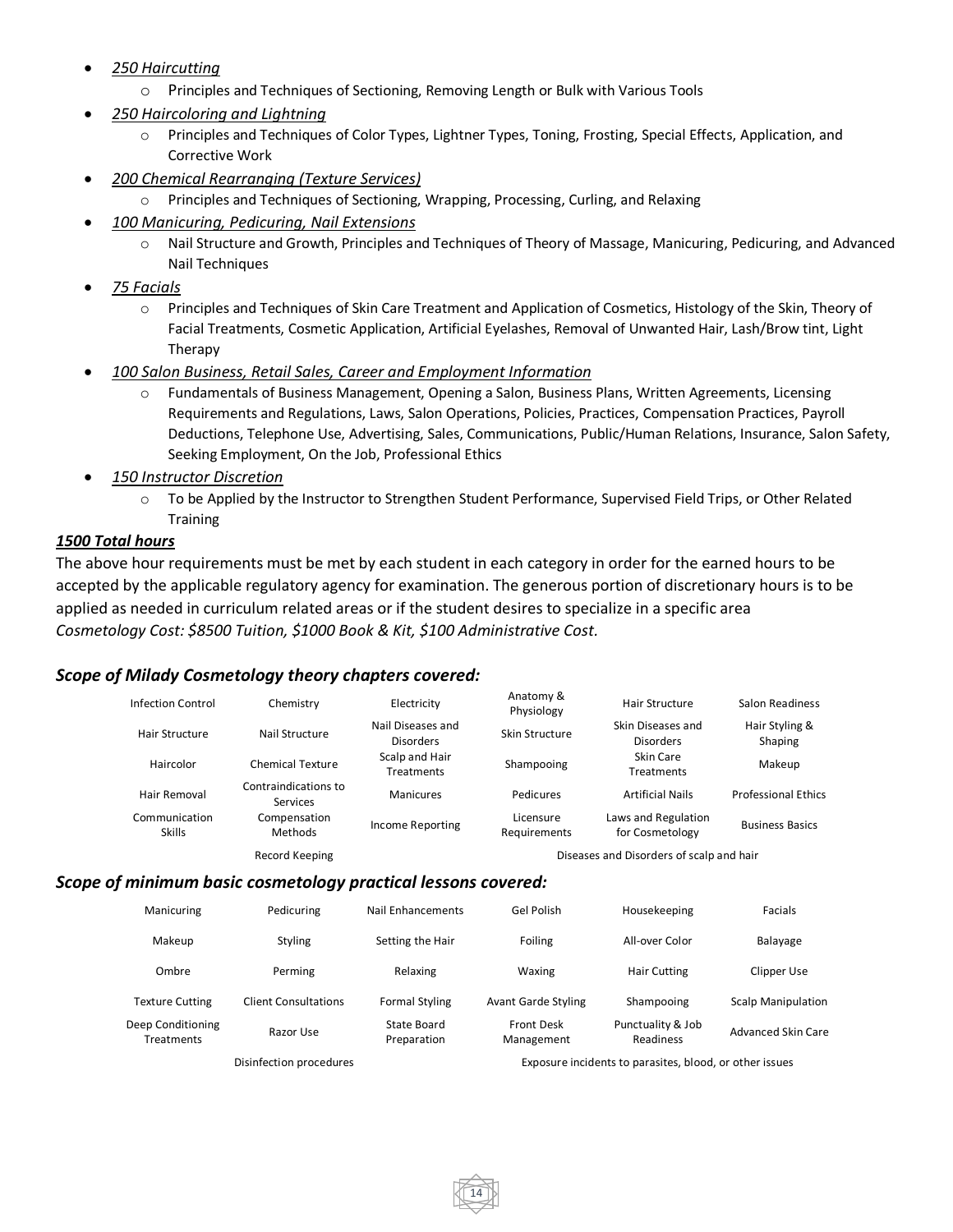#### *Employment requirements for cosmetology professionals:*

As a cosmetology professional, a person will be required to stand approximately 80% of their workday. A typical workday for cosmetology professional will vary based on clientele and employer scheduling; but, should be expecting at minimum an eight-hour shift. A cosmetology professional should have the ability to:

- full manual dexterity to manipulate hair and tools
- ability to lift up to 10 pounds to shoulder height, repeatedly
- ability to stand 80% of typical work shift
- ability to perform basic mathematic functions
- adding
- subtracting
- adding fractions
- financial basics
- scheduling and time management
- organizational skills
- basic reading and comprehension ability

*Employment options for cosmetology professionals:* Stylist, platform artist, product sales representative, product educator, instructor, nail care specialist, product chemist, colorist, texture specialist, cutting specialist, image specialist, salon trainer, artistic director, education director, creative director, salon manager

An *esthetics professional* performs one or more of the following (for compensation): massage, clean, stimulate, manipulate, exercise, beautify, or perform similar work with the hands, mechanical/electrical apparatus, or the use of cosmetic preparations. Esthetics Professionals may apply artificial eyelashes, give facials, apply makeup, provide skin care, remove superfluous hair by epilation, tweezing, or depilatories.

#### *Esthetics Professional Requirements per Tennessee State Board:*

- 1) Be a minimum of 16 years old
- 2) Proof of education: Official high school transcripts showing high school was completed.
- 3) Successful completion of the 750 hours required by the Tennessee State Board of Cosmetology, in a board approved school.
- 4) Exam requirements:
	- a. Registration, payment, and successful completion of a theory exam, with following successful completion of a practical exam, administered by a third-party exam contractor
- 5) Renewal requirements:
	- a. Renewal notices are mailed approximately 1 month before due date. The renewal should be submitted with fees prior to the expiration date of the license. If a renewal is not received, it is your responsibility to contact Tennessee State Board of Cosmetology for renewal procedures
- 6) Application & fees:
	- a. Contact Tennessee State Board of Cosmetology for information on application, registration, examination, renewals, and fees.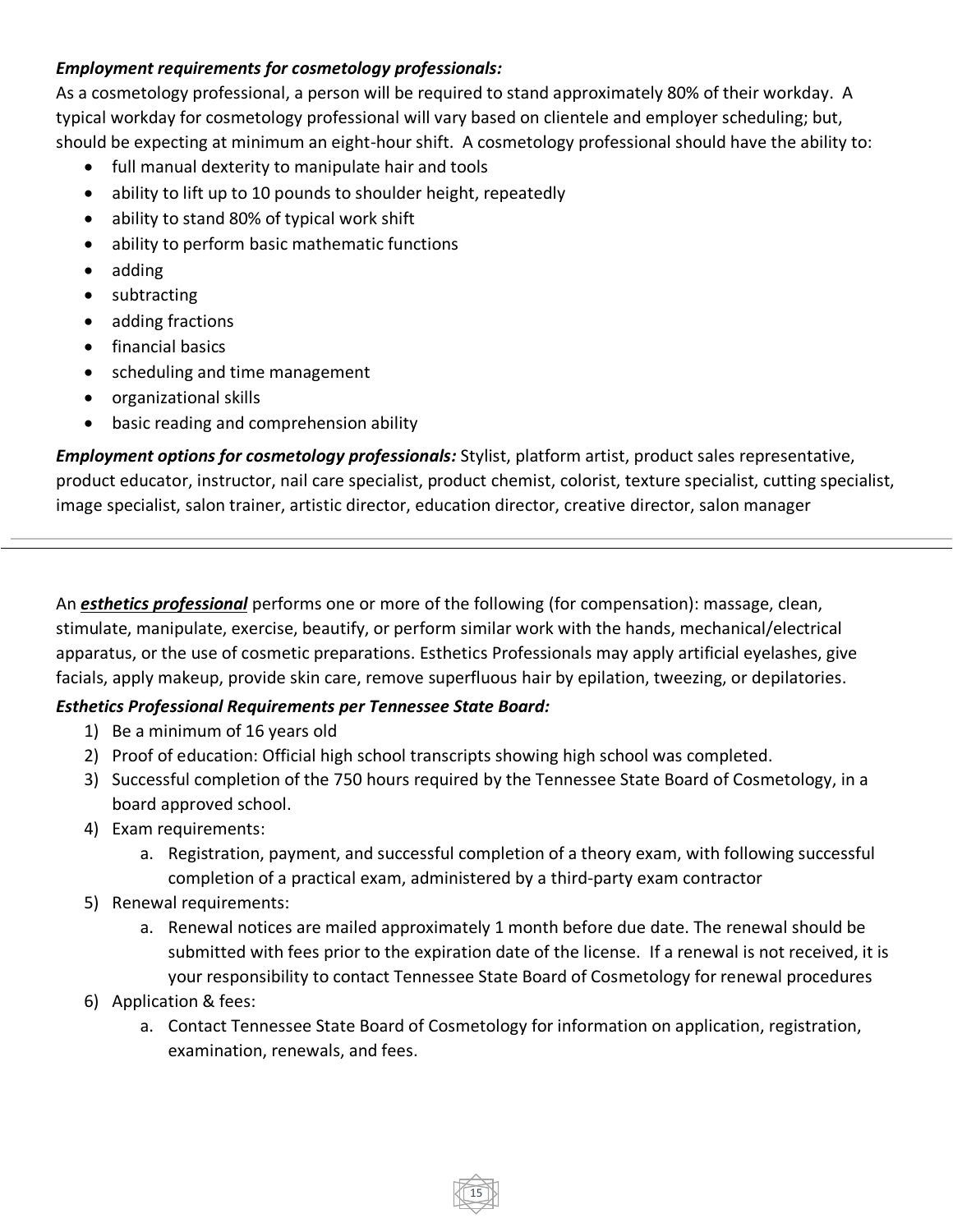#### **Syllabus-Esthetics Program Outline 750 hours 8 hours/week Full-Time LECTURE AND CLINICAL HOURS:**

**Tuesday and Thursday: 5:00pm-6:00pm Theory/Lecture, 6:15pm-9:00pm Clinical**

**Total Theory Hours per week: 2 hours**

#### **Total Clinical Hours per week: 5.5 hours**

#### **TEXTBOOK AND INSTRUCTIONAL MATERIAL:**

#### **Milady Standard Foundations with Standard Esthetics-Fundamentals, 12th ed. ISBN:9780357263792**

**DESCRIPTION:** The Esthetics course is designed to train the student in the basic manipulative skills, safety judgments, proper work habits, business skills, and desirable attitudes necessary to obtain licensure and for competency in job entry-level positions in Esthetics or a related career field.

**OBJECTIVES**: Upon completion of the course requirements, the determined graduate will be able to:

- Project a positive attitude and a sense of personal integrity and self-confidence.
- Project professionalism, visual poise, and proper grooming
- Communicate effectively and interact appropriately with colleagues, supervisors, and clients
- Respect the need to deliver worthy service for value received in an employment environment
- Perform the basic manipulative skills in the areas of esthetics, skin therapy, product and therapy apparatus application, skin and makeup, and tool care
- Perform basic analytical skills to advice clients in the total look concept
- Apply academic learning, technical information, and related matter to assure sound judgments, decisions, and procedures
- To ensure continued career success, the graduate will continue to learn new and current information related to skills, trends, and methods for career development in cosmetology and related fields.

**REFERENCES:** A comprehensive library of references, periodicals, books, texts, audio/video tapes and web-based material are available to support the program of study and supplement the program of study. Students should avail themselves of the opportunity to use these extensive materials.

**TEACHING & LEARNING METHODS:** The clock-hour education is provided through a sequential set of leaning steps which address specific tasks necessary for state board preparation, graduation, and job entry-level skills. Clinic equipment, implements, and products are comparable to those used in the industry. Each student will receive instruction that relates to the performance of useful, creative, and productive career-oriented activities. The course is presented through comprehensive lesson plans which reflect effective educational methods. Subjects are presented by means of interactive lecture, demonstration, cooperative learning, labs, student salon activities, and student participation. Audio-visual aids, guest speakers, field trips, projects, activities, and other related learning methods are used in the course.

**GRADING PROCEDURES:** The qualitative element used to determine academic progress is a reasonable system of grades as determined by the assigned academic learning. Students are assigned academic learning activities and a minimum number of practical experiences. Academic learning is evaluated after each unit of study. Practical assignments are evaluated as completed and counted toward course completion only when rated as satisfactory or better. If the performance does not meet satisfactory requirements, it is not counted, and the performance must be repeated. At least two comprehensive practical skills evaluations will be conducted during the course study. Practical skills are evaluated according to text evaluations and set forth in practical skills evaluation criteria adopted by the school. Students must maintain a written grade average of 75% and pass a final written and practical exam prior to graduation. Students must make up failed or missed tests and incomplete assignments. Numerical grades are considered according to the following scale:

> **93-100 Excellent 85-92 Very Good 75-84 Satisfactory 74 and below Unsatisfactory**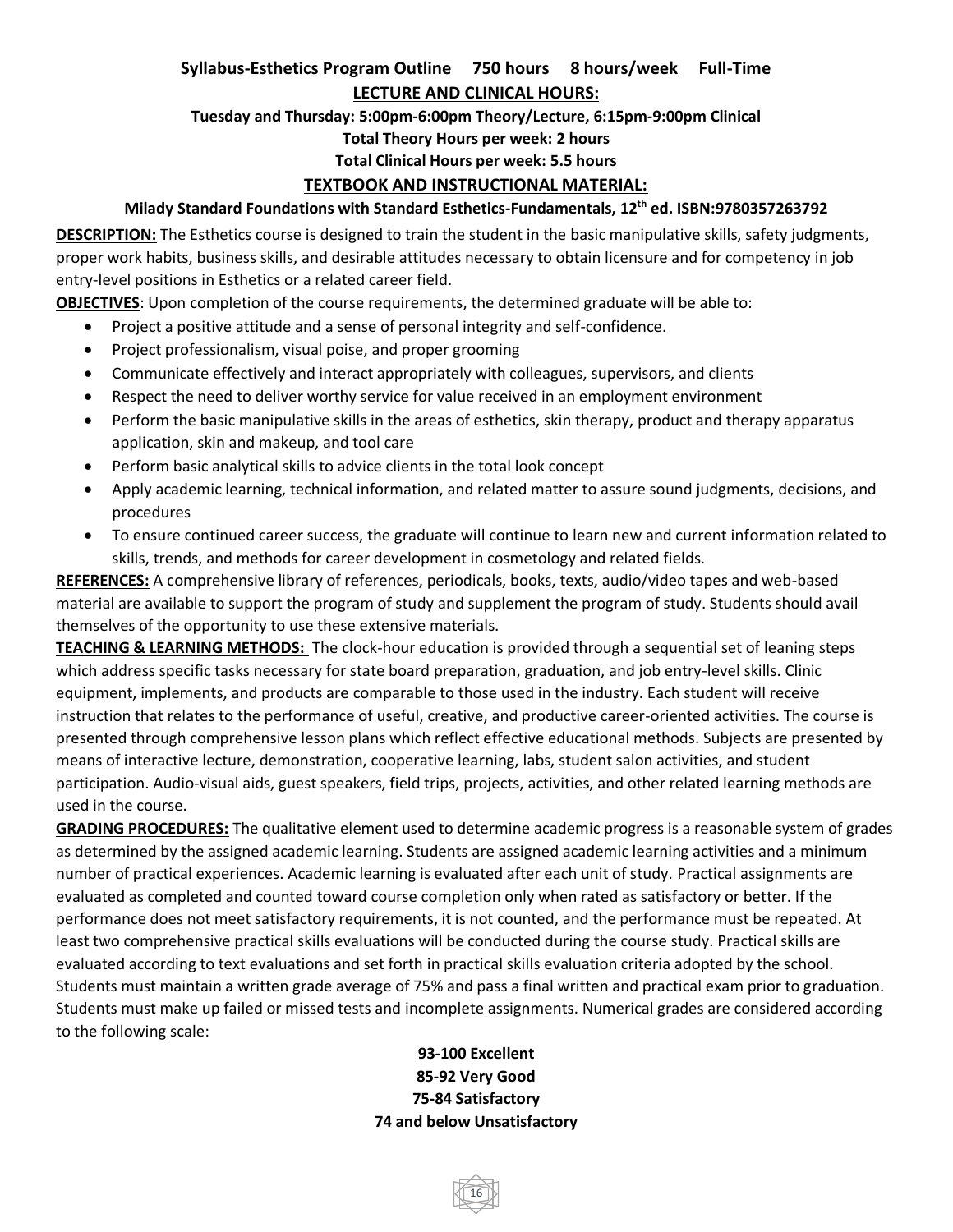#### **Hours Subject-Unit**

- *75 Classroom Instruction*
	- o Orientation, History of Esthetics, Career Opportunities, Life Skills Management, Communicating for Success, State Laws and Regulations, Professional Image, First Aid, Chemistry, Anatomy/Physiology, Electricity, Chemistry
- *75 Bacteriology, Decontamination and Infection Control*
	- o Health, Public Sanitation Methods, Chemical Agents and Types, Classifications, Bacterial Growth, Biology, Infection Control, Common industry infections, Products, Tools, Equipment Use and Safety
- *150 Skin Disorders, Types, and Treatments*
	- $\circ$  Identifying Skin Issues, Identifying the Differences in Conditions and Types, Treatment of Issues, Contraindications
- *100 Advanced Topics*
	- o Lash Enhancement, Tinting Lashes and Brows, Light Therapy, Machine Use, Advanced Peeling Techniques, Corrective Makeup, Theatrical and Special Event Makeup, Contraindications
- *150 Facial Techniques*
	- o Principles and Techniques of Facials, Massage Techniques, Masks & Packs with Appropriate Skin Types
- *100 Hair Removal Techniques*
	- o Epilation and After Care
- *50 Salon Business, Retailing, Career and Employment Information*
	- o Fundamentals of Business Management, Opening a Salon, Business Plans, Written Agreements, Licensing Requirements and Regulations, Laws, Salon Operations, Policies, Practices, Compensation Practices, Payroll Deductions, Telephone Use, Advertising, Sales, Communications, Public/Human Relations, Insurance, Salon Safety, Seeking Employment, On the Job, Professional Ethics
- *50 Instructor Discretion*
	- o To be Applied by the Instructor to Strengthen Student Performance, Supervised Field Trips, or Other Related Training

#### *750 Total hours*

The above hour requirements must be met by each student in each category in order for the earned hours to be accepted by the applicable regulatory agency for examination. The generous portion of discretionary hours is to be applied as needed in curriculum related areas or if the student desires to specialize in a specific area *Esthetics: \$5000 Tuition, \$600 Books & Kit, \$100 Administrative Cost*

#### *Scope of esthetics theory units covered:*

| Infection Control                     | Chemistry                   | Electricity   | Anatomy &<br>Physiology | Skin Structure         |
|---------------------------------------|-----------------------------|---------------|-------------------------|------------------------|
| Skin Diseases and<br><b>Disorders</b> | Contraindications           | Facials       | Advanced Skin Care      | Makeup                 |
| Hair Removal                          | Ethics                      | Communication | Compensation<br>Methods | Income Reporting       |
| Licensing<br>Requirements             | State Law and<br>Regulation |               | Record Keeping          | <b>Business Basics</b> |
|                                       |                             |               |                         |                        |

#### *Scope of minimum basic esthetics practical skills covered:*

| Disinfection                   | Extractions       | <b>Facials</b>        | Room Setup              | <b>Client Consultation</b> |
|--------------------------------|-------------------|-----------------------|-------------------------|----------------------------|
| <b>Galvanic Machine</b><br>Use | Microdermabrasion | <b>High Frequency</b> | <b>Facial Massage</b>   | Makeup                     |
| Contraindications              | Skin Care         | Enzyme Peeling        | <b>Glycolic Peeling</b> | <b>Manual Resurfacing</b>  |

#### *Employment requirements for esthetics professionals:*

As an esthetics professional, a person will be required to stand approximately 60% of their workday. A typical workday for esthetics professionals will vary based on clientele and employer scheduling; but, should be expecting at minimum an eight-hour shift. An esthetics professional performing skin care will require:

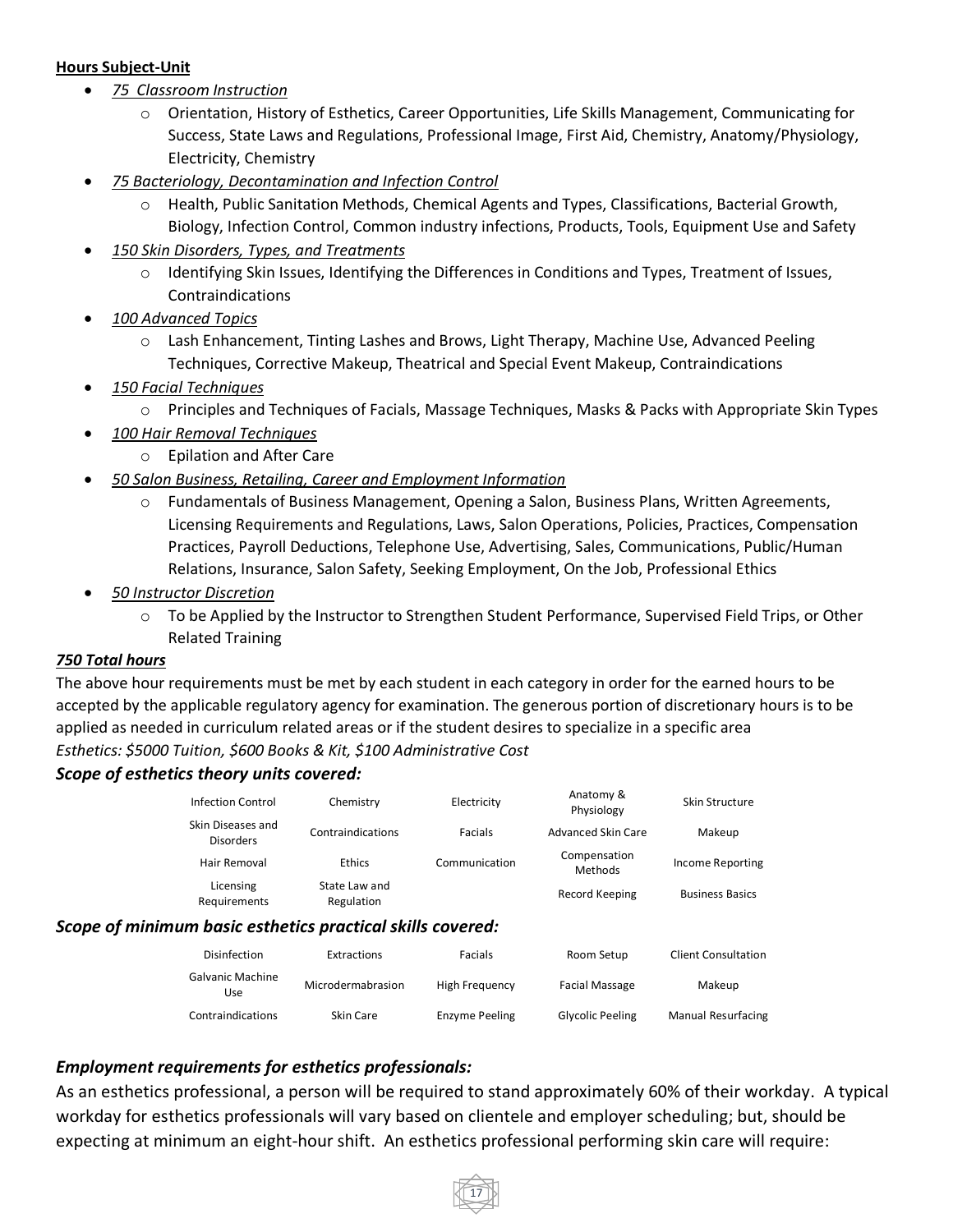- full manual dexterity to manipulate skin and tools
- ability to lift to 10 pounds to shoulder height, repeatedly
- ability to stand 60% of typical work shift
- ability to perform basic mathematic functions
- adding
- subtracting
- financial basics
- scheduling and time management
- organizational skills
- basic reading and comprehension ability

#### *Employment options for esthetics professional:*

Esthetics professional, makeup artist, product sales representative, product educator, instructor, product chemist, salon trainer, artistic director, education director, creative director, salon manager, medi-spa technician, dermatology assistance

A *manicure professional* performs one or more of the following (for compensation): provides cosmetic care to the nail of the fingers and toes, or performs nail artistry, massage of the limbs up to elbows or knees, and provides stimulation, manipulation, beautification with the use of hands or with the use of cosmetic preparations.

#### *Manicure Professional Requirements per Tennessee State Board:*

- 1) Be a minimum of 16 years old
- 2) Proof of education: Official high school transcripts showing high school was completed.
- 3) Successful completion of the 600 hours required by the Tennessee State Board of Cosmetology, in a board approved school.
- 4) Exam requirements:
	- a. Registration, payment, and successful completion of a theory exam, with following successful completion of a practical exam, administered by a third-party exam contractor
- 5) Renewal requirements:
	- a. Renewal notices are mailed approximately 1 month before due date. The renewal should be submitted with fees prior to the expiration date of the license. If a renewal is not received, it is your responsibility to contact Tennessee State Board of Cosmetology for renewal procedures
- 6) Application & fees:
	- a. Contact Tennessee State Board of Cosmetology for information on application, registration, examination, renewals, and fees.

#### **Syllabus-Manicuring Program Outline 600 hours 34 hours/week Full-Time LECTURE AND CLINICAL HOURS:**

**Tuesday-Thursday: 8:00am-9:45am Theory/Lecture, 10:00am-4:30pm Clinical**

**Friday: 8:00am-8:45am Theory/Lecture, 9:00am-4:30pm Clinical**

**Total Theory Hours per week: 6 hours**

**Total Clinical Hours per week: 28 hours**

#### **TEXTBOOK AND INSTRUCTIONAL MATERIAL:**

**Milady Standard Nail Technology, ©2015 ISBN:13:978-1-285-08047-5 Milady Standard Nail Technology Theory Workbook, ©2015 ISBN:978-1-285-08051-2**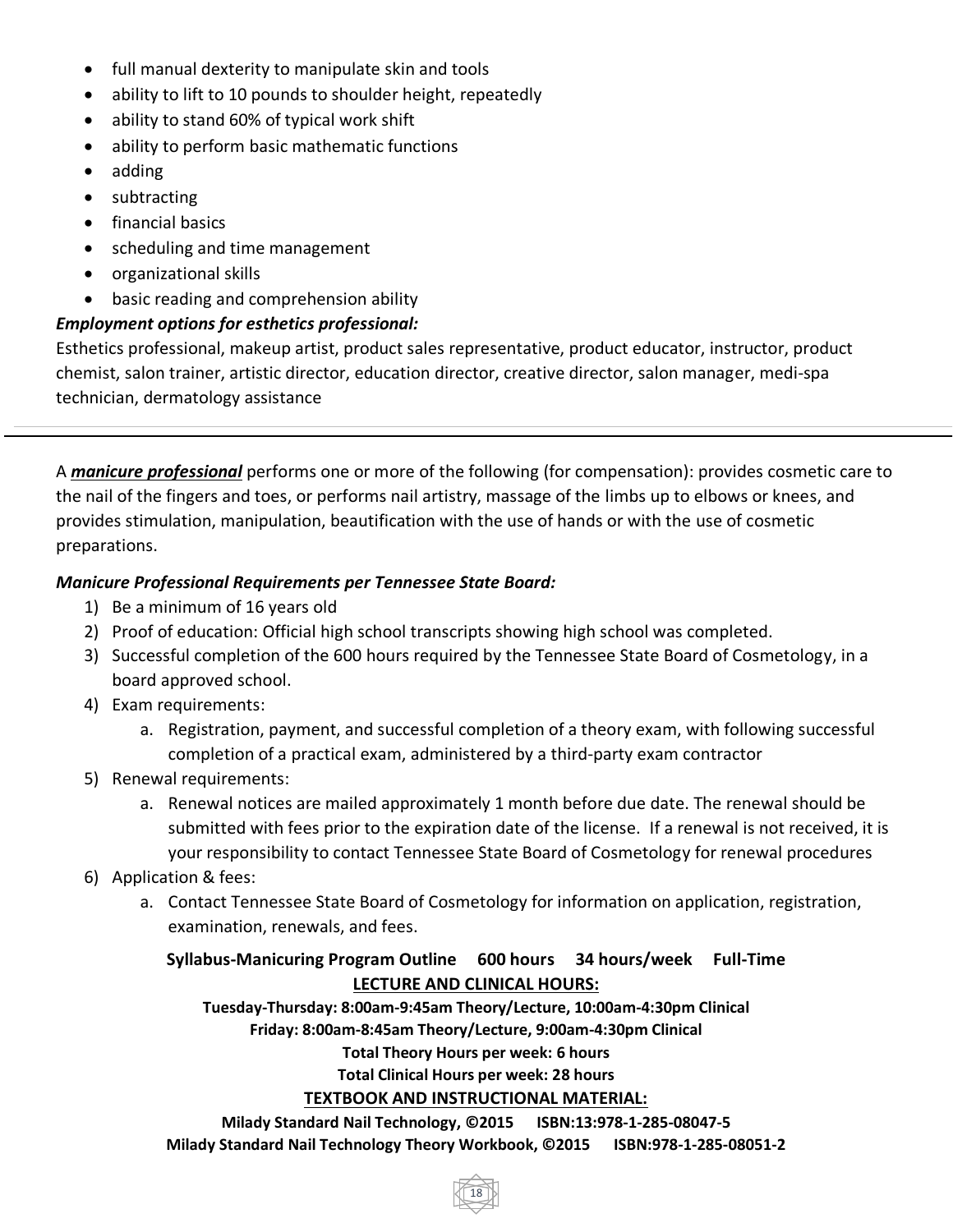**DESCRIPTION:** The Manicuring course is designed to train the student in the basic manipulative skills, safety judgments, proper work habits, business skills, and desirable attitudes necessary to obtain licensure and for competency in job entry-level positions in Manicuring or a related career field.

**OBJECTIVES**: Upon completion of the course requirements, the determined graduate will be able to:

- Project a positive attitude and a sense of personal integrity and self-confidence.
- Project professionalism, visual poise, and proper grooming
- Communicate effectively and interact appropriately with colleagues, supervisors, and clients
- Respect the need to deliver worthy service for value received in an employment environment
- Perform the basic manipulative skills in the areas of hairstyling, hair shaping, hair coloring, texture services, scalp and hair conditioning, skin and makeup, and nail care
- Perform basic analytical skills to advice clients in the total look concept
- Apply academic learning, technical information, and related matter to assure sound judgments, decisions, and procedures
- To ensure continued career success, the graduate will continue to learn new and current information related to skills, trends, and methods for career development in Manicuring and related fields.

**REFERENCES:** A comprehensive library of references, periodicals, books, texts, audio/video tapes and web-based material are available to support the program of study and supplement the program of study. Students should avail themselves of the opportunity to use these extensive materials.

**TEACHING & LEARNING METHODS:** The clock-hour education is provided through a sequential set of leaning steps which address specific tasks necessary for state board preparation, graduation, and job entry-level skills. Clinic equipment, implements, and products are comparable to those used in the industry. Each student will receive instruction that relates to the performance of useful, creative, and productive career-oriented activities. The course is presented through comprehensive lesson plans which reflect effective educational methods. Subjects are presented by means of interactive lecture, demonstration, cooperative learning, labs, student salon activities, and student participation. Audio-visual aids, guest speakers, field trips, projects, activities, and other related learning methods are used in the course.

**GRADING PROCEDURES:** The qualitative element used to determine academic progress is a reasonable system of grades as determined by the assigned academic learning. Students are assigned academic learning activities and a minimum number of practical experiences. Academic learning is evaluated after each unit of study. Practical assignments are evaluated as completed and counted toward course completion only when rated as satisfactory or better. If the performance does not meet satisfactory requirements, it is not counted, and the performance must be repeated. At least two comprehensive practical skills evaluations will be conducted during the course study. Practical skills are evaluated according to text evaluations and set forth in practical skills evaluation criteria adopted by the school. Students must maintain a written grade average of 75% and pass a final written and practical exam prior to graduation. Students must make up failed or missed tests and incomplete assignments. Numerical grades are considered according to the following scale:

#### **93-100 Excellent 85-92 Very Good 75-84 Satisfactory 74 and below Unsatisfactory**

#### **Hours Subject-Unit**

- *75 Classroom Instruction*
	- o Orientation, History of Cosmetology, Career Opportunities, Life Skills Management, Communicating for Success, State Laws and Regulations, Professional Image, First Aid, Chemistry, Anatomy and Physiology, Electricity, Chemistry

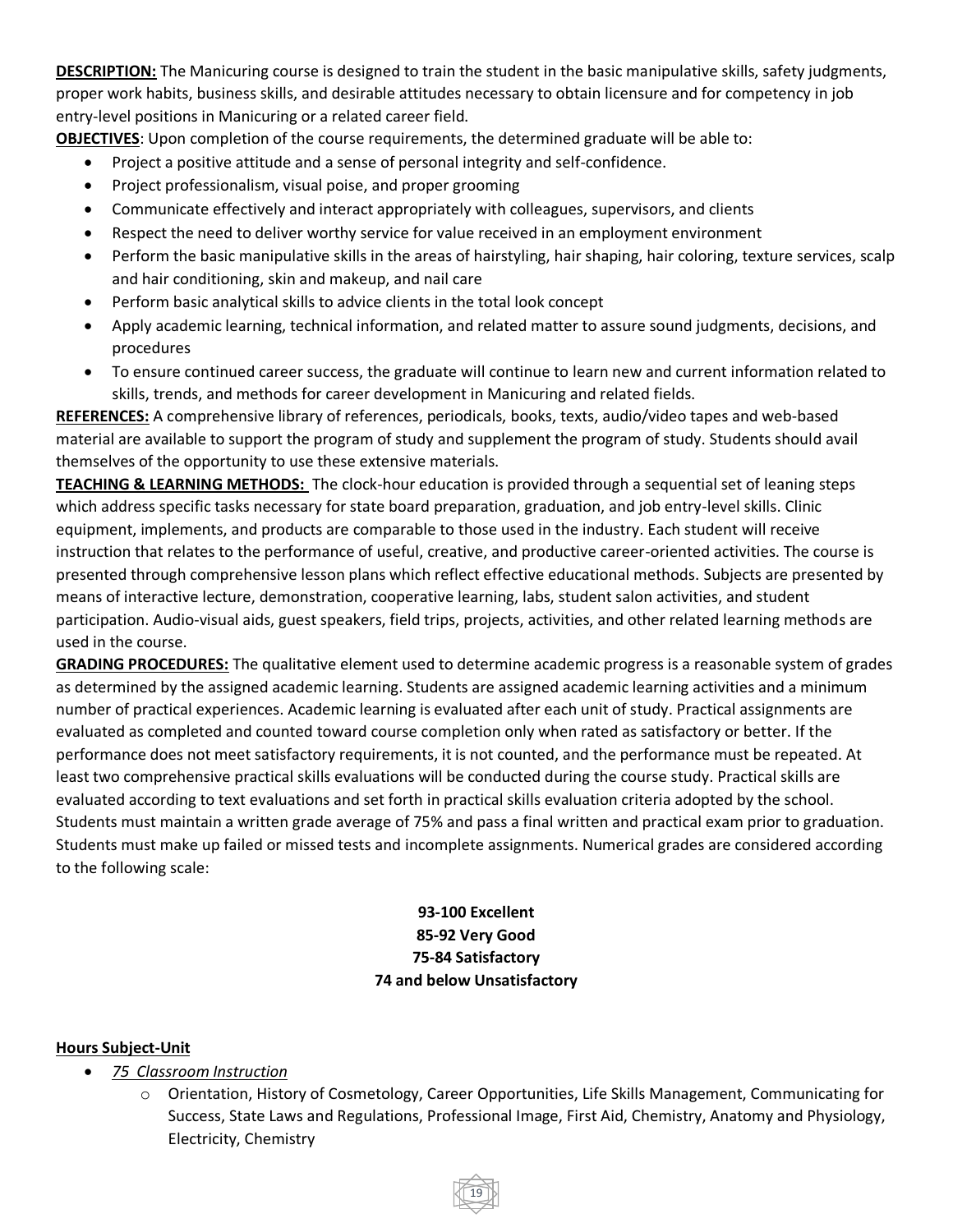- *75 Bacteriology, Decontamination and Infection Control*
	- o Health, Public Sanitation Methods, Chemical Agents and Types, Classifications, Bacterial Growth, Biology, Infection Control, Common industry infections, Products, Tools, Equipment Use and Safety
- *75 Nail Structure, Disorders, Diseases*
	- o Identifying Units in the Nail Structure, Disorders in the Nails, Cosmetic Treatments for Nail Disorders, Diseases Commonly Found in the Nails
- *200 Nail Enhancements*
	- o Traditional Acrylics, Odorless Acrylics, Nail Wraps, Dip Nails, Hard Gel, Soft Gel, Gel Polish, Removal of Assorted Enhancements
- *50 Manicuring*
	- o Principles and Techniques of Massage, Hand Care, Exfoliation, Polish Application, Cuticle Care
- *50 Pedicuring and Foot Care*
	- o Principles and Techniques of Massage, Foot Care, Exfoliation, Polish Application, Cuticle Care
- *50 Salon Business, Retail Sales, Career and Employment Information*
	- o Fundamentals of Business Management, Opening a Salon, Business Plans, Written Agreements, Licensing Requirements and Regulations, Laws, Salon Operations, Policies, Practices, Compensation Practices, Payroll Deductions, Telephone Use, Advertising, Sales, Communications, Public/Human Relations, Insurance, Salon Safety, Seeking Employment, On the Job, Professional Ethics
- *25 Instructor Discretion*
	- o To be Applied by the Instructor to Strengthen Student Performance, Supervised Field Trips, or Other Related Training

#### *600 Total hours*

The above hour requirements must be met by each student in each category in order for the earned hours to be accepted by the applicable regulatory agency for examination. The generous portion of discretionary hours is to be applied as needed in curriculum related areas or if the student desires to specialize in a specific area

#### *Manicuring Tuition*: \$3400, Book and Kit \$1000, Administrative cost \$100

#### *Scope of Milady Manicuring theory units covered:*

| Infection Control                    | Chemistry               | Electricity      | Anatomy &<br>Physiology   | Nail Structure              |
|--------------------------------------|-------------------------|------------------|---------------------------|-----------------------------|
| Nail Disease and<br><b>Disorders</b> | Manicuring              | Pedicuring       | Nail Enhancements         | <b>Professional Ethics</b>  |
| Communication<br><b>Skills</b>       | Compensation<br>Methods | Income Reporting | Licensing<br>Requirements | State Law and<br>Regulation |
|                                      | <b>Business Basics</b>  |                  | Record Keeping            |                             |

#### *Scope of basic manicuring practical units covered:*

| <b>Manicures</b>             | Pedicures    | Acrylics         | Gel Polish        | Gel Nails               |
|------------------------------|--------------|------------------|-------------------|-------------------------|
| Massage<br><b>Techniques</b> | Disinfection | Fiberglass Wraps | Polish Techniques | Nail Art                |
| 3D Nail Art                  |              |                  |                   | Employment<br>Readiness |

#### *Employment requirements for manicuring professionals:*

As a manicuring professional, a person will be required to stand approximately 30% of their workday and expect to sit for prolonged periods at a time. A typical workday for manicuring professionals will vary based on clientele and employer scheduling; but, should be expecting at minimum an eight-hour shift. A manicuring professional performing nail care procedures will need ability to:

- full manual dexterity to manipulate hands and tools
- ability to bend at waist repeatedly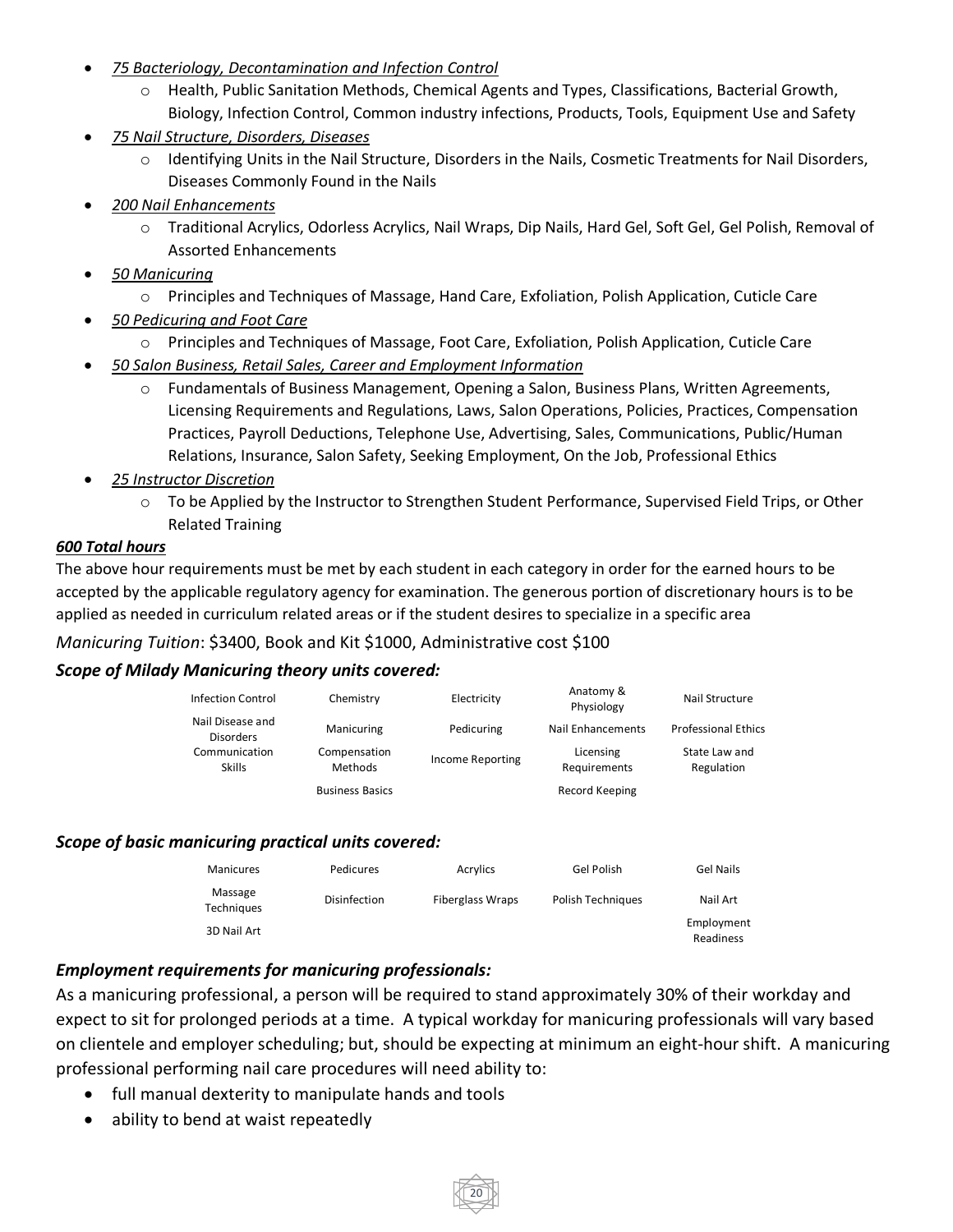- ability to sit for prolonged periods of time
- ability to perform basic mathematic functions
- adding
- subtracting
- financial basics
- scheduling and time management
- organizational skills
- basic reading and comprehension ability

#### *Employment options for manicuring professional:*

Manicuring professional, platform artist, product sales representative, product educator, instructor, product chemist, salon trainer, artistic director, education director, creative director, salon manager

*Instructors* are licensed cosmetology professionals, esthetics professionals, &/or manicuring professionals with 3+ years' experience. The individual may not practice their craft in school; however, may perform elsewhere in accordance to Tennessee State Board of Cosmetology requirements. Instructors must complete 300 additional hours in a licensed school. *PER 1540-01-02-.16 (5)(D) YOU MUST HAVE 3 YEARS PRACTICAL EXPERIENCE IN THE LAST 7 YEARS in the subject area to be taught, an official high school or GED, an official transcript, and your official transcript from an appropriate post-secondary school TO QUALIFY FOR INSTRUCTOR*

> **Syllabus-Instructor Program Outline 300 hours 15 hours/week Full-Time LECTURE AND CLINICAL HOURS:**

**Tuesday: 8:00am-11:45am Theory/Lecture, 12:15pm-4:30pm Clinical**

**Wednesday: 10:00am-4:30pm Clinical**

**Total Theory Hours per week: 2.75 hours**

## **Total Clinical Hours per week: 9.75 hours**

#### **TEXTBOOK AND INSTRUCTIONAL MATERIAL:**

#### **Milady Master Educator 3rd Edition, ISBN: 13: 9781133693697**

**DESCRIPTION:** The Instructor course is designed to train the professional Cosmetologist, Esthetician, or Manicurist in the basic manipulative skills, safety judgments, proper work habits, business skills, and desirable attitudes necessary to obtain licensure and for competency in school entry-level positions or a related career field.

**OBJECTIVES**: Upon completion of the course requirements, the determined graduate will be able to:

- Project a positive attitude and a sense of personal integrity and self-confidence.
- Project professionalism, visual poise, and proper grooming
- Communicate effectively and interact appropriately with colleagues, supervisors, students, and clients
- Respect the need to deliver worthy service for value received in an employment environment
- Perform basic class management skills, identify learner types, and encourage student participation
- Perform basic analytical skills to advise students while assisting clients in the total look concept
- Apply academic learning, technical information, and related matter to assure sound judgments, decisions, and procedures to maintain student and client safety and well-being
- To ensure continued career success, the graduate will continue to learn new and current information related to skills, trends, and methods for career development as an Instructor and related fields.

**REFERENCES:** A comprehensive library of references, periodicals, books, texts, audio/video tapes and web-based material are available to support the program of study and supplement the program of study. Students should avail themselves of the opportunity to use these extensive materials.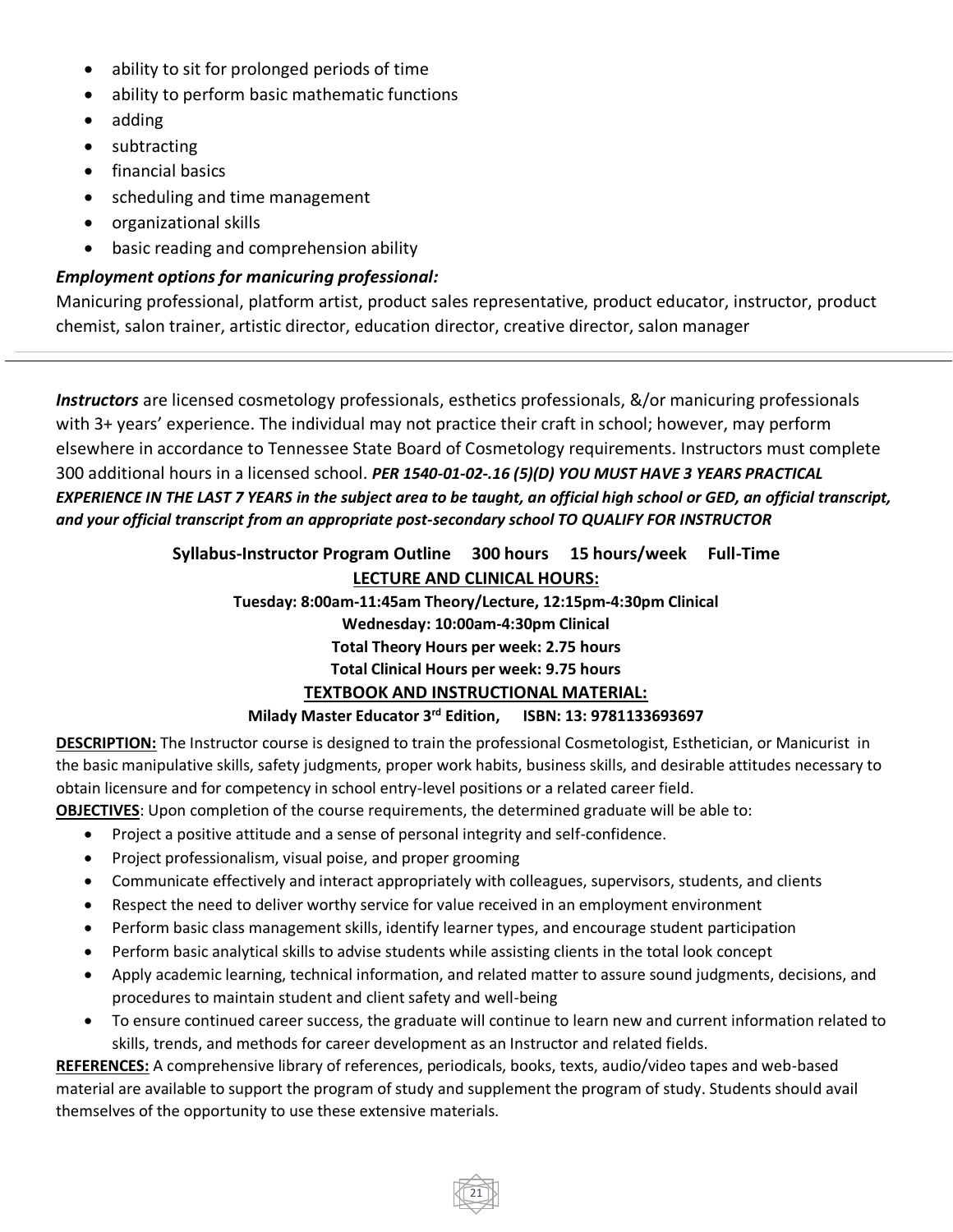**TEACHING & LEARNING METHODS:** The clock-hour education is provided through a sequential set of leaning steps which address specific tasks necessary for state board preparation, graduation, and job entry-level skills. Clinic equipment, implements, and products are comparable to those used in the industry. Each student will receive instruction that relates to the performance of useful, creative, and productive career-oriented activities. The course is presented through comprehensive lesson plans which reflect effective educational methods. Subjects are presented by means of interactive lecture, demonstration, cooperative learning, labs, student salon activities, and student participation. Audio-visual aids, guest speakers, field trips, projects, activities, and other related learning methods are used in the course.

**GRADING PROCEDURES:** The qualitative element used to determine academic progress is a reasonable system of grades as determined by the assigned academic learning. Students are assigned academic learning activities and a minimum number of practical experiences. Academic learning is evaluated after each unit of study. Practical assignments are evaluated as completed and counted toward course completion only when rated as satisfactory or better. If the performance does not meet satisfactory requirements, it is not counted, and the performance must be repeated. At least two comprehensive practical skills evaluations will be conducted during the course study. Practical skills are evaluated according to text evaluations and set forth in practical skills evaluation criteria adopted by the school. Students must maintain a written grade average of 75% and pass a final written and practical exam prior to graduation. Students must make up failed or missed tests and incomplete assignments. Numerical grades are considered according to the following scale:

#### **93-100 Excellent 85-92 Very Good 75-84 Satisfactory 74 and below Unsatisfactory**

#### **Hours Subject-Unit**

- *100, Classroom Instruction, Lesson Planning, Motivation*
	- o Orientation, Career Opportunities, Life Skills Management, Communicating for Success, State Law and Regulations, Learner Types, Lesson Planning, Student Motivation, Lesson Delivery
- *175 Floor Work-Observation, Guided Assistance of Students* 
	- o Observing senior Instructors, Interacting with Students Guiding Students, Application of Theory Knowledge
- *25 Instructor Discretion*
	- o To be Applied by the Instructor to Strengthen Student Performance, Supervised Field Trips, or Other Related Training

#### *300 Total hours*

The above hour requirements must be met by each student in each category in order for the earned hours to be accepted by the applicable regulatory agency for examination. The generous portion of discretionary hours is to be applied as needed in curriculum related areas or if the student desires to specialize in a specific area

#### *Instructor Tuition***:** \$3000, Book and Kit \$200, Administrative \$100

#### *Scope of Milady Instructor theory units covered:*

| Classroom<br>Management   | Teaching<br>Methodology               | Lesson Planning                         | Use of A/V<br>Technology | <b>Test Development</b>        |
|---------------------------|---------------------------------------|-----------------------------------------|--------------------------|--------------------------------|
| <b>Test Evaluations</b>   | Feedback on<br>Student<br>Performance | <b>Plans for Student</b><br>Performance | Ethics                   | Communication<br><b>Skills</b> |
| Licensing<br>Requirements |                                       | Record Keeping                          |                          | Law and Regulation             |

*Prospective*: A school of cosmetology in Tennessee must have at minimum, one certified instructor for every 20 students enrolled. An instructor may have 1 junior instructor or trainee with them; but it does count towards the 20-student limit.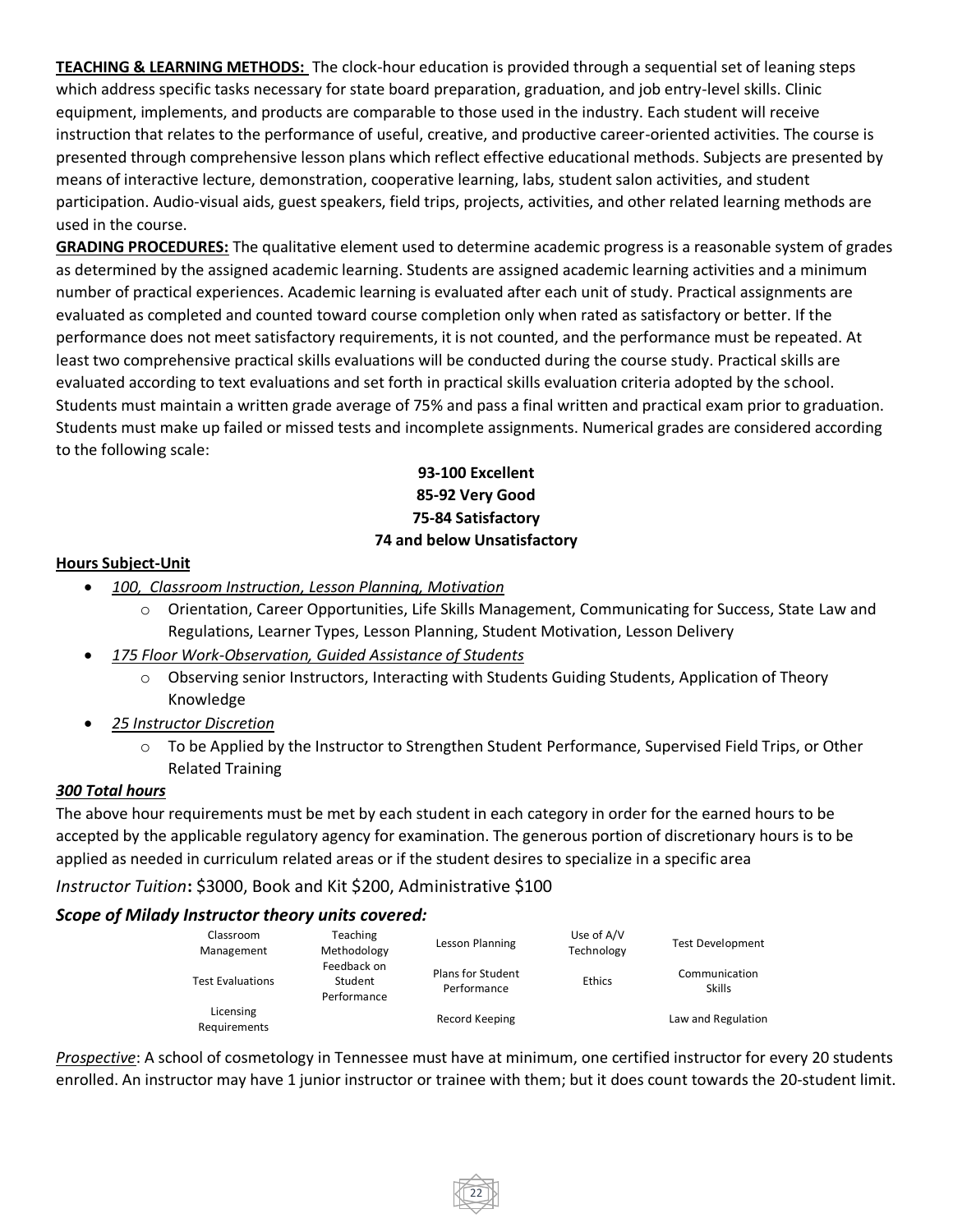#### *Instructor Requirements per Tennessee State Board:*

- 1) Be a minimum of 18 years old
- 2) Proof of education: Official transcripts showing high school was completed.
- 3) Successful completion of 300 instructor hours required by the Tennessee State Board of Cosmetology, in a board approved school within 6 months, or serve as a junior instructor for 12 months.
- 4) Exam requirements:
	- a. Registration, payment, and successful completion of a theory exam, with following successful completion of a practical exam, administered by a third-party exam contractor
- 5) Renewal requirements:
	- a. Renewal notices are mailed approximately 1 month before due date. Instructors also must complete 16 hours of instructor training prior to the renewal date. State approved seminar events will be mailed to the instructor. The renewal should be submitted with fees prior to the expiration date of the license. If a renewal is not received, it is your responsibility to contact Tennessee State Board of Cosmetology for renewal procedures
- 6) Application & fees:
	- a. Contact Tennessee State Board of Cosmetology for information on application, registration, examination, renewals, and fees.
- 7) Per 1540-01-02-.11, a person who is enrolling as an instructor must have at least 3 years of experience within the last 7 years.

Upon successful completion of education and hour requirements, you will then register with the state board testing contractor. You will be required to pass the theory test first, then the practical test. Upon passing each of those, you will then apply to the Tennessee State Board of Cosmetology and Barber Licenses. Upon that final step, you can begin the rewarding career in the beauty industry.

#### *Employment requirements for instructors:*

As an instructor, a person will be required to stand approximately 80% of their workday. A typical workday for instructors will vary based on classes and employer scheduling; but, should be expecting at minimum an eighthour shift. An instructor will need:

- Thorough knowledge of craft
- ability to lift to 10 pounds to shoulder height, repeatedly
- ability to stand 80% of typical work shift
- ability to perform basic mathematic functions
- adding
- subtracting
- adding fractions
- financial basics
- scheduling and time management
- organizational skills
- basic reading and comprehension ability
- basic technology skills
- leadership ability
- ability to develop lesson plans and effective learning environments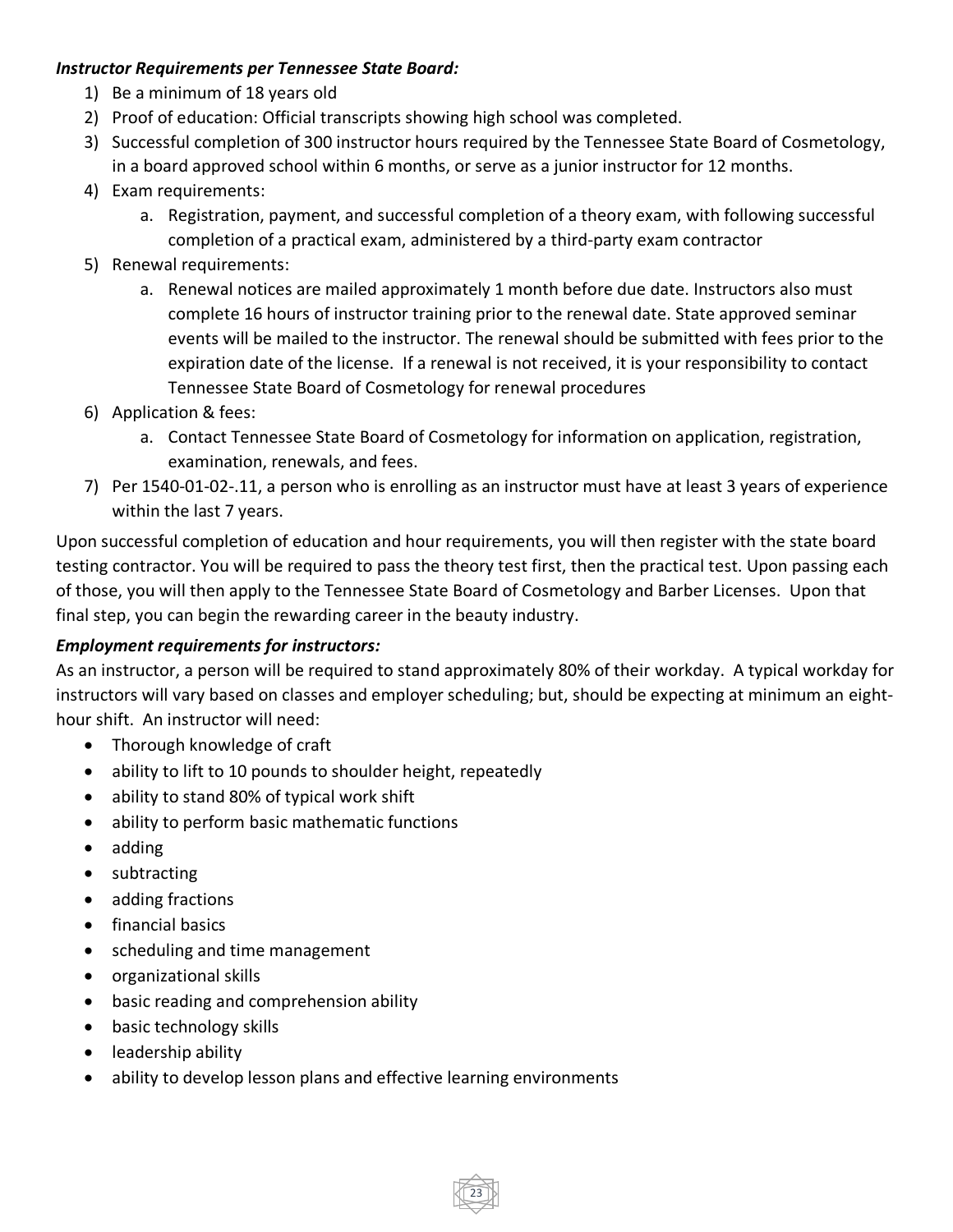# **Employee/Student Assistance:**

SWEETWATER INSTITUTE OF COSMETOLOGY cannot guarantee a job for graduates. However, we do provide job placement information regarding potential job leads, opportunities, references, and guidance for graduates. There is a bulletin board for students to gather this information from. Other pertinent information may also be included, such as extra educational classes available to you. Each course of study at SWEETWATER INSTITUTE OF COSMETOLOGY will be required to go through basic job search and employment classes are part of the accepted Milady curriculum.

For issues beyond employment such as major life events or issues with addiction, SWEETWATER INSTITUTE OF COSMETOLOGY will make available contact information for outreach programs with qualified personnel to assist the student through difficult and trying times.

SWEETWATER INSTITUTE OF COSMETOLOGY does not offer on campus housing, cafeteria, or other traditional college amenities. There are numerous restaurants within 15 minutes of the school.

# **Internal Grievance Procedure Policy:**

In accordance with SWEETWATER INSTITUTE OF COSMETOLOGY's mission, our goal is to see you through to the end of this enrollment, and step into a great career that will support you. SWEETWATER INSTITUTE OF COSMETOLOGY will make every attempt to resolve any student complaint that is not frivolous or without merit. Complaint procedures will be reviewed within each new orientation assuring that all students know the steps to follow, should they need to register a complaint at any time. Evidence of complaints and resolutions will be maintained in school files to determine the frequency, natures, and patterns. Forms are available in the office

### *Grievance Procedure:*

- The complaint must be registered within 60 days of instance, in writing, on the form 'Student Grievance Report'.
- The form must be given to the school administration office, or mailed to:

Sweetwater Institute of Cosmetology Amanda Debity or Misty Pina 409 Sweetwater-Vonore Road Sweetwater, TN 37874

- $\circ$  Questions or concerns over the form or progression of the grievance may also be called in to 423-351-0071
- The director and management will review the complaint. A response will be sent to the student in writing within 30 days of receiving the complaint. While the initial response may not contain a final resolution, it may reassure the student that an ongoing investigation is required, or other action needed to resolve the issue.
- If the complaint is of such nature that cannot be resolved by management, it will be forwarded to the appropriate agency for resolution
- Depending on the extent and nature of the grievance, interviews with appropriate staff and other students may be required to reach a final resolution.
- In cases of extreme conflict, it may be necessary to conduct an informal hearing regarding the complaint. If necessary, management will appoint a hearing committee consisting of one member selected by the school that has no involvement in the conflict, another member who may not be related to the student filing the complaint or another student in the school, and another member who

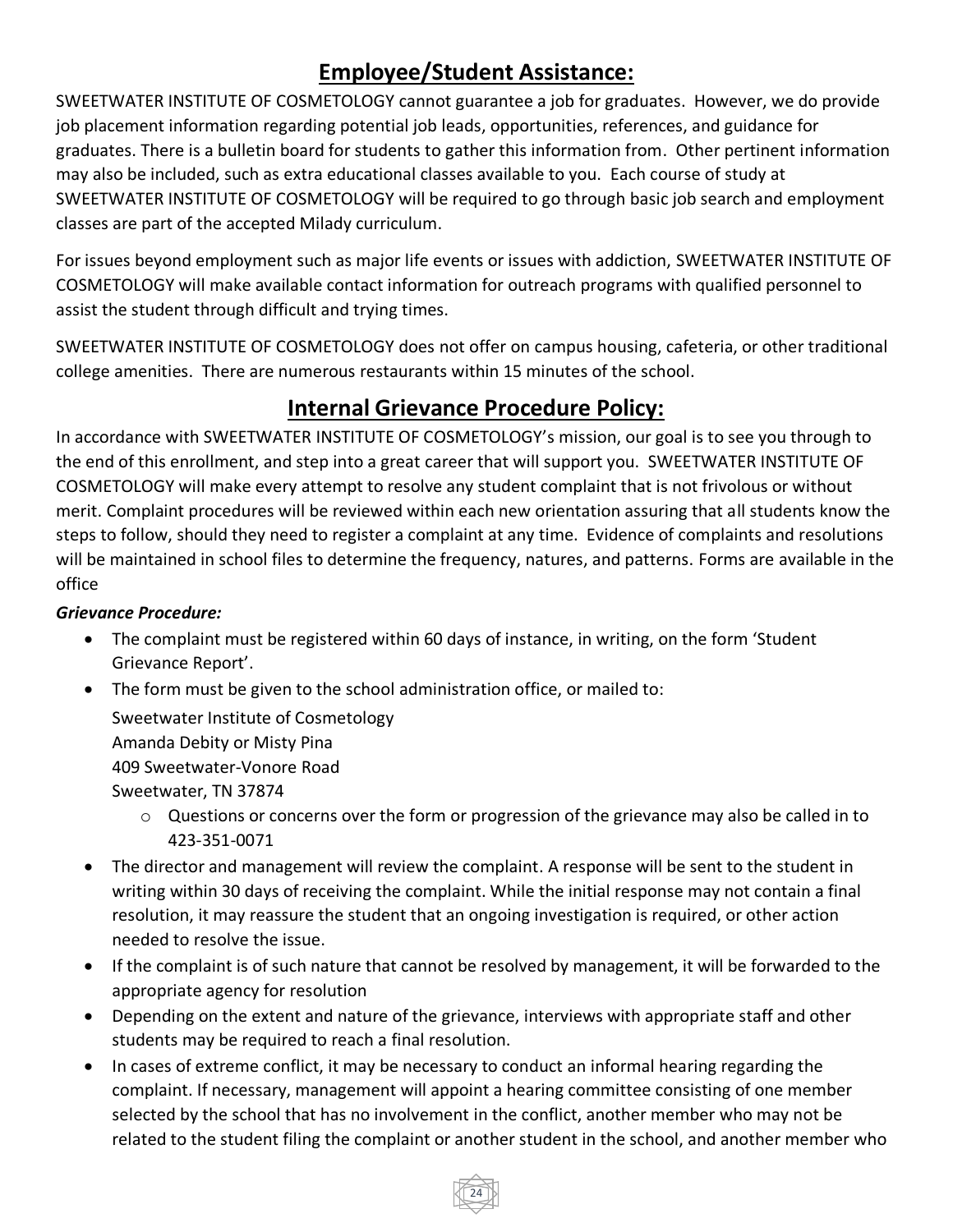may not be employed by the school or the related to the owner. This hearing will occur within 90 days of the committee appointment. The hearing is informal, and the student will present his/her case followed by the committee response. The hearing committee will be allowed to ask questions of all involved parties. Within 15 days of the hearing, the committee will prepare a report summarizing each witnesses' testimony, and a recommended resolution for the dispute. School management shall consider the report and accept, reject, or modify the recommendations of the committee.

- Students should exhaust the internal complaint processes before submitting the complaint to the school's accrediting agency (but it is not necessary to do so), if applicable: *National Accrediting Commission of Career Arts & Sciences (NACCAS), 3015 Colvin St, Alexandria, VA 22314 Phone: 703- 600-7600*
- Any person claiming damage or loss as a result of any act or practice by this institution that may be in violation of Title 49, Chapter 7, Part 20 or Rule Chapter 1540-01-02 may file a complaint with the *Tennessee Higher Education Commission, Division of Post Secondary State Authorization. The Tennessee Higher Education Commission may be reached at: 615-741-3605 or via mail at: 312 Rosa L Parks Avenue, 9th floor, Nashville, TN 37243*

# **REFUND POLICY – NOTICE OF CANCELLATION**

For applicants who cancel enrollment or if a student withdraws from enrollment a fair and equitable settlement will apply. The following policy will apply to ALL terminations, regardless of reason. By either party, including student decision, program/course cancellations, or school closure. Refunds are to be executed in a timely manner. Any monies due to the applicant will be refunded within 45 days of receipt of the official cancellation/withdraw. Official cancellation or withdrawal will occur on the earlier of the dates that:

- 1. A student or parent or legal guardian cancels his/her enrollment IN WRITING within 3 business days of signing the enrollment agreement. In this case all monies will be refunded, regardless if the student has begun classes.
- 2. A student or legal guardian cancels his/her enrollment after 3 business days of signing the contract but prior to starting classes. In these cases he/she shall be entitled a refund of all monies paid-except the non-refundable administrative fee
- 3. A student notifies SWEETWATER INSTITUTE OF COSMETOLOGY of the withdrawal in writing.
- 4. A student on an approved leave of absence or the date the student notifies the institution that they will not be returning. The date of withdrawal will be the earlier of: the date the Leave was expired, or the date the student notified the school of their intent.
- 5. A student is expelled by the school. Unofficial withdrawals will be determined by the last date of attendance while monitoring attendance at least every 30-days.
- 6. In type 2-5 official withdrawals/cancellations, the cancellation date will be determined by the postmark of the written notification, or the date said written notification is delivered to school administrator or owner in person
- 7. A Student who withdraws at any time is entitled to a full refund of any fee, regardless of whether the fee is included in tuition, paid to the institution for tangible goods or services not delivered to or fully provided to the student. (THEC 1540-01-02-.17(4)(b)
- 8. If a student withdraws from the institution on or before the first day of classes, or fails to begin classes, the refund shall equal the sum of all refundable fees paid, and if the student has institutional loans, forgiveness of the amounts owed by the student for the period of enrollment for which the student was charged, less an administrative fee of one-hundred dollars (\$100.00) THEC 1540-01-02-.17(4)(a)
- 9. Refund is based on the period of enrollment for which the student was charged
- 10. Individuals will not pay (beyond the administrative fee) if not accepted by the school. Acceptance is required for payment beyond the administrative application fee.
- 11. Sweetwater Institute of Cosmetology is a clock hour school. Withdraws are determined by the student's last date of attendance.

25

For students who enroll and begin classes but withdraw prior to course completion (after 3 business days of signing contract), the following schedule of tuition earned by the school applies.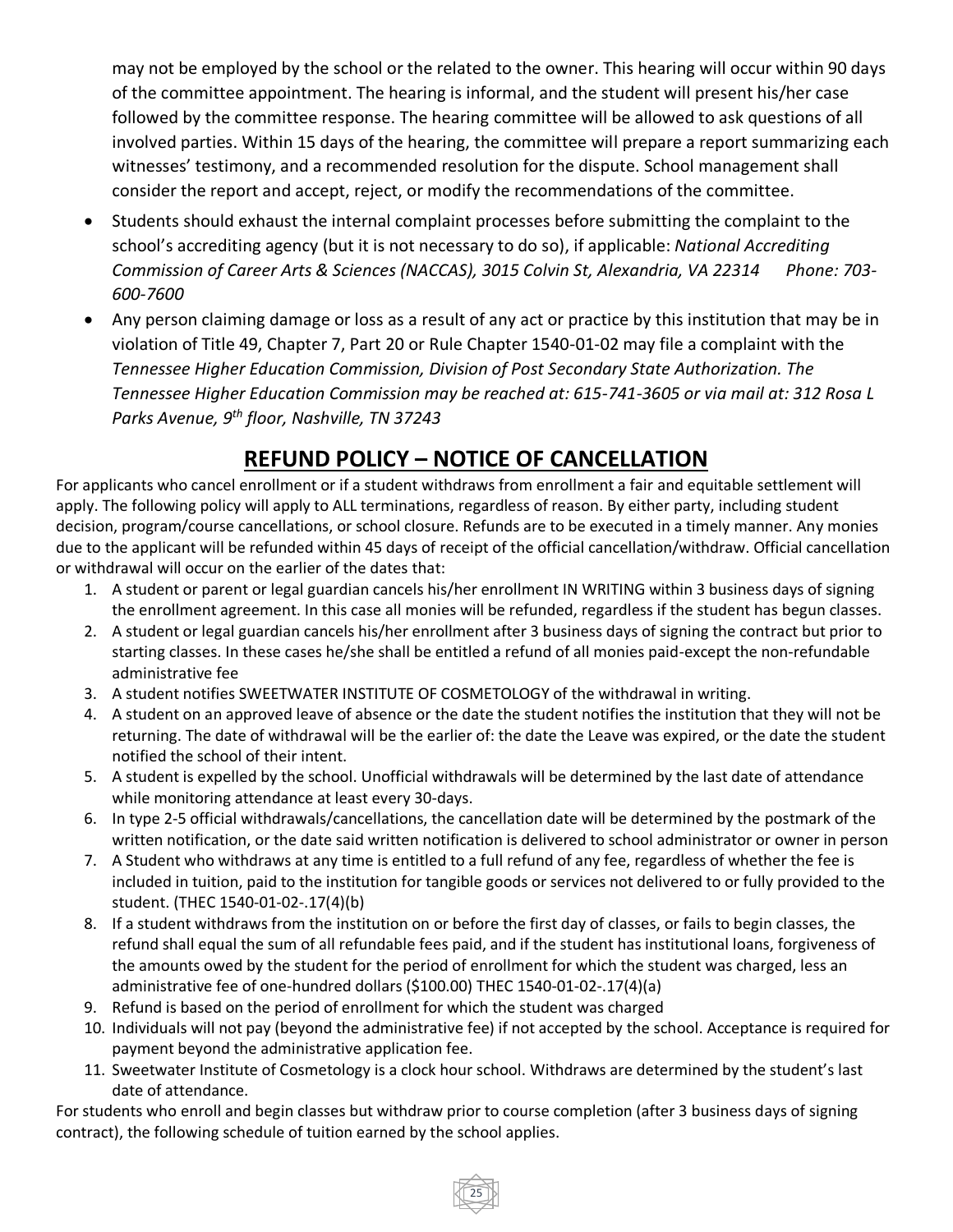#### **ALL REFUNDS ARE BASED ON SCHEDULED/CONTRACTED HOURS:**

| <b>Percentage of Time Student was</b> | <b>Tuition % Owed to</b>    |
|---------------------------------------|-----------------------------|
| <b>SCHEDULED / CONTRACTED</b>         | <b>SWEETWATER INSTITUTE</b> |
| to be in Class                        | OF COSMETOLOGY              |
| $.01\% - 10\%$                        | 10%                         |
| $10.1\% - 25\%$                       | 50%                         |
| 25.1% - 50%                           | 75%                         |
| $50.1\% - 100\%$                      | 100%                        |
|                                       |                             |

- All refunds will be calculated based on the student's last day of attendance. Any monies due a student who withdraws will be refunded within 45 days of a determination that a student has withdrawn, whether officially or unofficially. In the case of documented mitigating circumstances a reasonable and fair settlement will be made. If the school is permanently closed or no longer offering instruction after a student has enrolled, the school will provide a pro rata refund of tuition to the student OR provide course completion through a prearranged teach out program with another institution. If the course is canceled subsequent to a student's enrollment, the school will either provide a full refund of all monies paid or completion of the course at a later time. If the course is cancelled after student have enrolled and receiving instruction has begun, the school will provide a pro rate refund for all students transferring to another school based on the hours accepted by the receiving school OR provide completion of the course OR participate in a teach-out agreement OR provide a full refund of all monies paid.
- This refund policy applies to tuition and fees charged in the enrollment agreement. Other miscellaneous charges the student has incurred at the school (extra kit materials, books, products, unreturned school property, etc) will be calculated separately at the time of withdrawal. All fees are identified in the catalog and in this enrollment agreement.

|                               | Cosmetology \$9600                                                |                                   |
|-------------------------------|-------------------------------------------------------------------|-----------------------------------|
| <b>Tuition: \$8500</b>        | Book & Kit: \$1000                                                | <b>Administrative Cost: \$100</b> |
| \$5.67 per hour of contracted | Milady Theory Workbook: \$55.95                                   | Processing enrollment, file/hours |
| instruction                   | Milady Theory Textbook: \$133.35                                  | maintenance, graduation paperwork |
|                               | Kit (mannequins, stand, brushes, combs, capes, tools): \$810      |                                   |
|                               | Esthetics \$5700                                                  |                                   |
| <b>Tuition: \$5000</b>        | <b>Book &amp; Kit: \$600</b>                                      | <b>Administrative Cost: \$100</b> |
| \$6.67 per hour of contracted | Milady Theory Workbook: \$70.95                                   | Processing enrollment, file/hours |
| instruction                   | Milady Theory Textbook: \$136.95                                  | maintenance, graduation paperwork |
|                               | Kit (mannequin, tools, brushes, product, makeup): \$392           |                                   |
|                               | Manicuring \$4500                                                 |                                   |
| <b>Tuition: \$3800</b>        | <b>Book &amp; Kit: \$600</b>                                      | <b>Administrative Cost: \$100</b> |
| \$6.33 per hour of contracted | Milady Theory Workbook: \$88.95                                   | Processing enrollment, file/hours |
| instruction                   | Milady Theory Textbook: \$163.95                                  | maintenance, graduation paperwork |
|                               | Kit (mannequins, stand, brushes, chemicals, e-file, tools): \$347 |                                   |
|                               | Instructor \$3300                                                 |                                   |
| <b>Tuition: \$3000</b>        | <b>Book &amp; Kit: \$200</b>                                      | <b>Administrative Cost: \$100</b> |
| \$10 per hour of contracted   | Milady Theory Textbook: \$176.95                                  | Processing enrollment, file/hours |
| instruction                   | Milady Planner: \$20                                              | maintenance, graduation paperwork |
|                               |                                                                   |                                   |

• In the event this contract goes before a collections specialist, the student (and guardian if a minor) will be responsible for the contract as well as all costs associated with collection attempts

*\*Administrative Cost is Non-Refundable\**

## **Attendance & Tardies Policy:**

SWEETWATER INSTITUTE OF COSMETOLOGY is a 'clock hour' school. For students to receive hours, the student must be here and clock in/out each day. ATTENDANCE IS CRUCIAL. Beyond avoiding overage charges, this allows you to develop necessary punctuality skills, growing you into a valuable employee for a deserving salon/spa one day. Missed hours are not categorized as excused or unexcused, and will count against your personal time arranged in your contract.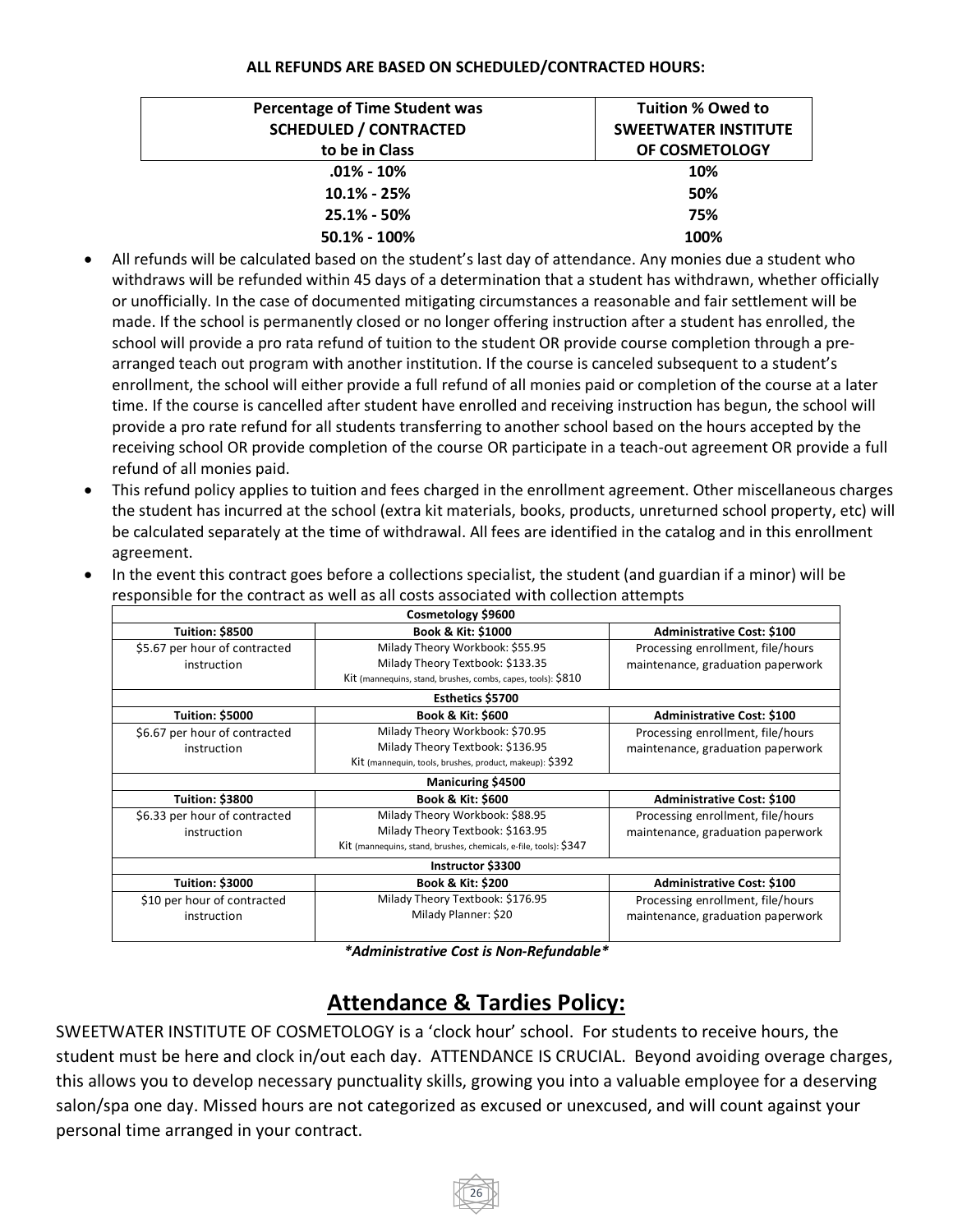Day classes at SWEETWATER INSTITUTE OF COSMETOLOGY begin promptly at 8am. *A student must notify administration before 745am of an absence or tardy. Anything after 745am will be considered a no-call/noshow. Two no-call/no-shows will result in a 1-week suspension*. Any subsequent no-call/no-show will be an immediate 1-week suspension. **Tardy students are permitted to arrive at 945am on Tuesday, Wednesday, Thursday; at 845am on Friday.** It is the student's responsibility to make up/maintain task sheets and class work. This missed time will count against your personal time bank as noted in your contract.

Students who miss 2 days (17 hours) or more of training in level 1 cosmetology will repeat the entire level 1 course with the next class. You will NOT lose your hours. The repeat is only to allow you to develop skills missed during the foundation of your career. Students who are struggling with foundational skills will be required to repeat level 1. The student will not lose their previously earned hours-they are being given the opportunity to strengthen those basic skills that other learned tasks will build on.

When offered-evening classes at SWEETWATER INSTITUTE OF COSMETOLOGY begin promptly at 5pm. A student must notify the school before 3pm of an absence or a tardy. Anything after 3pm will be considered a no-call/no-show. Two no-call/no-shows will result in a 1-week suspension with overages. Tardy students are permitted to arrive at 6pm. It is the student's responsibility to make up/maintain task sheets and class work

A student is allotted personal time based on the length of enrollment. Cosmetology students are allowed 10 days/85 hours of personal time. Esthetics and Manicuring students are allowed 4 days/34 hours. Instructor students are not granted a personal time bank due to the short enrollment period. Students who miss more than their allotted personal time will be subjected to overages. These overages are penalty charges. A student who goes beyond their allotment of personal time can continue enrollment at SWEETWATER INSTITUTE OF COSMETOLOGY up to 150% of their enrollment contract. At that point, if it is mathematically impossible (without bias or history) for the student to complete remaining hours within the maximum timeframe of enrollment, the student will be terminated.

## **Overage Charges:**

If a student fails to complete their course within the contracted period, overages will be assessed. Each hour past the contracted graduation date that the student is still at SWEETWATER INSTITUTE OF COSMETOLOGY, the student will be responsible for paying overages of \$7/hour. While your attendance can drop to 67% and still be considered acceptable per the Satisfactory Academic Progress Policy; anything below 94% may lead you into overage charges.

## **Lunch/Breaks:**

Morning break is taken between theory class and clinic appointments. Lunch is 30 minutes during the day. That 30 minutes is all inclusive: travel to, eating, and returning to school. If a student habitually returns late from lunch without prior approval, it may be required that the student returns with a doctor or court note covering the late return or face disciplinary actions.

Due to the length of the evening classes, they will only be permitted a 30-minute break That 30 minutes is all inclusive: travel to, eating, and returning to school. If a student habitually returns late from lunch without prior approval, it may be required that the student returns with a doctor or court note covering the late return or face disciplinary actions.

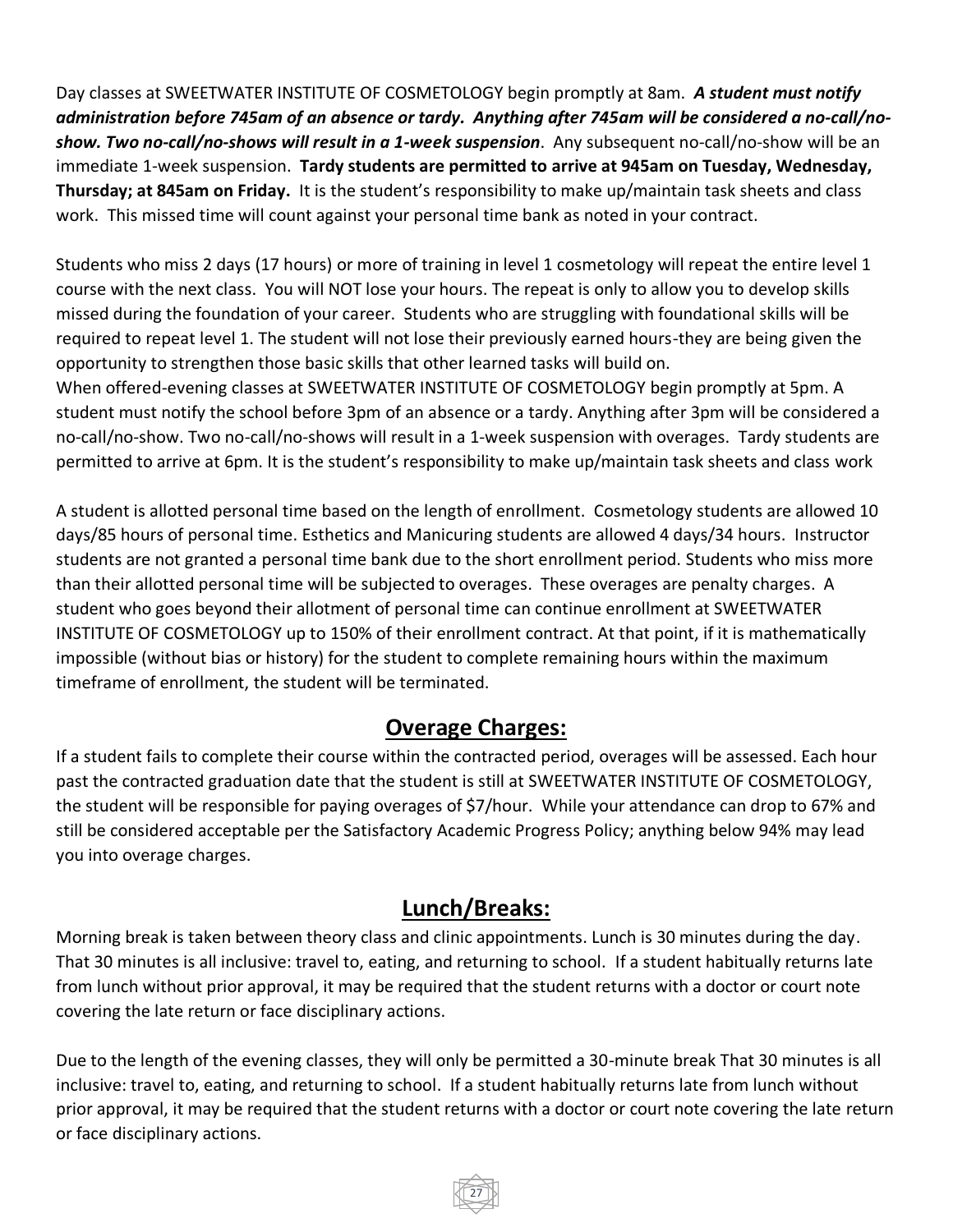## **Assignments:**

To graduate, students will be required to complete a variety of tasks or services on a mannequin or a client. Any student who refuses a client or to complete a task will face disciplinary action up to termination. If there is a true conflict of best interest; a client can be reassigned only by the director or instructor. At no point should a student ever take it upon themselves to reassign a service, nor maliciously attempt a service on a client when there is a turbulent history with that person.

## **Student Academic Progress Policy:**

Satisfactory Academic Progress Policy is a federal requirement for post-secondary institutions. It is a way to measure progress at specific intervals during your enrollment. While we give out progress reports typically every month, the Satisfactory Academic Progress report is more like a traditional grade-card. The Satisfactory Academic Progress Policy measures out specific benchmarks that must be met to ensure continuous progress is being made toward the goal of graduation. As we transition further into the Department of Education's guidance, the Satisfactory Academic Progress Policy will mandate if you receive federal and state grants and funding for that period of enrollment. The Satisfactory Academic Progress Policy (SAP is a common abbreviated form you will hear and see a lot) is consistently applied to all students enrolled at the school. It is printed in the catalog to ensure that all students receive a copy prior to enrollment.

The policy complies with the guidelines established by the National Accrediting Commission of Career Arts and Sciences (NACCAS) and the federal regulations established by the United States Department of Education. The Department of Education determines the length of an academic year in two different ways. First method is through credit hours; for schools that observe and measure their education using credits, and the academic year is established as 900 credit hours. The second method of measuring an academic year is by weeks**. For clock-hour schools such as Sweetwater Institute of Cosmetology-we use the Department of Education's 26 week Academic Year to define "academic year" for Sweetwater Institute of Cosmetology's Satisfactory Academic Progress Policy mandates.**

- A student enrolled in **Cosmetology** will be contracted for 1500 clock hours, 49 weeks, a total of 1.88 Academic Years.
- A student enrolled in **Manicuring** will be contracted for 600 clock hours, 19 weeks, a total of .73 of an Academic Year.
- A student enrolled in **Esthetics** will be contracted for 750 clock hours, 95 weeks, a total of 3.65 Academic Years.
	- o *A student enrolled in Instructor will be contracted for 300 hours, 20 weeks, a total of .76 of an Academic Year. Due to the Instructor Course*  being considered by the Department of Education as a "Short Term Program", this program does not qualify for any federal financial assistance.

Per Department of Education guidelines, the Satisfactory Academic Progress evaluations must be done before the mid-point of an Academic Year. Students who meet just the minimum requirements, will be considered as making Satisfactory Academic Progress until the next scheduled evaluation.

- 1. EVALUATION PERIODS
- Students are evaluated for Satisfactory Academic Progress as follows:
	- o Cosmetology: **450, 900, 1200, 1500 actual hours**
	- o Esthetics: **375, 750 actual hours**
	- o Manicuring: **300, 600 actual hours**
	- o Instructor: **150, 300 actual hours**
	- o Transfer Students- **Midpoint of the contracted hours, then into the hour rotation depending upon class**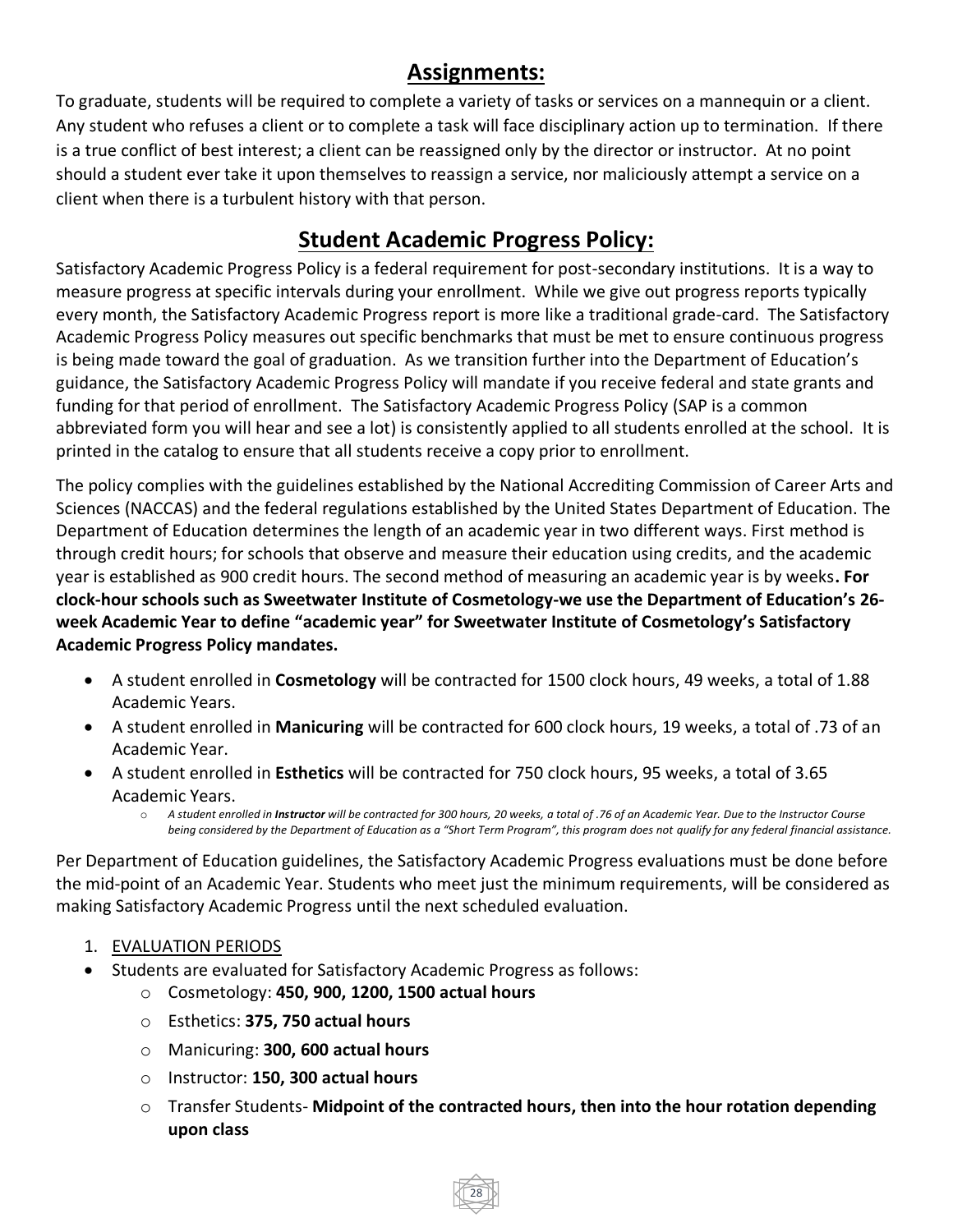Evaluations will determine if the student has met the minimum requirements for satisfactory academic progress. The frequency of evaluations ensures at least one evaluation by midpoint in the course. Evaluations are done on ACTUAL HOURS-not scheduled hours.

SAP evaluations cannot be done before their scheduled time. It would be unfair to expect a student at 450 hours to have the same knowledge as someone at 750 hours.

Since a Leave of Absence is a *pause* in enrollment, that time does not count towards your SAP evaluation interval. An example: A manicuring student has earned 150-hours, a crisis comes up that requires a Leave of Absence for 4 months. While on Leave, the clock stops, and will restart when you are able to return from leave. When the manicuring student secures the remaining 150 hours, at that point a 300-hour SAP evaluation will be done.

#### 2. ATTENDANCE PROGRESS EVALUATIONS

Students are required to attend a minimum of 67% of the hours possible based on the applicable attendance schedule to be considered maintaining satisfactory attendance progress. (Your contract was written with personal days, if you do not go over that allotment, your attendance will be at/over 94%) Evaluations are conducted at the end of each evaluation period to determine if the student has met the minimum requirements. The attendance percentage is determined by dividing the total hours accrued by the total number of hours scheduled. At the end of each evaluation period, the school will determine if the student has maintained at least 67% cumulative attendance since the beginning of the course which indicates that, given the same attendance rate, the student will graduate within the maximum period allowed. If you miss more than your allotment-outside of the 94% range down to the 67% threshold while you will still be enrolled, you will be earning overages. Those overages are penalty dollars for going beyond your graduation date due to poor attendance. If a SAP is completed and your attendance has slipped below the minimum, and there is no mathematical way for the attendance to improve, the student's enrollment will be terminated and the refund policy will take effect. A student may re-enroll at a later date if dismissed for SAP policy issues and return in Satisfactory standing

#### 3. MAXIMUM TIME FRAME

The maximum time (which does not exceed 150% of the course length) allowed for students to enroll and complete each course at satisfactory academic progress is stated below. The Max Time Allowed is **the limit of time a student can be enrolled at SWEETWATER INSTITUTE OF COSMETOLOGY**. **Students who exceed the maximum time frame, if it is mathematically impossible (without bias or history) to complete in that maximum allowable time, the student's enrollment will be terminated.**

| Course                                 | <b>Schedule</b>   | # of Weeks        | <b>Max Time Allowed</b>                                  |
|----------------------------------------|-------------------|-------------------|----------------------------------------------------------|
| Cosmetology, 1500 hrs<br>over 49 weeks | FT, 34 hours/week | Up to 73.5 weeks  | 2499 enrolled hours<br>at 34 hrs per week x 73.5 weeks   |
| Manicuring, 600 hrs over<br>19 weeks   | FT, 34 hours/week | Up to 27 weeks    | 900 enrolled hours<br>at 34 hrs per week x 27 weeks      |
| Esthetics, 750 hrs over<br>95 weeks    | FT, 8 hrs/week    | Up to 142.5 weeks | 1140 enrolled hours<br>at 8 hours per week x 142.5 weeks |
| Instructor, 300 hrs over<br>20 weeks   | FT, 15 hrs/week   | Up to 30 weeks    | 450 enrolled hours<br>at 15 hours per week x 30 weeks    |

The maximum time allowed for transfer students who need less than the full course requirements or part-time students will be determined based on 67% of the scheduled contracted hours.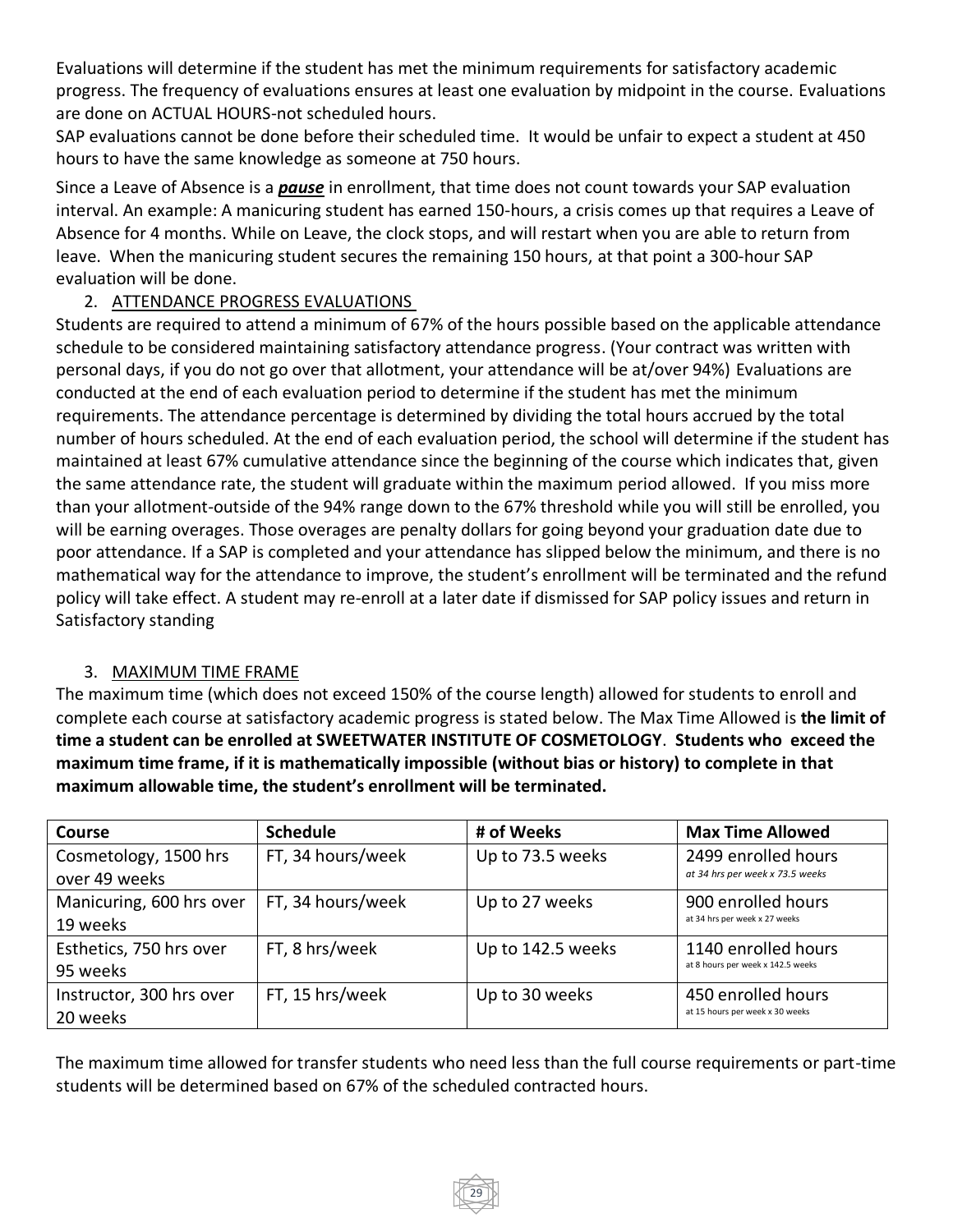#### 4. ACADEMIC PROGRESS EVALUATIONS

The qualitative element used to determine academic progress is a reasonable system of grades as determined by assigned academic learning. Students are assigned academic learning and a minimum number of practical experiences. Academic learning is evaluated after each unit of study. Practical assignments are evaluated as completed and counted toward course completion only when rated as satisfactory or better. If the performance does not meet acceptable requirements, it is not counted, and the performance must be repeated. Students must make up failed or missed tests and incomplete assignments. Practical skills are evaluated according to procedures adopted by the school. To graduate, students must maintain Satisfactory Academic Progress. Numerical grades are considered according to the following scale:

To fairly grade students on submitted theory work, SWEETWATER INSTITUTE OF COSMETOLOGY will apply the following schedule:

- 95-100: Excellent
- 86-94: Very Good
- 75-85: Average
- 70-74: Minimal, consider striving for an improvement
- 0-69: Below standards, unsatisfactory
	- o Practical work will be graded on the following scale:
		- 0-74: unsatisfactory
		- 75-94: satisfactory
		- 95-100: excellent

All students are expected and required to earn a 70% or higher on exams, 75% or higher on practical skills, and 67% or better attendance rates (to avoid overages, a student must maintain a 94% attendance rate). Students meeting the minimum requirements for academics and attendance at the evaluation points are considered to be making satisfactory academic progress until the next scheduled evaluation. Students will receive a hard copy of their Satisfactory Academic Progress Determination at the time of each evaluation.

*Warnings*: Students who fail to meet the threshold requirements for attendance or academic progress are placed on warning and considered to be making satisfactory academic progress while during the warning period. The student will be advised in writing on the actions required to attain satisfactory academic progress by the next evaluation. If at the end of the warning period, the student has still not met both the attendance and academic requirements, he/she may be placed on probation.

*Probation*: Students who fail to meet minimum requirements for attendance or academic progress after the warning period will be placed on probation and considered to be making satisfactory academic progress while during the probationary period, *if* the student appeals the decision, and *prevails* upon appeal. Additionally, only students who have the mathematical ability to meet the Satisfactory Academic Progress Policy Standards by the end of the evaluation period may be placed on probation. Students placed on probation will be placed on an academic plan enabling them to meet requirements set forth in the academic plan by the end of the next evaluation period. Students who are progressing according to their specific academic plan will be considered making Satisfactory Academic Progress. The student will be advised in writing of the actions required to attain satisfactory academic progress by the next evaluation. If at the end of the probationary period, the student has still not met both the attendance and the academic progress requirements required for satisfactory academic progress, or by the academic plan, he/she will be determined as NOT making satisfactory academic progress.

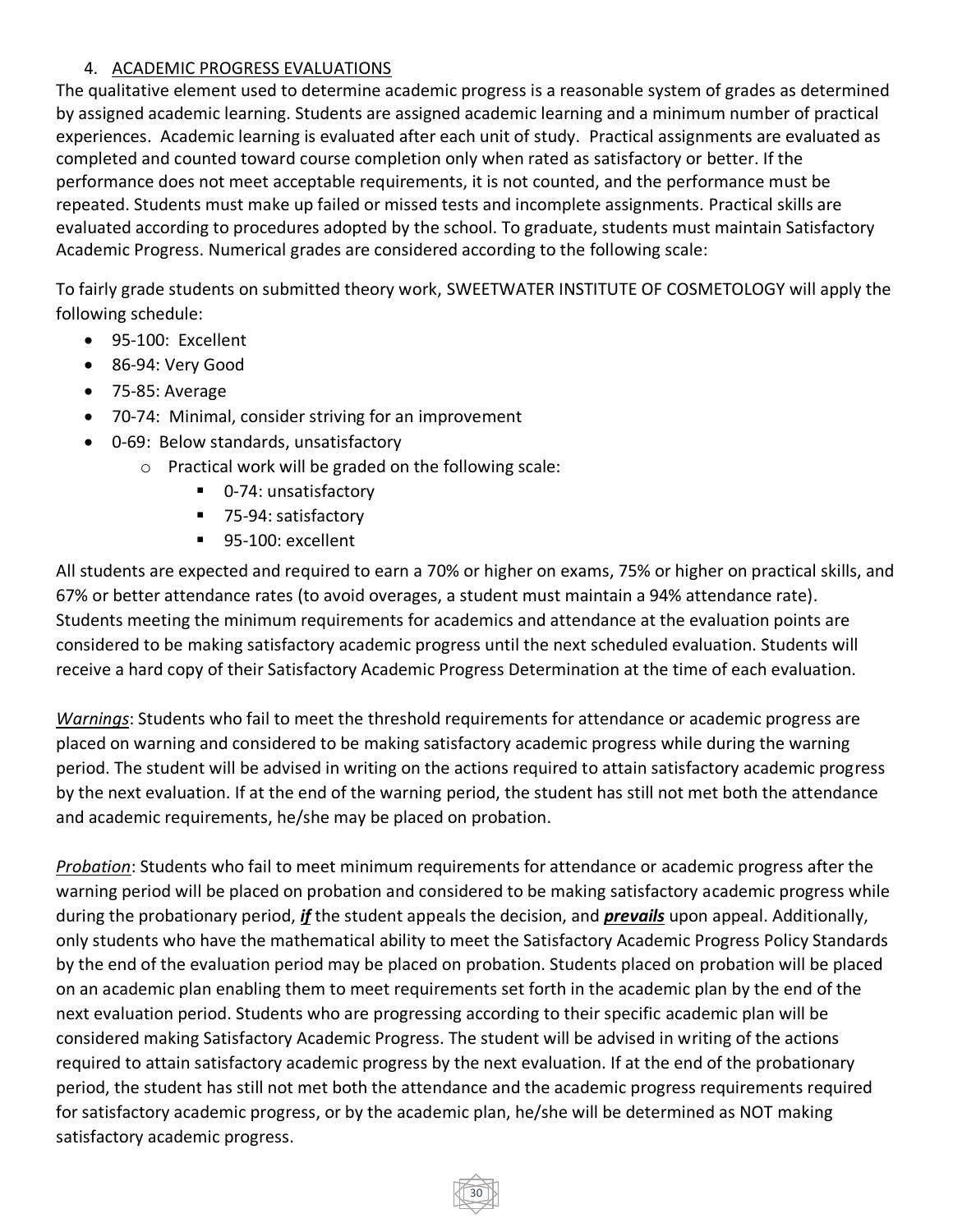*Re-establishment of satisfactory academic progress*: Students may re-establish satisfactory academic progress by meeting minimum attendance and academic requirements by the end of the warning or probation period.

*Interruptions, course incompletes, withdrawals*: If enrollment is temporarily interrupted for a Leave of Absence, the student will return to school in the same progress status as prior to the Leave of Absence. Hours elapsed during a leave of absence will extend the student's contract period and maximum time frame by the same number of days taken in the Leave of Absence and will not be included in the student's cumulative attendance percentage calculation. Students who withdraw prior to completion of the course and wish to reenroll will return in the same satisfactory academic progress status as at the time of withdrawal.

*Appeal procedure*: If a student is determined as not be making satisfactory academic progress, the student may appeal the determination within 10-calendar days. Reasons for which students my appeal a negative progress determination include death of a relative, an injury or illness to the student, or any other allowable special or mitigating circumstance. The student must submit a written appeal to the school on the designated form describing why they failed to meet satisfactory academic progress standards, along with supporting documentation of the reasons why the determination should be reversed. This information should include what has changed about the student's situation that will allow them to achieve Satisfactory academic progress by the next evaluation point. Appeal documents will be reviewed, and a decision will be made and reported to the student within 30 calendar days. The appeal and decision documents will be retained in the student file. If the student prevails upon appeal, the satisfactory academic progress determination will be reversed, and federal financial aid will be reinstated if applicable.

SWEETWATER INSTITUTE OF COSMETOLOGY does not offer remedial, non-credit, repetitive courses, and the Satisfactory Academic Progress Policy has no effect upon the standards.

*Transfer hours*: With regard to Satisfactory Academic Progress, a student's transfer hours will be counted as both attempted and earned hours for the purpose of determining when the allowable maximum time frame has been exhausted. The Satisfactory Academic Progress evaluation periods will be based on contracted hours at SWEETWATER INSTITUTE OF COSMETOLOGY.

The student must meet thresholds with practical skills, academics, and attendance to avoid warning and probationary issues with their Satisfactory Academic Progress policy compliance.

**Theory grades** are taken from tests and homework assignments throughout the weeks of theory class. The overall average MUST be at a 70% or better.

**Practical grades** are taken from practical, hands-on, skills taught during clinical hours. A skill will be introduced, practiced, then tested. At no point will a student be tested over a skill that was not previously introduced. If a student fails to attend school when a new skill is introduced, it is up to the student to schedule a makeup time with the instructor to ensure a skill is fully understood. The practical grade must be at least a 75%

**Attendance** is a vital element in any career. To avoid overages, a student must maintain a 94% attendance, however; to maintain compliance with the Satisfactory Academic Progress policy, you are required to maintain at least a 67% attendance percentage.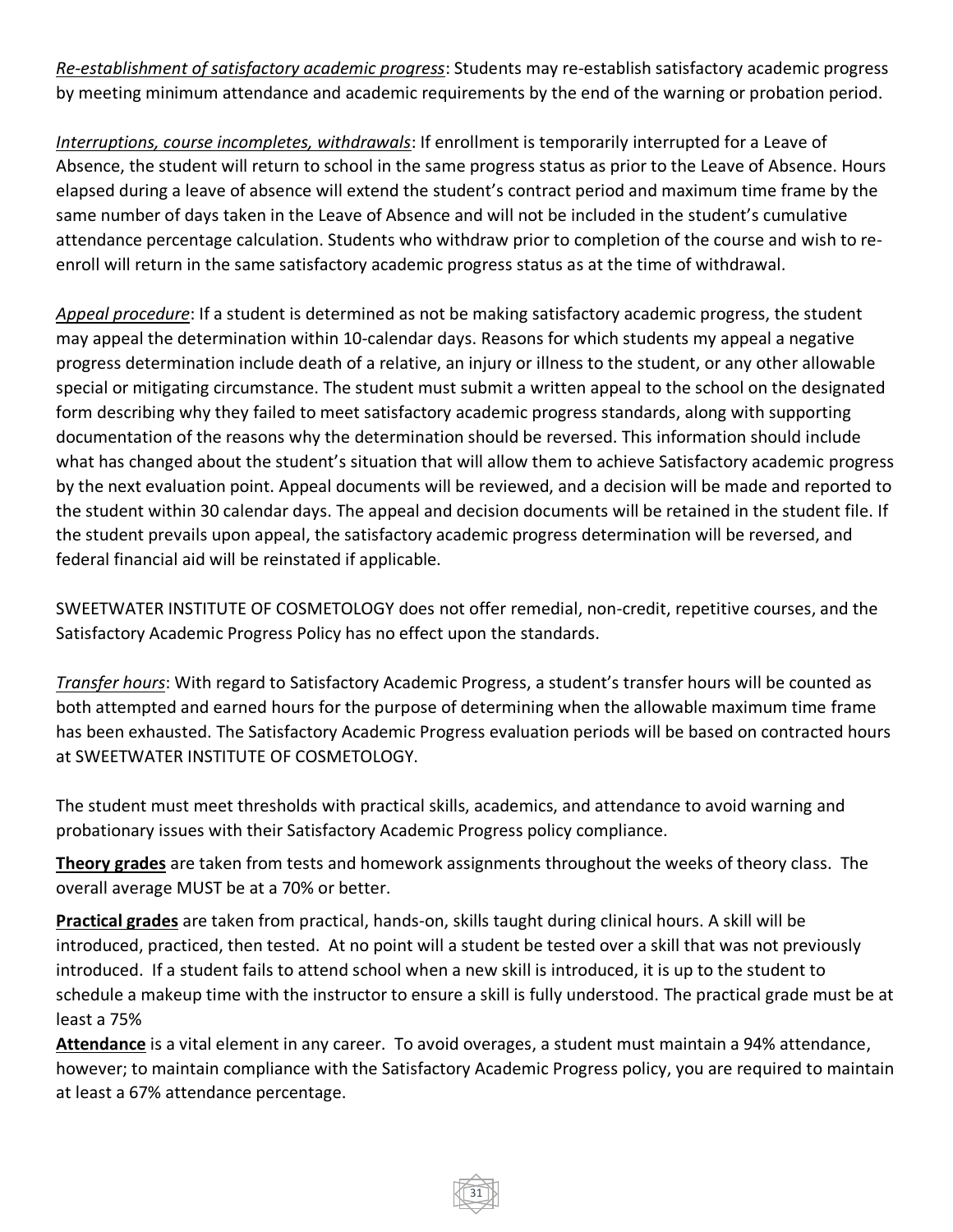The Satisfactory Academic Progress Policy requires that grades be assessed for Qualitative elements (theory, practical), and Quantitative (attendance). The qualitative elements will be averaged together. All grades are cumulative from day 1.

*Leave of Absence*: will not affect a Satisfactory Academic Progress Policy grade or standing. The hours that were missed during an approved Leave of Absence will be tacked on to the end of a contract.

Results of any Satisfactory Academic Progress policy evaluation will be readily (within 7 school days) available to the student upon completion. You may appeal the result of a Student Academic Progress Policy outcome when mitigating circumstances are present and have provided a barrier for you. You will be required to provide proof as to the circumstance, an idea of what had happened to cause the deficiency, as well as how the circumstance is no longer an issue. Student Academic Progress policy appeals and courses of action are stored in the student file for review. SWEETWATER INSTITUTE OF COSMETOLOGY uses warnings, probations, and appeals to provide you every opportunity to excel. If at any time you have a question, please feel free to ask your instructor or director.

# **Student Conduct and Policy:**

Violation of Student Conduct and Policy will result in disciplinary action. The disciplinary action will mirror the severity of the infraction.

- For repeat offences that do not include violent or drug/alcohol instances, SWEETWATER INSTITUTE OF COSMETOLOGY will apply the following protocol: **Verbal warning-Written warning/Probation-Suspension, after 4 issues, termination of enrollment** and refund/withdraw policy will go into effect.
- For violent or drug/alcohol violations, or when the actions intentionally cause harm to another student, client, or staff member of Sweetwater Institute of Cosmetology; **the student's enrollment will be terminated immediately** and refund/withdraw policy will go into effect.
- 1) Students MUST come to school by 8am with hair and makeup presentable, ALL BLACK UNIFORM with black, closed toe shoes; clean, ready to begin their day. SWEETWATER INSTITUTE OF COSMETOLOGY reserves the right to alter the dress-code as necessary. No colored logos on clothing. No shorts, skirts, capris above the knee. No revealing shirts or dresses. ANY skirt or dress must have stockings or leggings underneath, regardless of length
- 2) Incentive disclosure: ANY current student who recommends a new student to SWEETWATER INSTITUTE OF COSMETOLOGY, and that new student signs a contract and completes 100 hours -the referring student will receive either \$50 off of tuition payment, or \$50 directly to the student if the tuition has already been paid in full.
- 3) SWEETWATER INSTITUTE OF COSMETOLOGY will not discriminate based on sex, age, race, color, religion, or ethnic origin for admissions, services, or staff.
- 4) Come to class with all supplies needed including tools, books, paper, notes, etc.
- 5) Station is to be clean and organized with minimal clutter
- 6) An instructor must inspect all practical work. Your instructor must sign off on the client assignment at the beginning during the consultation, as well as frequent checks during the service. When the service is concluded, the instructor will do a final inspection of the work and provide final pricing and signing off on the ticket.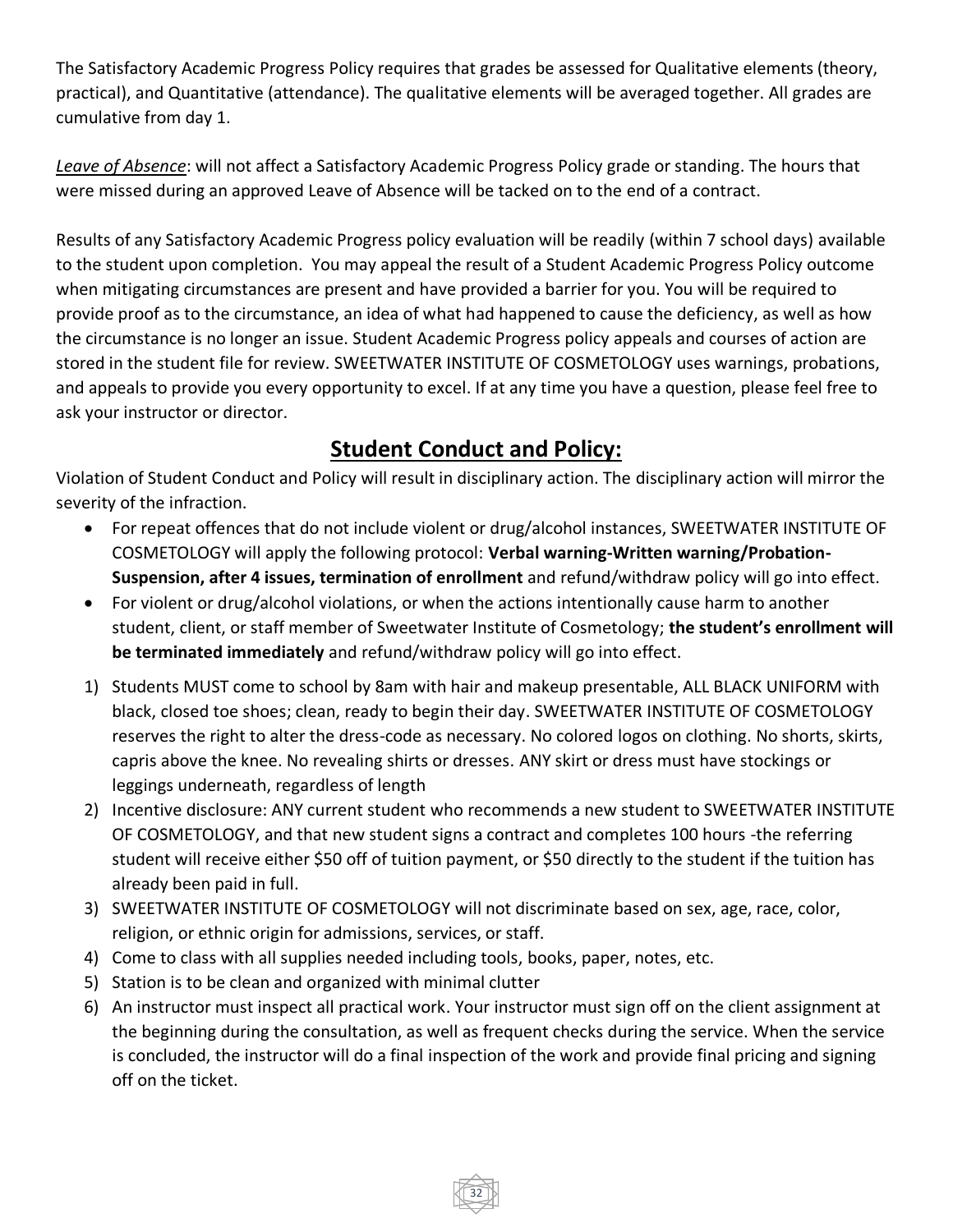- 7) End of day duties are to be taken care of before leaving for the day. These are duties that are comparable to what you will be responsible for when employed in the salon. All students are required to participate and will be held accountable for their assigned duties.
- 8) If you change addresses/phone numbers/marital status while enrolled at SWEETWATER INSTITUTE OF COSMETOLOGY, you are required to give immediate notice and provide supporting documents
- 9) SWEETWATER INSTITUTE OF COSMETOLOGY cannot assume responsibility for lost valuables. Keep valuables on you or secured in a safe location. If something is found, it is to be given to the director. It will be held for 30 days. If unclaimed, the finding student will keep it
- 10) SWEETWATER INSTITUTE OF COSMETOLOGY is a drug-free workplace/school. Under no circumstance will a student or staff member be allowed to buy/sell/take/make controlled substances, intoxicating medicines, or drinks while on premises. If a staff/student chooses to participate in this type of behavior outside of school, and discusses it openly while in school, they will face the same disciplinary action. If a staff/student is prescribed medications that inhibit their ability to function safely, the staff/student will not be permitted at school.
- 11) Station must be cleaned after each service. Tools must be disinfected per manufacturer's recommendation. Any item dropped during the service, or spills during the service, must be immediately cleaned up. This is a requirement for the Tennessee State Board of Cosmetology state board exams, as well as salon requirements.
- 12) If the student receives a personal phone call on the school number, a message will be taken and passed along to the student, only in an emergency will the student be interrupted while in service on the clinic floor.
- 13) Drawers, cabinets must be clean at all times
	- a. Tools and drawers free of hair, nail clippings, etc
	- b. No personal items in drawers
	- c. No trash on or at station
- 14) BE PROFESSIONAL. NO gossiping, crude behavior, yelling, horseplay, etc. Any foul behavior will result in the student being immediately excused from the service or from the floor and sent home. A second instance will result in a suspension at minimum of 1-week.
- 15) Avoid controversial, profane, unprofessional talk between you and other students, or you and clients.
- 16) No cell phones are to be used on the clinic floor unless you are looking for hair or nail ideas
- 17) NO FOOD or DRINKS ON CLINIC FLOOR
- 18) Clinic floor is defined as any area that hair, skin, or nail services are typically performed.
- 19) Do not borrow things without permission. Ensure your kit items are marked in away that allows for easy identification.
- 20) Do not refuse clients, nor argue about client assignments with front desk. Any concerns of the assignment should be brought to an instructor.
- 21) Students should meet clients in a warm, friendly manner.
- 22) Do not criticize another student's work
- 23) For safety reasons, if a student is going through an issue that may escalate to something beyond a civil disagreement, they are asked to notify the director/instructors, so they may be aware of suspicious behavior
- 24) Fire: Evacuation plans are posted in each room. Follow the designated route. Meet at the "SWEETWATER INSTITUTE OF COSMETOLOGY" marquee at the end of the parking lot. Instructors will call roll. Under no circumstance should anyone reenter the building until authorities deem it safe.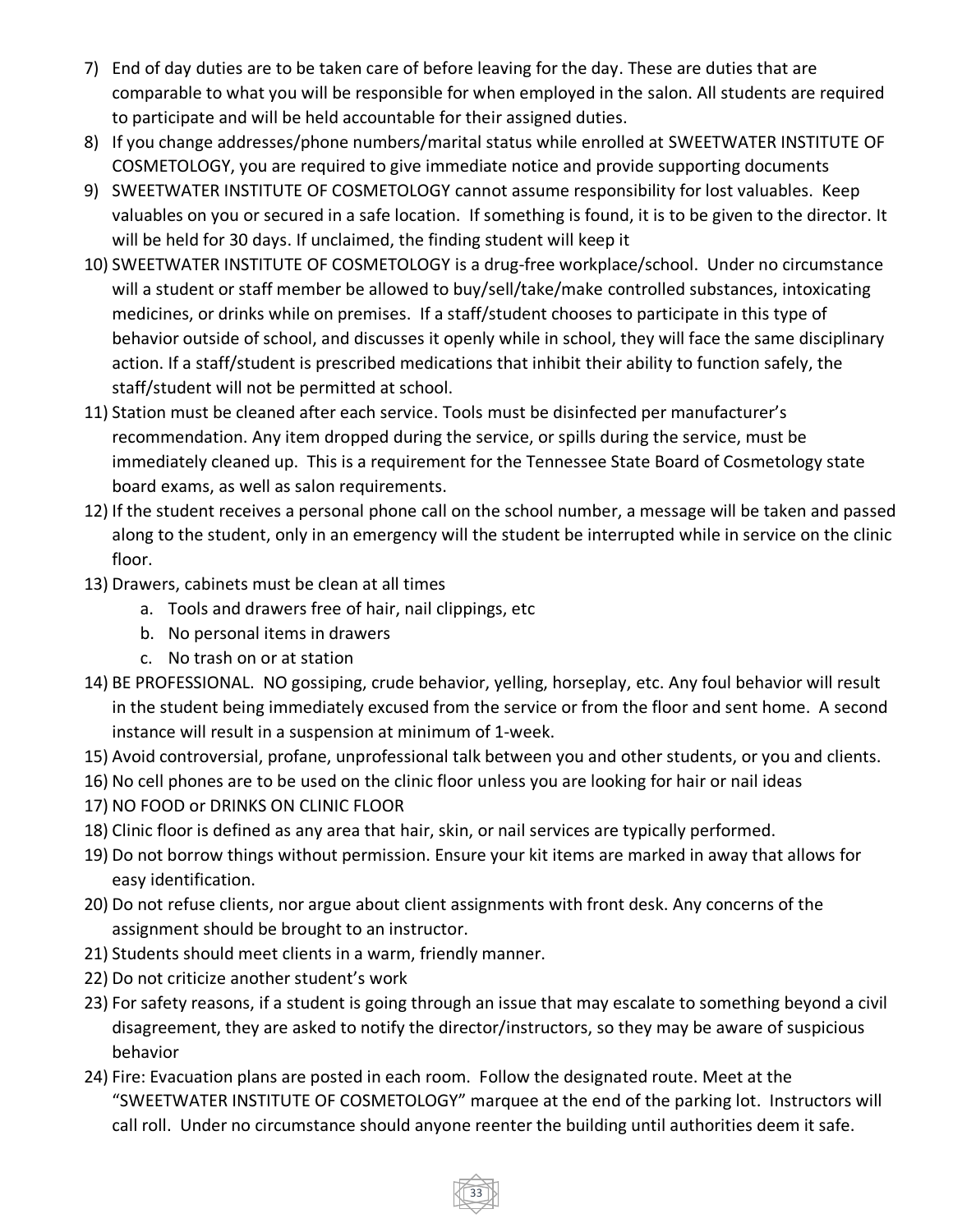- 25) Due to an escalation in work and school place violence, lockdown procedures are not publicly displayed; but will be reviewed with students during orientation.
- 26) SWEETWATER INSTITUTE OF COSMETOLOGY provides reasonable accommodations to students with professional and documented disabilities, as in compliance with the Americans with Disabilities Act. If there are issues, it is the student's responsibility to address the concerns with an instructor or administrator.
- 27) An absence is any lapse in work/school schedule. With SWEETWATER INSTITUTE OF COSMETOLOGY being a clock-hour program, we do not differentiate between unexcused or excused absences. Any loss of class time through tardy, early leaves, or missed days will be counted against your bank of personal days. When you overextend the number of hours you are allotted, overages will be earned at \$7 per hour. Excessive absences may require termination of enrollment from SWEETWATER INSTITUTE OF COSMETOLOGY.
- 28) Students enrolled in cosmetology and miss more than 2 days or 17 hours of Level 1 class will be required to repeat Level 1. The student will not lose hours, only spend time reviewing the foundation of their education.
- 29) Students who fail to pass or make satisfactory grades on their Level 1 exit exam must repeat Level 1 to allow for better skill development. If after a second completion of Level 1, the student cannot satisfactorily complete the skills required, the student will be terminated.
- 30) Leave of Absences can be granted to students who have issues outside of school that will require pausing education. A student can take up to 180 days of leave in one enrollment period. To qualify for a leave, the student must take 15 calendar days for illness and support with doctor's note, or 30 calendar days for non-specific needs. If on the school day after the leave, the student does not return to school by 8am, the student is terminated, and the enrollment contract withdraw policy tuition due schedule will be applied. Please see the policy in its entirety on page #
- 31) Hours of operation:
	- a. Saturday, Sunday, Monday: CLOSED
	- b. Tuesday, Wednesday, Thursday: 8am-430pm (clinic floor opens at 10am)
	- c. (when in session) Tuesday and Thursday evenings: 5pm-9pm (clinic floor open at 6pm)
	- d. Friday: 8am-430pm (clinic floor opens at 9am)
- 32) SWEETWATER INSTITUTE OF COSMETOLOGY observes the following holidays:
	- a. Thanksgiving & Black Friday
	- b. Christmas Break (12/24-1/1)
	- c. Summer Break (2<sup>nd</sup> week of June)
	- d. Independence Day
	- e. Fall Break (2<sup>nd</sup> week of October)
	- f. 4 Administrative Days (if needed) for meetings, classes, training, etc. that will be scheduled, and dates posted 2 weeks prior to the day
- 33) SWEETWATER INSTITUTE OF COSMETOLOGY does close for inclement weather; however, because we serve multiple counties, we do not follow Monroe County Schools' closing guidelines. Each incident will be reviewed individually. If conditions deem unsafe for students or staff, the school will make the decision to close. If the school closes for inclement weather, this will not be counted toward your allotment of personal days. If SWEETWATER INSTITUTE OF COSMETOLOGY is open, and you choose not to attend class, that will count toward your allotment of personal days. Notifications will be sent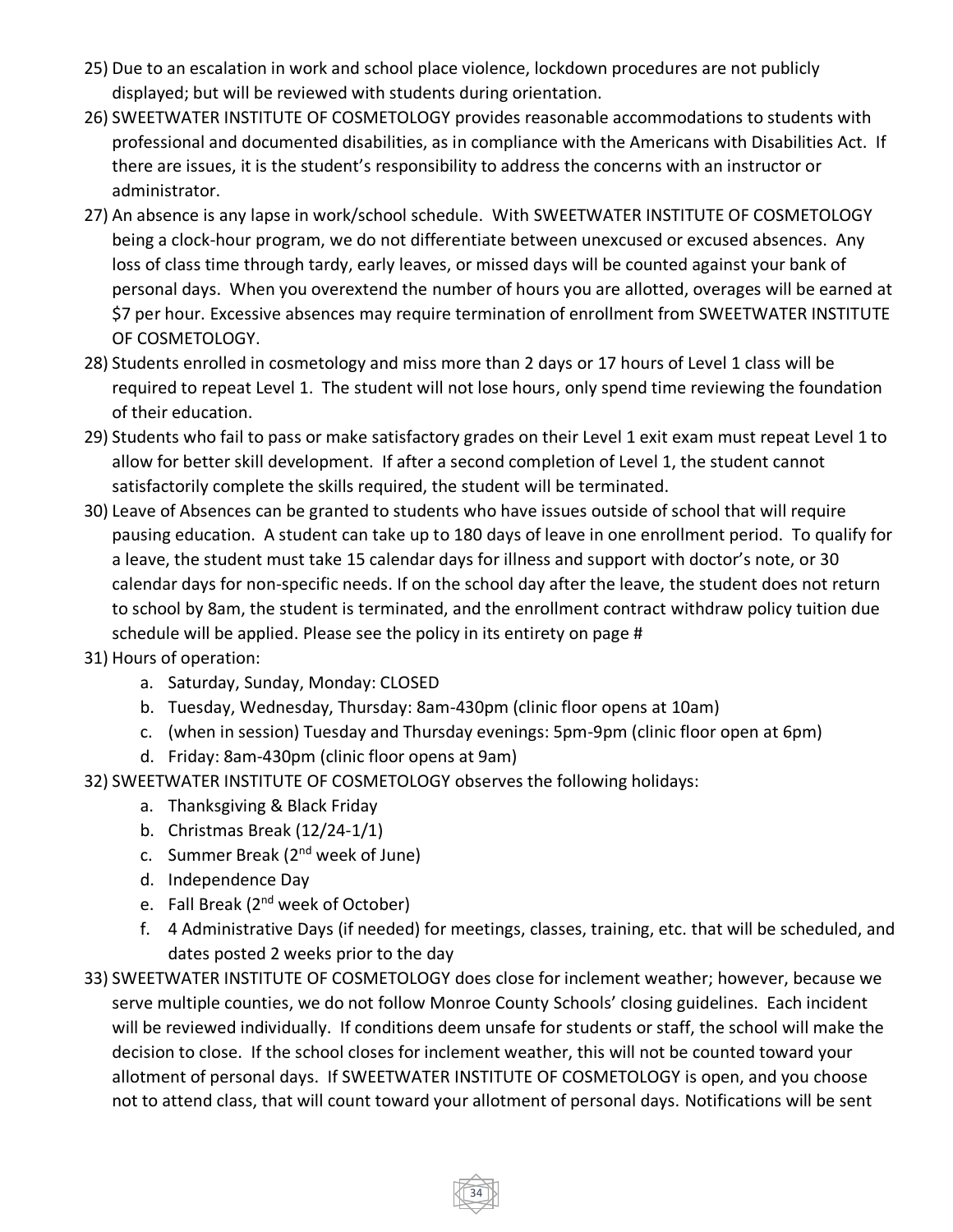out via social media, text messages to individuals, and phone calls. (This is why it is imperative we have a current number to reach you)

- 34) Makeup work is the responsibility of the student. The student is given a syllabus for respective classes that clearly outline assignments due, as well as the date the assignment is due. If a student fails to turn in the required assignment within that Satisfactory Academic Progress interval, a '0' will be recorded. If the average drops below the allowed thresholds, the student may face warnings and probations, per policy on page #
- 35) Termination from SWEETWATER INSTITUTE OF COSMETOLOGY is a final resort for any issue. However, there are instances of extreme disrespect of person or policy may warrant immediate termination. SWEETWATER INSITUTE OF COSMETOLOGY reserves the right to terminate student enrollments to protect the integrity and well-being of clients, staff, and students. Terminated students/contracts will follow the refund policy stated in full starting on page #27.

## **Records Maintained:**

SWEETWATER INSTITUTE OF COSMETOLOGY will maintain all student records, in hard-copy/papercopy. Students may access their individual file as needed. Those records are maintained on site for a minimum 10 years. Records will include but not limited to: enrollment information, grade/attendance sheet, practical task sheets, Satisfactory Academic Progress reports, and payments received. After at minimum 10 years, the records will be disposed of, with a *summary* of student information maintained on the premises.

## **Tuition:**

Tuition charges are assessed by the program and are payable before the beginning of the applicant's chosen course of study. The tuition and fee schedule details each program available with the cost analysis. SWEETWATER INSTITUTE OF COSMETOLOGY reserves the right to modify tuition and other charges upon sufficient notice to students and proper agencies.

Tuition payments are DUE AT THE FIRST OF EACH MONTH. Payments received after the 10<sup>th</sup> of each month will be subjected to a 10% late fee. Students who fall behind more than 2 payments may be suspended until payment requirements are met. If obligations are not met after 3 months, enrollment is terminated and tuition payment per the refund policy stated on page # will be required, in accordance to the withdraw tuition policy. As stated in the enrollment contact if financial obligations are not met as contractually agreed on, and a third-party collection company becomes involved, the student (or parent/guardian if student is a minor) will be responsible for the accrued cost of collection in addition to the tuition owed. Payment methods accepted: cash, approved check, & card.

Students wishing to enroll in SWEETWATER INSTITUTE OF COSMETOLOGY may pay tuition in full, equal monthly payments over the course of enrollment having tuition paid off by graduation, or manageable monthly payments with balloon balance due at the end of enrollment. In the event the student cannot do a payoff at graduation, the student may speak with director regarding options. There is a cash discount policy for students who are interested in paying the full tuition upfront at registration. When paying the balance in full at registration, 10% will be deducted off of tuition cost for cash/check payment, and 5% deducted off of tuition when a card is used.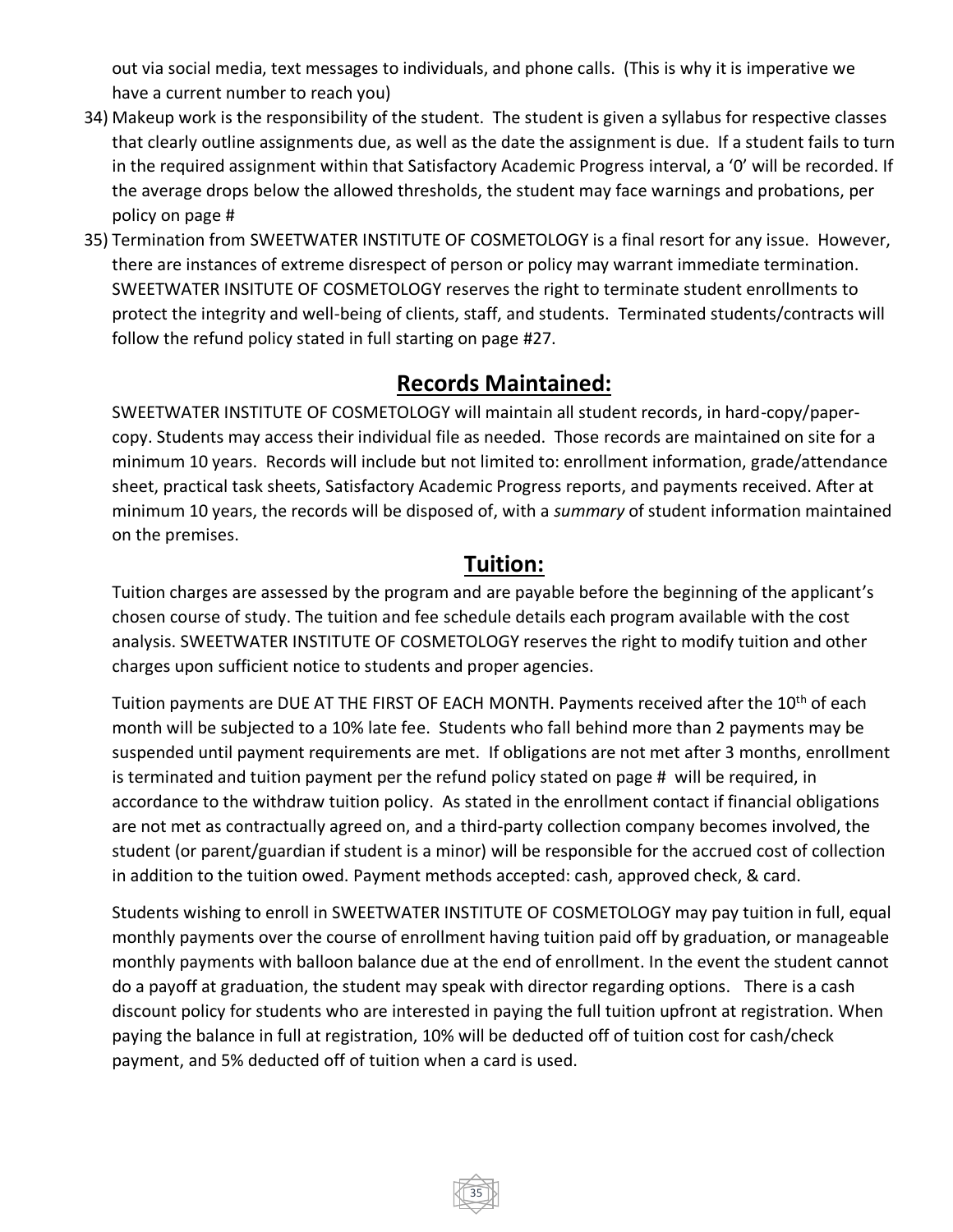# **Textbooks & Kits:**

Books & kit are purchased through the school for students, include approved material needed to complete your education, and are required each day of attendance in their entirety. The school reserves the right to change books & kit as deemed necessary without notice. Books & kit pieces are YOUR responsibility to take care of and not misplace. Cosmetology, Esthetics, Manicuring, and Instructor curriculum are published by Milady and are kept current with testing requirements for Tennessee State Board of Cosmetology, and the testing contractor. Students may not remove textbooks or kit/pieces from SWEETWATER INSITUTE OF COSMETOLOGY until paid for in full, unless signed out. Students enrolled in Cosmetology, Esthetics, and Manicuring will receive two (2) books-a textbook and a workbook. Students enrolled in Instructor training program will receive two(2) books-a textbook as well as a motivational planner used to coordinate schedules and lessons.

|                               | Cosmetology \$9600                                                |                                   |  |  |  |
|-------------------------------|-------------------------------------------------------------------|-----------------------------------|--|--|--|
| <b>Tuition: \$8500</b>        | Book & Kit: \$1000                                                | <b>Administrative Cost: \$100</b> |  |  |  |
| \$5.67 per hour of contracted | Milady Theory Workbook: \$55.95                                   | Processing enrollment, file/hours |  |  |  |
| instruction                   | Milady Theory Textbook: \$133.35                                  | maintenance, graduation paperwork |  |  |  |
|                               | Kit (mannequins, stand, brushes, combs, capes, tools): \$810      |                                   |  |  |  |
| Esthetics \$5700              |                                                                   |                                   |  |  |  |
| <b>Tuition: \$5000</b>        | <b>Book &amp; Kit: \$600</b>                                      | <b>Administrative Cost: \$100</b> |  |  |  |
| \$6.67 per hour of contracted | Milady Theory Workbook: \$70.95                                   | Processing enrollment, file/hours |  |  |  |
| instruction                   | Milady Theory Textbook: \$136.95                                  | maintenance, graduation paperwork |  |  |  |
|                               | Kit (mannequin, tools, brushes, product, makeup): \$392           |                                   |  |  |  |
| <b>Manicuring \$4500</b>      |                                                                   |                                   |  |  |  |
| <b>Tuition: \$3800</b>        | <b>Book &amp; Kit: \$600</b>                                      | <b>Administrative Cost: \$100</b> |  |  |  |
| \$6.33 per hour of contracted | Milady Theory Workbook: \$88.95                                   | Processing enrollment, file/hours |  |  |  |
| instruction                   | Milady Theory Textbook: \$163.95                                  | maintenance, graduation paperwork |  |  |  |
|                               | Kit (mannequins, stand, brushes, chemicals, e-file, tools): \$347 |                                   |  |  |  |
| Instructor \$3300             |                                                                   |                                   |  |  |  |
| <b>Tuition: \$3000</b>        | <b>Book &amp; Kit: \$200</b>                                      | <b>Administrative Cost: \$100</b> |  |  |  |
| \$10 per hour of contracted   | Milady Theory Textbook: \$176.95                                  | Processing enrollment, file/hours |  |  |  |
| instruction                   | Milady Planner: \$20                                              | maintenance, graduation paperwork |  |  |  |
|                               |                                                                   |                                   |  |  |  |

#### *Itemized values of the Book & Kit portion of your fees are:*

# **After I graduate-THEN WHAT?!**

Then, you are off to a career that you have worked very hard for. Tennessee State Board of Cosmetology is responsible for testing and is currently utilizing a 3<sup>rd</sup> party testing contractor. When you graduate SWEETWATER INSTITUTE OF COSMETOLOGY, you will be granted a diploma. Once all financial terms are met your hours will be released to the third-party test contractor (currently PSI Testing). You will pay the test contractor the test fee required. Upon payment, the student is given the opportunity to schedule the theory test. That theory test is (currently) held in Knoxville, Chattanooga, Johnson City, Nashville, and Memphis. Once the student passes the theory test, they must wait 24 hours, then pay for/schedule the practical exam. The practical exam is (currently) offered at Knoxville and Memphis. When the student passes the practical exam, the student may then go onto the state's website and apply for their license.

## **Frequently Asked Questions:**

#### **Q:** Can I really make money in the beauty industry?

**A:** Absolutely. This career allows you to earn exactly what you are worth. Hardworking, creative, disciplined students grow into hardworking, creative, disciplined successful professionals who earn a comfortable salary. On the downside, there are also some very creative and talented individuals who fail to learn how to work their business, end up disgruntled with meager wages, and return from what they knew before. Within this industry, there is not a minimum you can earn-there is no maximum you can earn. You will earn what you work for.

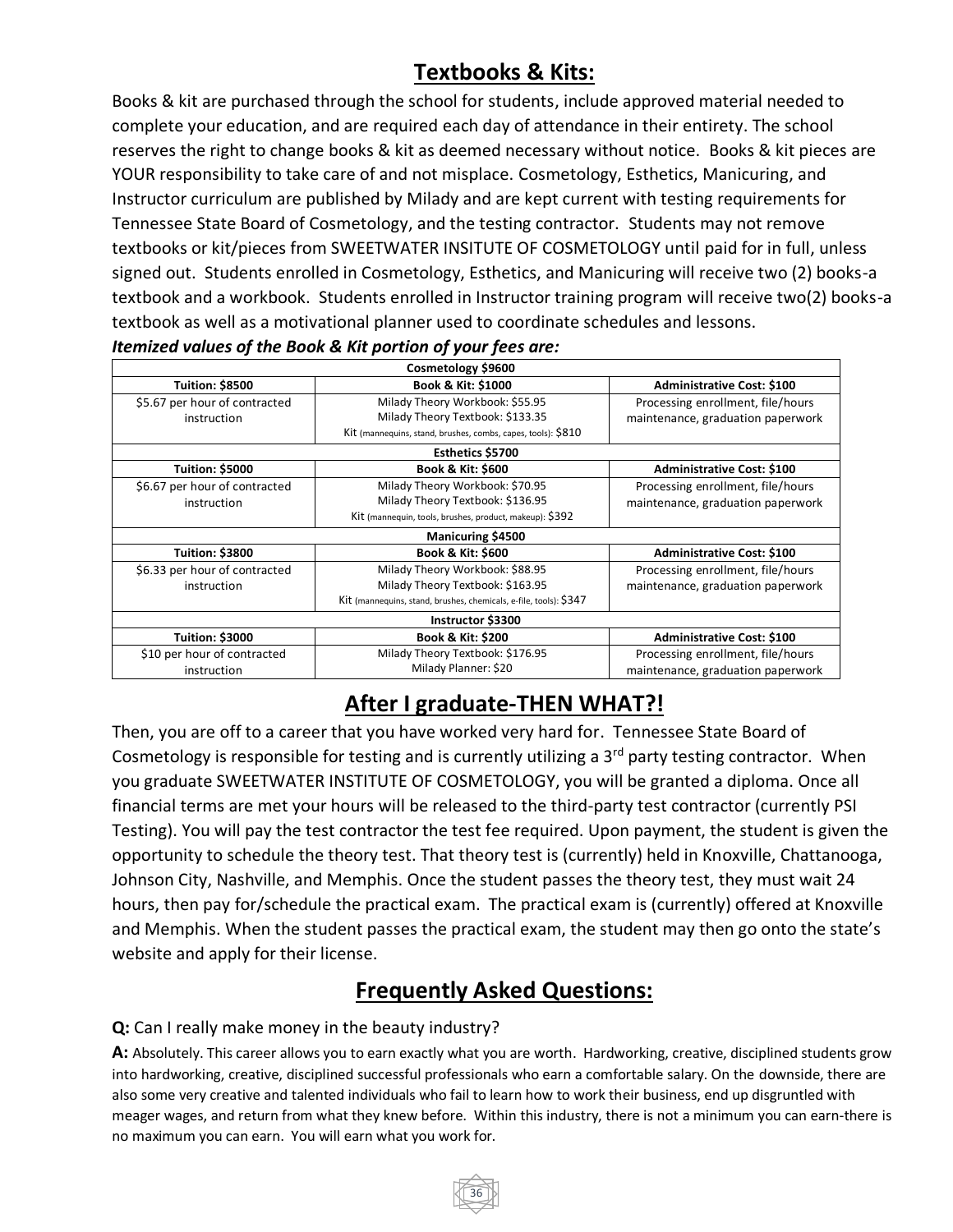#### **Q:** Am I learning just enough for school, or do I learn enough to go to work?

**A:** We give you more than enough to pass your licensing exam with. We have several educators with a diverse background in all aspects of the industry so there is a wealth of knowledge for you to take full advantage of. There is no way we can teach you EVERYTHING, in the few short months you are enrolled. We will give it our best effort though.

#### **Q:** WHY is the attendance policy so strict?

**A:** You become what you practice. If you practice being punctual and dependable, you will develop into a punctual and dependable employee for a much deserving salon one day. That is the hallmark for a true professional. Our goal is not just to turn out employees for salons and spas. We start every class with the same goal-grow them into the best professional we can.

#### **Q:** What makes SWEETWATER INSTITUTE OF COSMETOLOGY different from other schools?

**A:** That can be tricky-there are some phenomenal schools within a couple of hours either way. We are different in the fact that we offer a *smaller environment*-there is no complicated chain of command. Everyone is under the same roof and accessible. We are not disconnected and uncaring. We are only as successful as YOU are…we want to see each one grow. *Tuition* is another factor-when Misty began SWEETWATER INSTITUTE OF COSMETOLOGY; it was so EVERYONE could grow. Not just the ones who had aid, or the ones with trust funds. The tuition is set at a manageable amount for cash-pay students and is often less than the balance due between the amount aid covers and the tuition due. *Student-Teacher ratios* are kept well below state requirements. Tennessee only requires 1 teacher for up to 20 students. As of December 2019, we have 4 instructors and less than 35 students. This allows individualized help and guidance.

#### **Q:** What product or chemical line will I use?

**A:** Short answer-as many as possible! Instead of becoming a CHI school, a MATRIX school, a REDKEN school, etc that only teaches the intricacies of those particular product lines-we strive to provide product and education in many lines, allowing you the opportunity to fall into most salons with a very comfortable grasp on the various characteristics of each more popular product line. The differences in BSH Spray and Play, Matrix Vavoom spray, and CHI Helmet Head…that can make a transition from school to real-world a lot easier! We do rely on Matrix color primarily because it is a simple line to understand, as well as move from into other lines. We offer retail from Matrix, CHI, Redken, Sexy Hair, Esquire, Biosilk, El Patron, and Redken for Men.

#### **Q:** What will I be learning?

**A:** As much as we can teach to prepare you for a career! Per Tennessee State Board, as a nail tech you are only required to know how to do a silk wrap, acrylic, tip application, basic manicure, and blood exposure service. Your career will span so much further! We firmly believe that education creates opportunity. Yes, you will know enough for boards…in addition to a working knowledge of hard gels, pedicures, massage techniques, marketing, retailing, hybrid gels, sculpting, luxury treatments, etc. Esthetics professionals are now only required to know basic manipulations, blood exposure service…there are various peels, full-body waxing, massage basics, dermafiling, microdermabrasion, opportunities for advanced education with dermaplaning, lash extensions, and waxing. Cosmetology professionals are licensed to learn everything with the exception of facial modality use. We try to provide as much education as possible. All of the nail education, most of the esthetics applications, dimensional coloring, avant garde, marketing, retailing…your education, your passion, your future. It really is a beautiful thing when those things come together!

#### **Q:** English is not my primary language, are courses available in any other translation?

**A:** SWEETWATER INSTITUTE OF COSMETOLOGY can only provide information and instruction in English, as we do not have a multi-lingual staff. Please know that all information and lessons presented to you will be strictly in English.

#### **Q:** Where can I get more information?

**A:** CALL US! 423-351-0071. Let's talk and visit-we encourage EVERYONE to make sure you are comfortable with your decision before signing any contract. Let's see just how doable this career can become.

#### **Q:** What method of payment is preferred?

**A:** For tuition and fees, any method is welcomed-cash, card, or check. For service payments, SWEETWATER INSITUTE OF COSMETOLOGY accepts cash, card, and known checks with ID

37

**Q:** Who are your faculty and what qualifications do they hold?